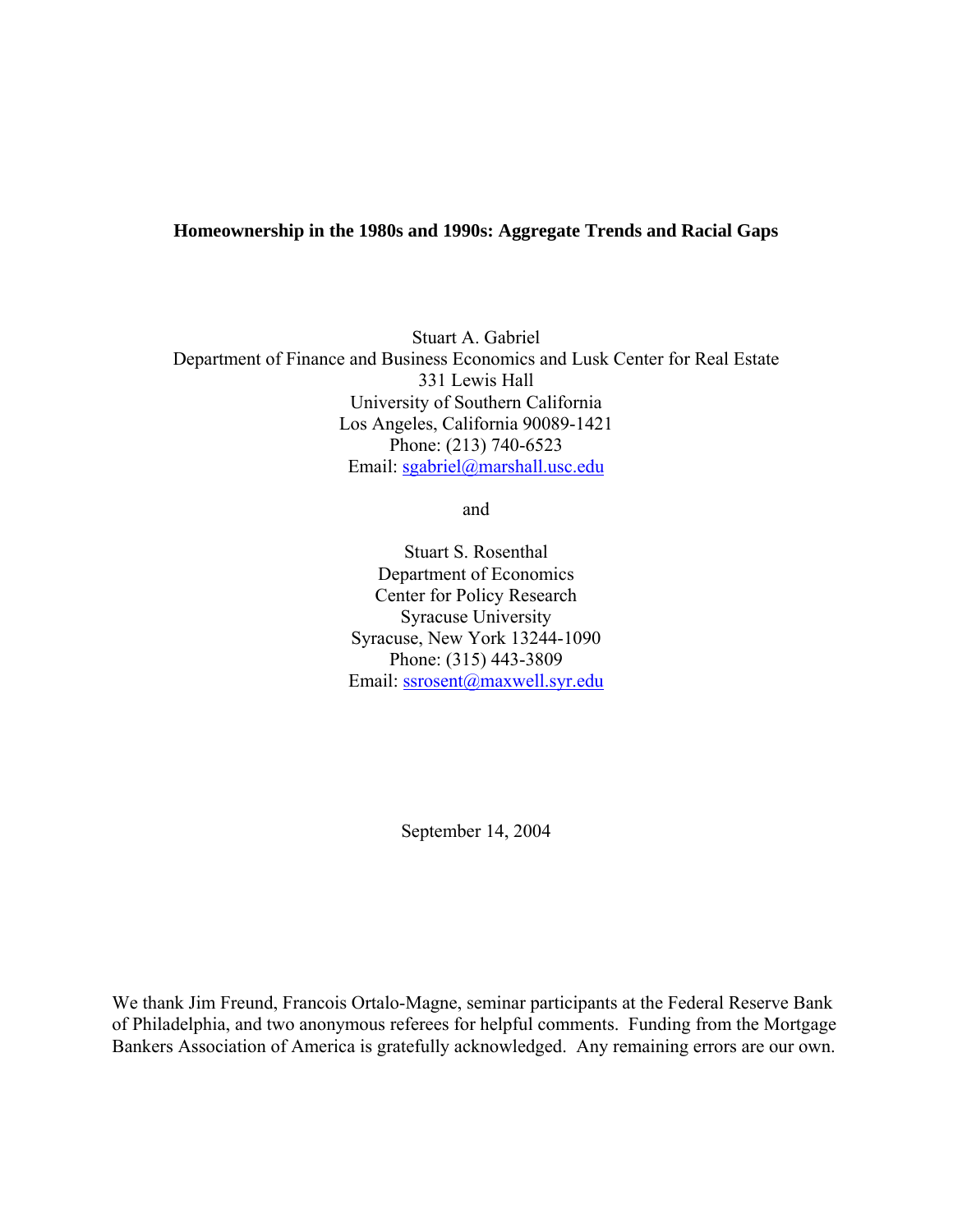## **ABSTRACT**

Housing policy under the Clinton and Bush Administrations has sought to boost homeownership while also narrowing racial gaps in owner-occupancy rates. Against that backdrop, homeownership rose sharply in the 1990s, but white-minority gaps remain in excess of 25 percentage points. We analyze these patterns using data from the 1983 to 2001 Survey of Consumer Finances. Results indicate that household characteristics explain most of the increase in homeownership and roughly two-thirds of the white-minority homeownership gap. Credit barriers account for no more than 5 percentage points of the remaining gap. This suggests that policy makers will need to look beyond innovations in mortgage finance if their goal is to further expand homeownership.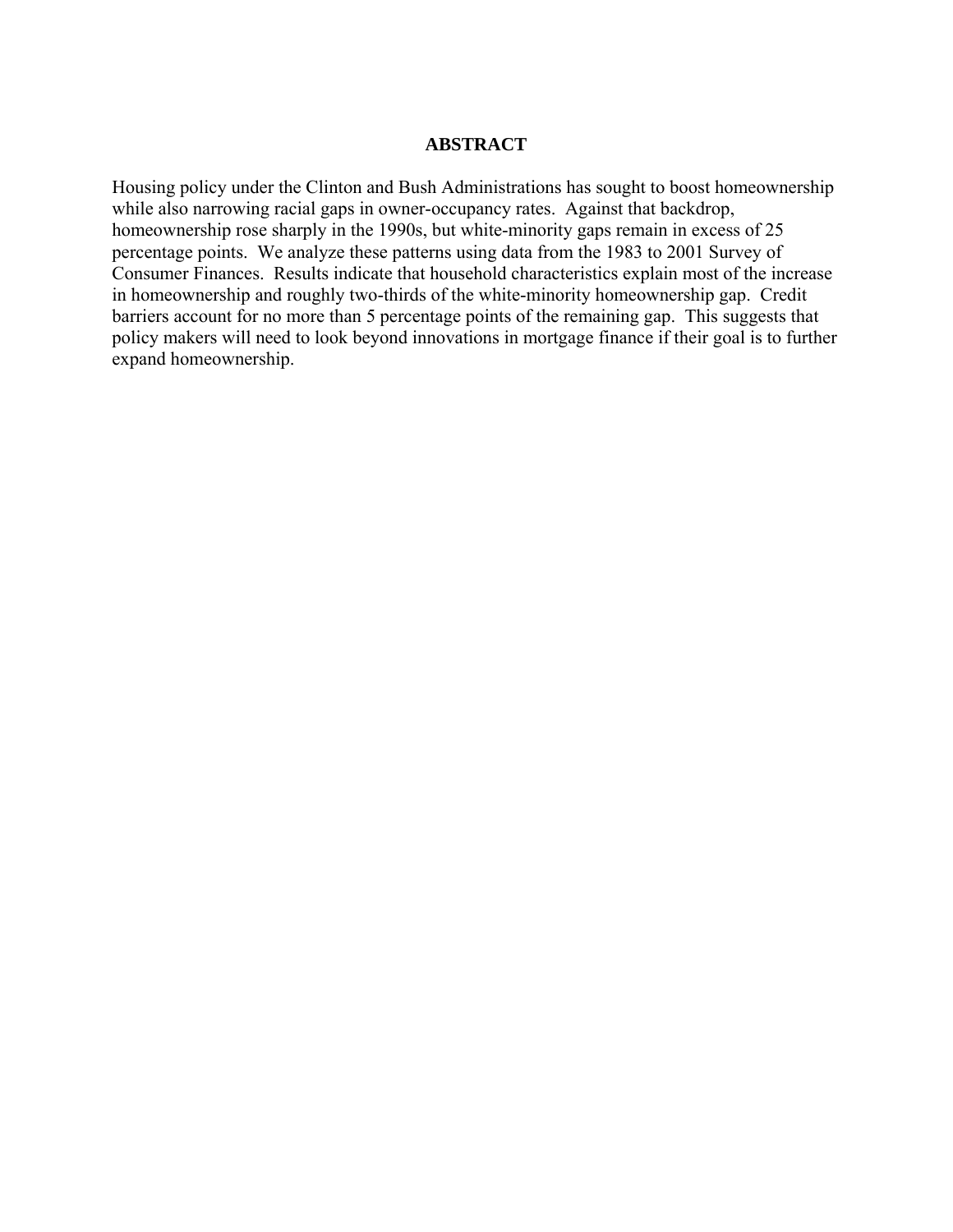## **1. Introduction**

 $\overline{a}$ 

 Over much of the last decade, federal housing policy has focused on two complementary goals. One is to elevate aggregate homeownership rates, while the other is to narrow sizable and persistent racial gaps in homeownership. In 1994, President Clinton made these goals a cornerstone of his administration's housing policy, writing to HUD Secretary Henry Cisneros:

*"…Homeownership strengthens families and stabilizes communities. … Today, I am requesting that you lead an effort to dramatically increase homeownership in our nation over the next six years. … Your program should include strategies to ensure that families currently underrepresented among homeowners - particularly minority families, young families, and low-income families - can partake of the American Dream."* 

*Letter from President Clinton to HUD Secretary Henry Cisneros, November 3, 1994.*<sup>1</sup>

In this letter, President Clinton clearly articulates his belief that homeownership is good for families, neighborhoods, and the economy. President Clinton also emphasizes that special attention should be paid to homeownership rates among underrepresented and disadvantaged groups, including minorities, young people, and low-income families.

 Like his predecessor, President Bush also has made homeownership an important goal of domestic housing policy, especially as relates to long-standing disparities in homeownership rates between white and non-white households. $^2$  On June 18, 2002, for example, President Bush released the following statement:

<sup>&</sup>lt;sup>1</sup>See http://www.pragueinstitute.org/housing us.htm for the full text of the President's letter and related commentary.

 $2<sup>2</sup>$ In their efforts to boost homeownership rates, Presidents Clinton and Bush have both continued a tradition of Federal support for homeownership. For many years, for example, Federal tax policy has heavily subsidized homeownership through deductions for mortgage interest and property tax payments as well as through the absence of any tax on imputed rent (e.g. Rosen [25], [26]). Homeownership attainment has also been boosted by the creation of government-sponsored enterprises in both the primary and secondary mortgage markets, including Freddie Mac and Fannie Mae. See also, Haurin et al [12] for an extensive review of homeownership policies.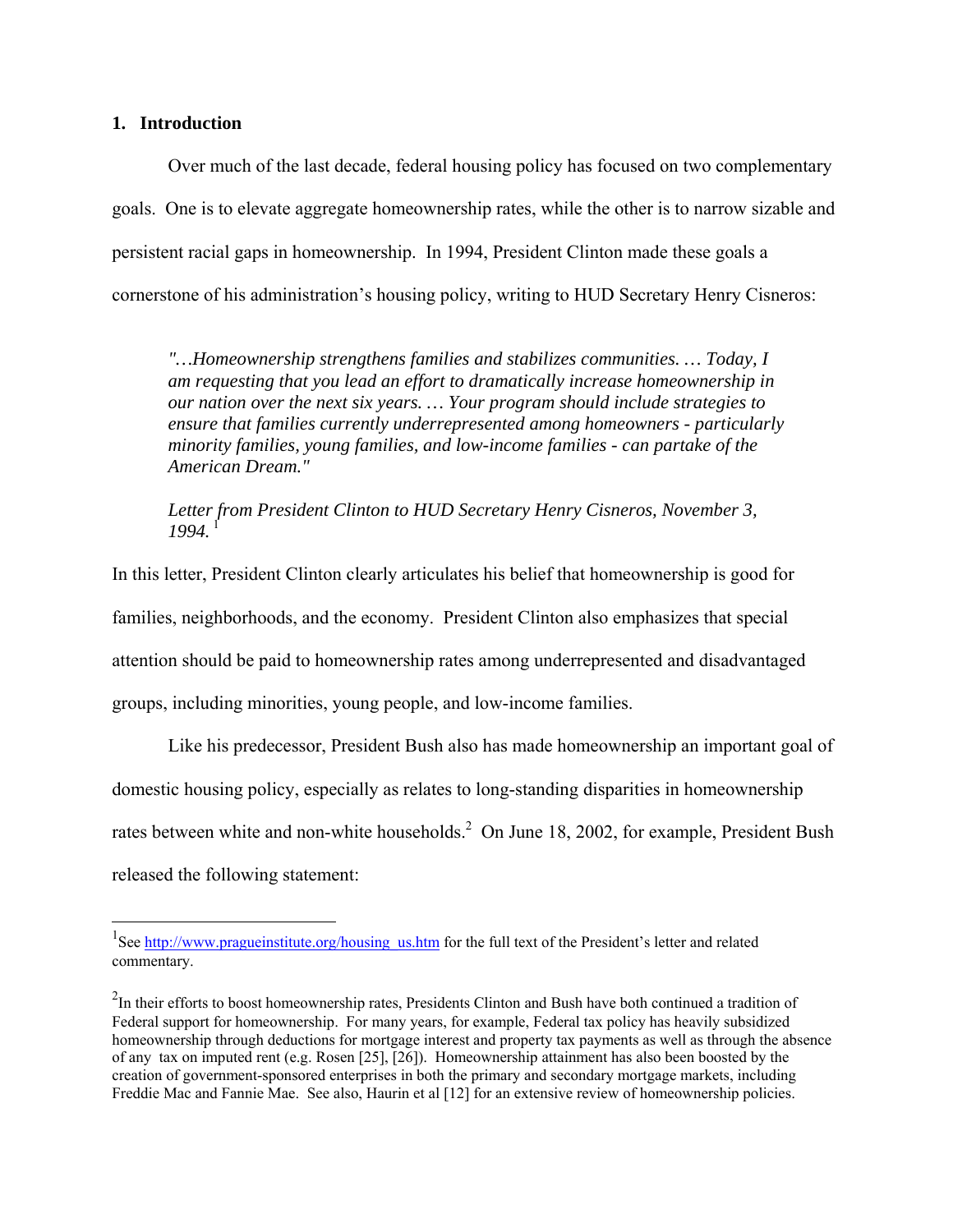*"The goal is that everybody who wants to own a home has got a shot at doing so. The problem is we have what we call a homeownership gap in America. Threequarters of Anglos own their homes, and yet less than 50 percent of African Americans and Hispanics own homes. That ownership gap signals that something might be wrong in the land of plenty. And we need to do something about it."* 

*President George Bush, June 18, 2002.*<sup>3</sup>

 This paper draws on data from the Federal Reserve Board's Survey of Consumer Finances (SCF) to analyze the determinants of aggregate trends and long-standing racial gaps in homeownership. Our study period covers the years from 1983 to 2001. Homeownership rates over this period are shown in Table 1 and also are plotted in Figure 1 to facilitate review.<sup>4</sup> Observe that homeownership rates edged up one-half percentage point from 1983 to 1989, and then rose a remarkable 3.5 percentage points over the subsequent twelve years to 67.5 percent in 2001.<sup>5</sup> Despite these dramatic increases in homeownership, in 2001, white-black and white-Hispanic homeownership gaps stood at roughly 26 and 30 percentage points, respectively. Moreover, the white-minority gap in homeownership changed little over the 1990s. Partly in response to those patterns, President Bush has set a goal of 5.5 million new minority homeowners by  $2010<sup>6</sup>$ 

 $\overline{a}$ 

<sup>&</sup>lt;sup>3</sup>See http://www.whitehouse.gov/news/releases/2002/06/20020618-1.html for the full text of the President's remarks.

<sup>&</sup>lt;sup>4</sup>All values in Table 1 are weighted so as to be representative of the U.S. population.

<sup>&</sup>lt;sup>5</sup>This rise is consistent with widely reported increases in homeownership rates in the Consumer Population Survey. See, for example: http://www.census.gov/hhes/www/housing/hvs/q103tab5.html .

<sup>&</sup>lt;sup>6</sup>"Today, President Bush announced a new goal to help increase the number of minority homeowners by at least 5.5 million before the end of the decade. The President's aggressive housing agenda will help dismantle the barriers to homeownership by providing down payment assistance, increasing the supply of affordable homes, increasing support for self-help homeownership programs, and simplifying the home buying process & increasing education." White House Press Release, June 17, 2002, http://www.whitehouse.gov/news/releases/2002/06/20020617.html .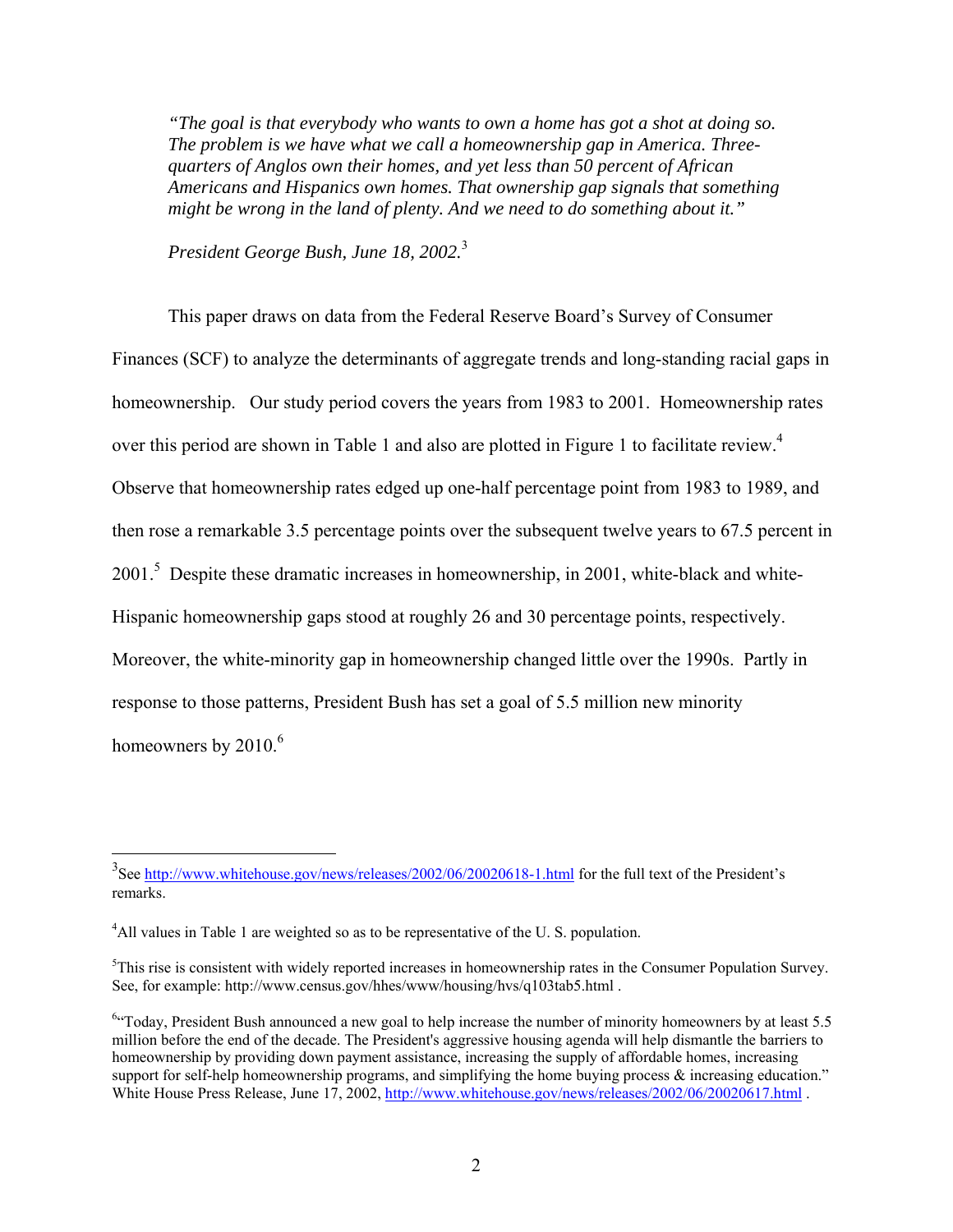Numerous explanations have been offered for the dramatic increase in homeownership in the 1990s, as well as the persistent and large racial gaps in homeownership. On the one hand, the sharp increase in homeownership over the past decade coincided with several important changes in the U.S. economy, including the aging of the baby boomers, the economic boom of the 1990s, and the decline in mortgage interest rates to historically low levels. At the same time, a number of studies have emphasized that the relatively lower economic status of minorities has limited their ability to become homeowners. $<sup>7</sup>$ </sup>

 The 1990s also witnessed considerable innovation in mortgage finance. In part, this was prompted by prominent media accounts in the late 1980s and a related report by the Federal Reserve Bank of Boston that heightened concerns regarding unfair denial of mortgage credit to minorities (see Munnell et al  $[21]$ , Ross and Yinger  $[29]$ , Turner et al.  $[30]$ ).<sup>8</sup> These concerns contributed to tighter government oversight of the mortgage industry as well as to the introduction of a variety of new mortgage products that had the effect of relaxing loan underwriting standards.<sup>9</sup> This was especially true for minority and other low-income, lowwealth families that might have previously lacked sufficient downpayment. It is tempting to ascribe significant portions of the increase in homeownership in the 1990s to these expansions in

1

<sup>&</sup>lt;sup>7</sup>See, for example, Wachter and Megbolugbe [32], Gyourko and Linneman [11], Coulson [5], Painter, Gabriel, and Myers [22], Gabriel and Painter [9], Haurin et al [12].

<sup>8</sup> In May 1988, the *Atlanta Constitution* published a four part series, "The Color of Money," while the *Detroit Free Press* published a similar series in July 1988. Those and like analyses of Home Mortgage Disclosure Act (HMDA) data showed that mortgage application rejection rates for African Americans in 1990 were about 2-1/2 times larger than those for white households with similar income.

<sup>&</sup>lt;sup>9</sup>For example, beginning in 1990, lenders were required by HMDA to report the location of residential loans made along with the income, race, and gender of loan applicants and whether the loan application was withdrawn (by the applicant), approved, or denied. See Rehm [23, 24], Canner and Smith [4], and Munnell et. al.[21] for further discussion of the HMDA data. In addition, mortgage products such as Zero Down<sup>TM</sup> have become available. This is an affordable mortgage product newly offered by Bank of America that is now available in numerous states. It is a is a conventional mortgage that requires zero downpayment. In addition, closing costs can come from a gift, the seller, or can be financed (see Bank of America [2]).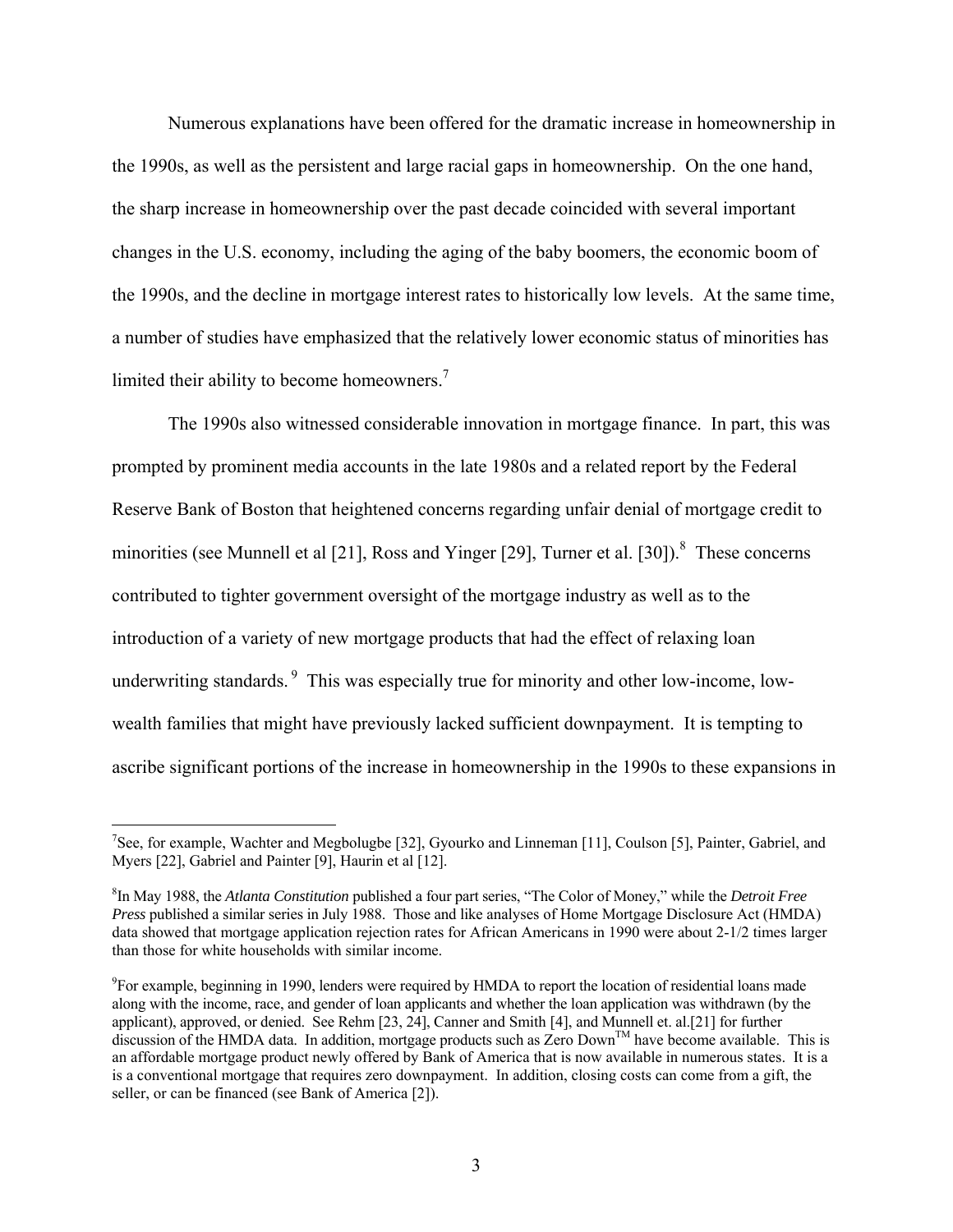the availability of credit. Indeed, Governor Gramlich of the Federal Reserve Board did just that in a recent speech to mortgage industry officials and other housing specialists at a meeting sponsored by the Financial Services Roundtable.<sup>10</sup>

*"… Overall homeownership rates have gone from 64 percent to more than 68 percent over this period [1994-2003]. … A major portion of this expansion in homeownership seems clearly attributable to the increased access to credit afforded by expansions in prime and subprime mortgage lending."* 

*Remarks by Governor Edward M. Gramlich at the Financial Services Roundtable Annual Housing Policy Meeting, Chicago, Illinois, May 21, 2004.* 

A central goal of this paper is to measure the extent to which changes in the distribution of population socioeconomic attributes account for recent patterns in homeownership, and to compare those effects to the influence of changes in the macroeconomic environment and lending conditions. To conduct our analysis, we draw on household level data from the Federal Reserve Board's Survey of Consumer Finances for the years 1983, 1989, 1992, 1995, 1998, and 2001. These surveys are primarily independent cross-sections and provide exceptionally rich information on individual household financial and demographic characteristics, including access to credit.<sup>11</sup> We use these surveys in a series of exercises designed to analyze the determinants of trends in homeownership rates over the period.

In the first exercise, simple probit models are estimated separately for each survey year based on whether families own or rent their primary homes. A shift-share analysis is then employed to simulate the degree to which homeownership rates in 2001 would have differed had families in that year behaved as in prior survey years. This is accomplished by holding constant the year 2001 sample while applying coefficient estimates from the previous years. Assuming

<u>.</u>

<sup>&</sup>lt;sup>10</sup>See, http://www.federalreserve.gov/boarddocs/speeches/2004/20040521.htm for the complete text of Governor Gramlich's speech.

<sup>&</sup>lt;sup>11</sup>The 1983 and 1989 surveys have a partial panel component that we do not draw upon in the analysis.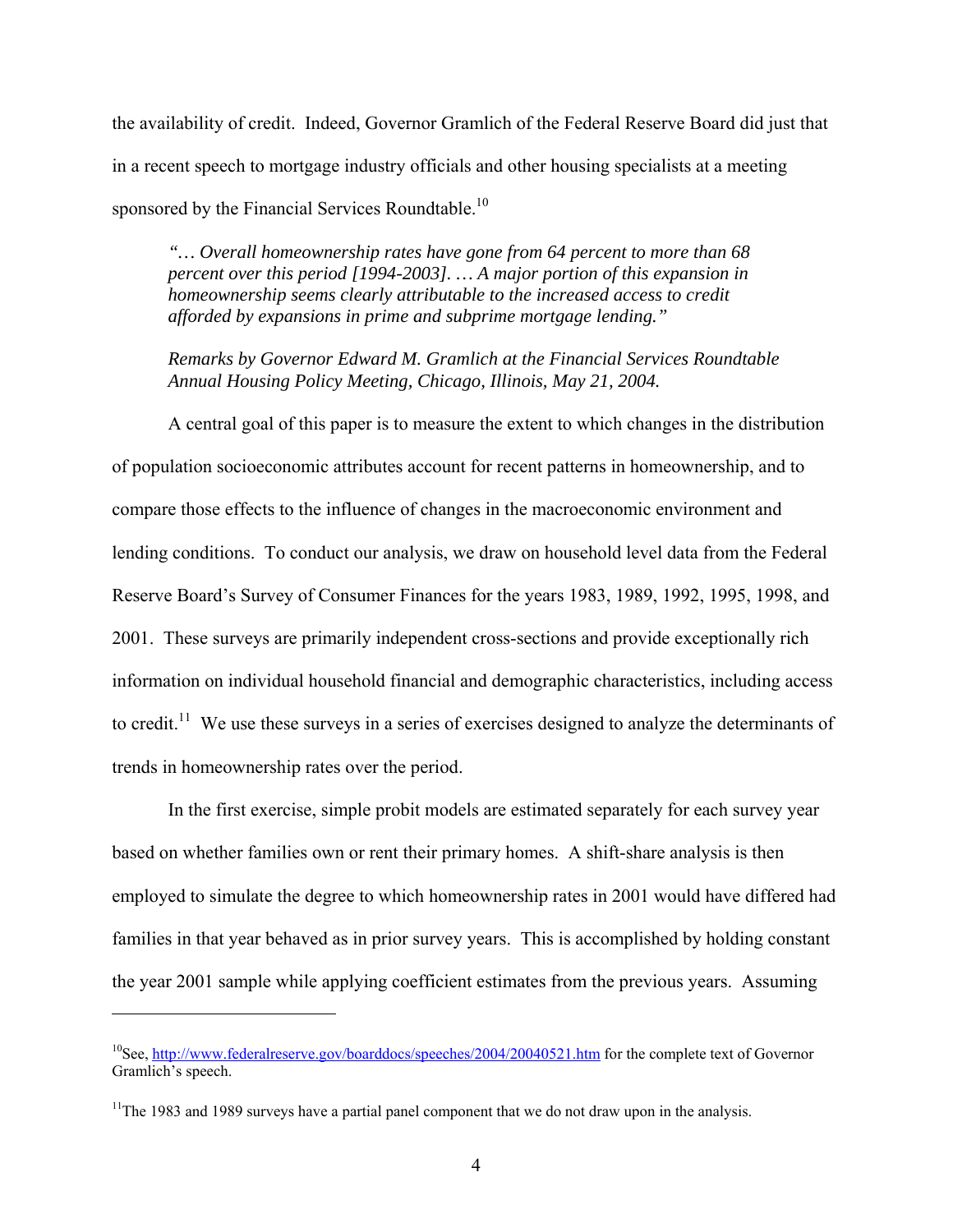that tastes for homeownership remain unchanged, coefficients from different years capture the influence of year-specific macroeconomic and lending market conditions that affect housing tenure decisions, including interest rates, business cycle risk and uncertainty, and innovations in housing policy and mortgage finance. In a second exercise, we simulate the degree to which homeownership rates in the pre-2001 survey years would have differed if families in those years had behaved as in 2001. This is accomplished by holding constant the year 2001 model coefficients but applying the sample characteristics from the previous years. In this instance, the year-2001 coefficients capture the influence of lending market and macroeconomic conditions in 2001, while differences in sample attributes from the prior survey years allow for changes in the socio-demographic attributes of the population over time.

The analysis then turns to an assessment of racial gaps in homeownership. To do so, we decompose racial gaps into three parts: a portion that can be attributed to differences in household attributes apart from race (e.g. income, age, marital status), a portion that can be attributed to the influence of credit barriers, and a residual that reflects factors not captured by the model specification. Decomposing racial gaps in this manner is difficult because it requires that we first identify a priori a group of households that are not credit constrained, in the sense that they hold as much debt as they would like at prevailing market interest rates. We do this by using a series of SCF survey questions that enable us to identify a group of families that are not constrained by lender credit limits. Jappelli [15], Cox and Jappelli [6], Duca and Rosenthal [7, 8] and Rosenthal [28] also use these SCF survey questions to study credit barriers. The homeownership decisions of the unconstrained families are then estimated controlling for sample selection, and coefficients are compared to those from a full sample model that does not take credit barriers into account. We show that differencing the race-related coefficients from these

5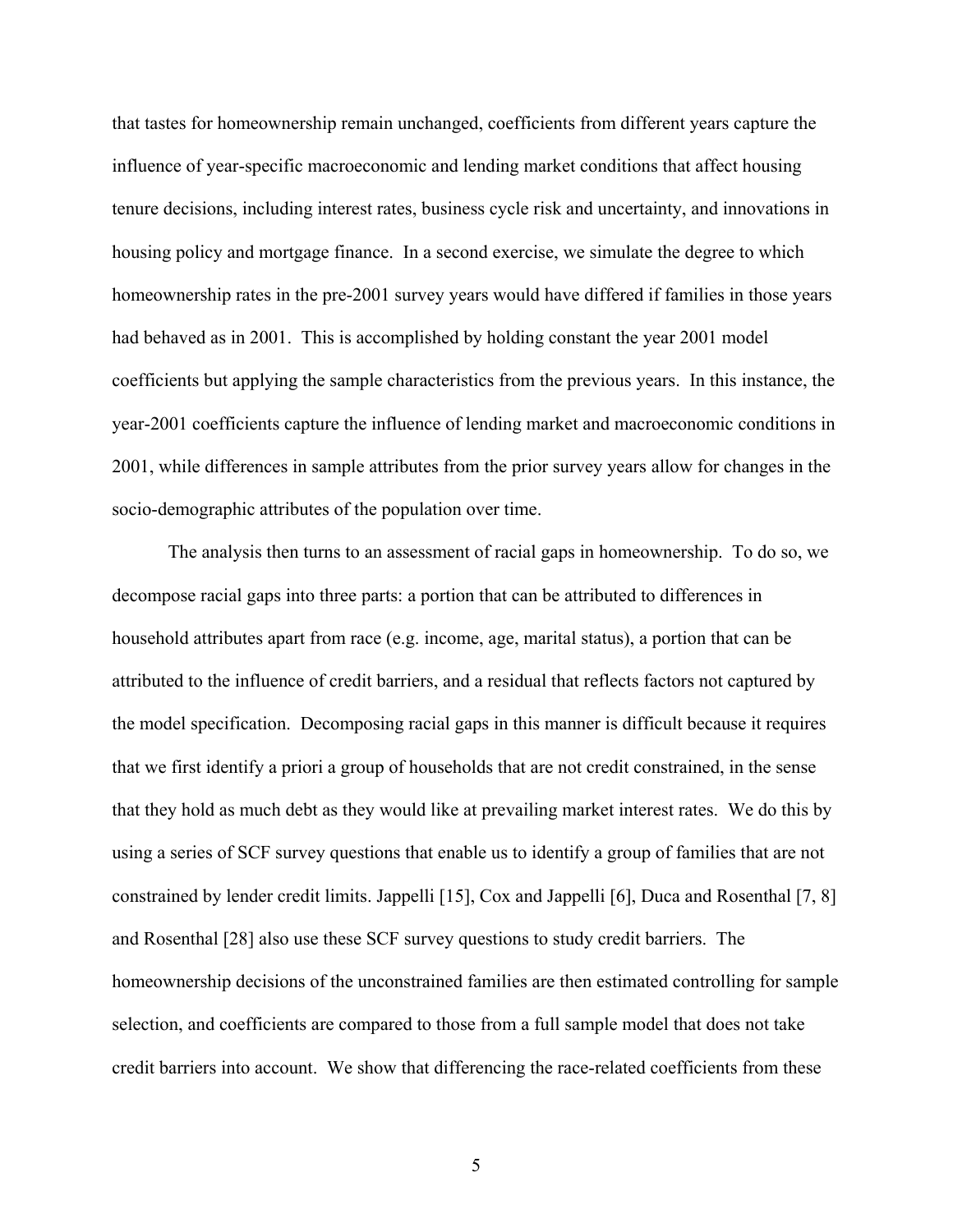two models provides an estimate of the impact of credit barriers on racial gaps in homeownership. Details of this procedure, as well as a description of alternative approaches in the literature, are provided later in the paper.

Results indicate that most of the increase in homeownership in the 1990s can be attributed to changes in the demographic and economic attributes of the population. In addition, in the late 1990s, differences in population attributes explain all but approximately 8 percentage points of the roughly 26 percentage point white-black gap in homeownership and all but about 10 percentage points of the roughly 30 percentage point white-Hispanic gap. Of the remaining differentials, credit barriers account for no more than 5 percentage points of the white-minority gaps in homeownership, both in 2001 and also in each of the survey years back to 1983. An important implication of these findings is that the gain in homeownership in the 1990s appears to have been driven primarily by household demographic factors that had little to do with government and industry initiatives. These same demographic factors also explain much of the persistent racial gap in homeownership.

To establish these and related results, the following section describes the SCF data. Section 3 discusses various modeling issues. Section 4 analyzes changes in aggregate homeownership rates over the 1983 to 2001 period based on a series of probit models. Section 5 analyzes racial gaps in homeownership taking credit barriers into account. Section 6 provides robustness checks and Section 7 concludes.

### **2. Survey of Consumer Finances Data**

 Our primary data for the analysis are taken from the Survey of Consumer Finances (SCF) for the years 1983, 1989, 1992, 1995, 1998, and 2001. These surveys are independent crosssections with the exception of the 1983 and 1989 surveys for which a portion of the 1983 families

6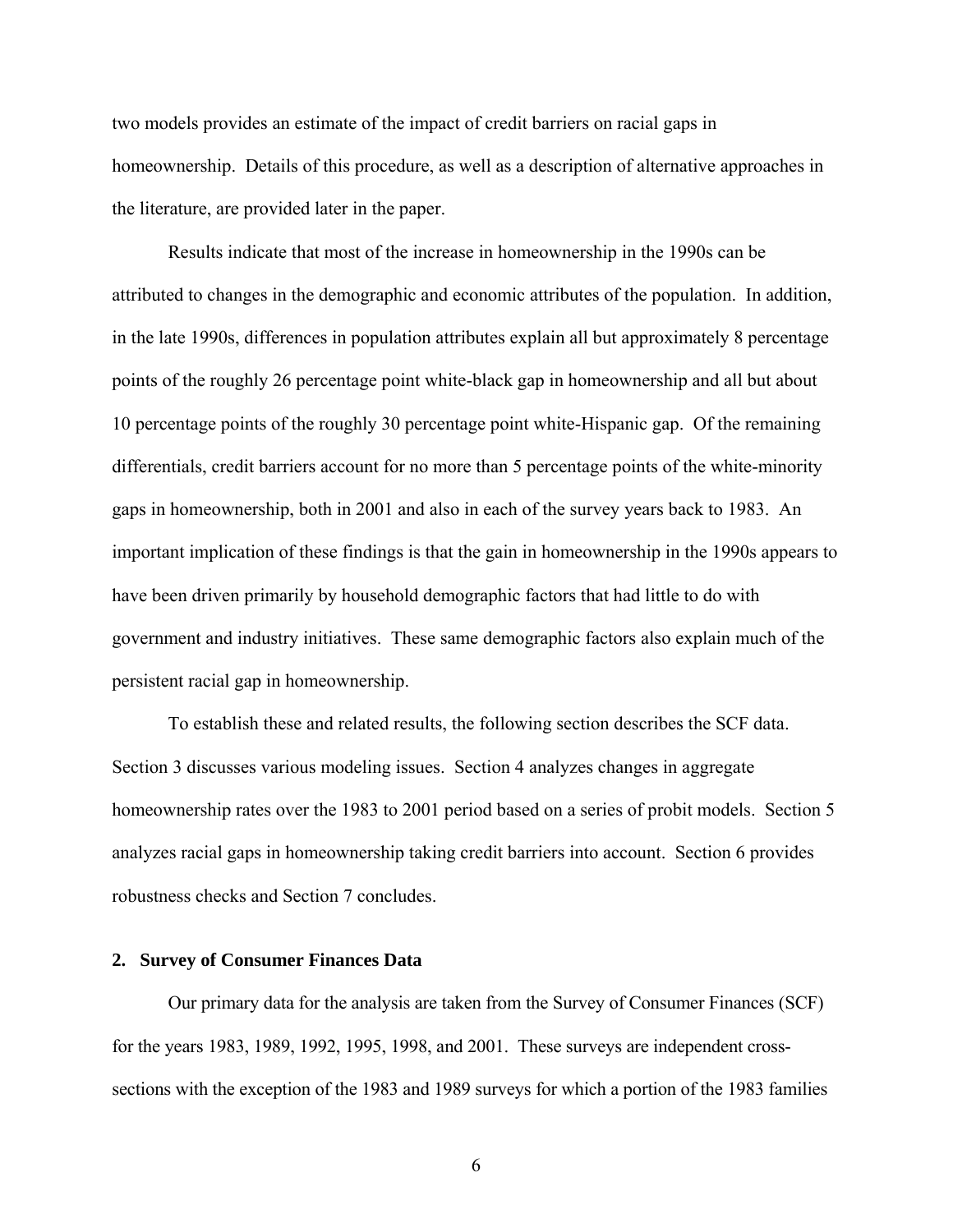appear again in 1989. In addition, beginning in 1989, a sophisticated procedure is used to impute missing values and also to protect the confidentiality of respondents. In part, this includes the creation of five "implicates" of the data, where each is an alternate version of the entire dataset but with slightly different imputations. Kennickell [17] provides details on how to interpret and work with the Implicates. When estimating the probit models presented later in the paper, only the first implicate is used. This avoids any artificial increase in sample size and related reduction in the estimated model standard errors.<sup>12</sup>

 For a typical SCF sample of about 4,500 households, roughly 3,000 are selected so as to be representative of the entire United States while the remaining households over-represent wealthy families and are drawn from tax files. For the 1983 survey, these sub-samples can be identified and only the representative portion of the sample was used for the analysis to follow. For all other survey years, the public use versions of the SCF do not allow the analyst to separately identify the representative and tax-based samples. However, sampling weights are provided that enable the analyst to weight the data to ensure that results are representative of the United States.<sup>13</sup> In the discussion to follow, all of the probit models were estimated using unweighted data on the assumption that all covariates in the model are exogenous. In contrast, all summary measures including the simulation values were calculated using the sampling weights so as to be representative of the United States. Finally, it should also be noted that all dollar-valued variables were converted to 2001 dollars. In addition, we exclude any observations for which total income

 $\overline{a}$ 

 $12$ An alternative approach is to include all five implicates and then divide the t-ratios by the square root of 5 to adjust for the "true" sample size. See the SCF manual and Kennickell [17] for details.

<sup>&</sup>lt;sup>13</sup>Kennickell [16] provides a careful discussion of the SCF sampling weights and shows that the sample moments of the weighted SCF data with regard to homeownership rates and race match the Consumer Population Survey (CPS). See also Rosenthal [27] for further discussion of the SCF.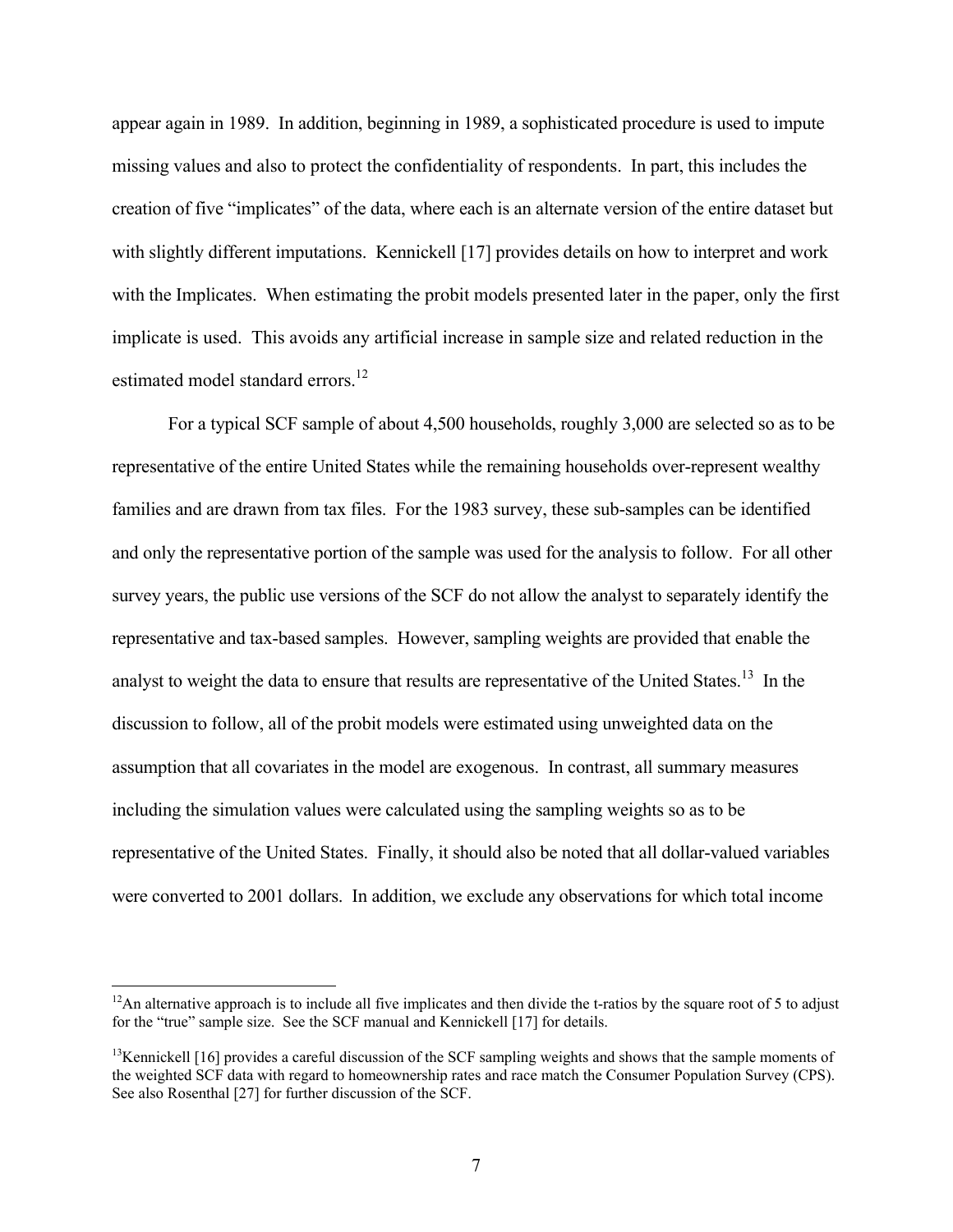is missing or above  $$1,000,000$  (in 2001 dollars).<sup>14</sup> Weighted sample means for all of the variables used in the analyses are presented in the Appendix for each survey year.

## **3. Modeling Issues**

 $\overline{a}$ 

 The literature on housing tenure choice and homeownership is substantial (see Haurin et al [12] for a recent review) and has identified numerous factors that influence the propensity of individual families to own versus rent their homes. Two closely related conceptual paradigms stand out in this literature. Henderson and Ioannides [13] explicitly recognize that homeownership is both an investment that contributes to a household's portfolio, and also a consumption good that provides shelter. They argue that if the investment demand for housing exceeds consumption demand, families are more likely to own their primary residence. This is because owner-occupiers can, in principle, rent out that portion of their real estate holdings not desired for personal use. However, if investment demand is less than consumption demand, then owner-occupying a level of housing sufficient to accommodate a family's demand for shelter would comprise a bad investment. Under these conditions, a viable alternative is to rent.<sup>15</sup>

A closely related idea pertains to the user cost of owner-occupied housing. This idea has its origins in early work by Laidler [19] Aaron [1], and Rosen [25]. Factors that influence the user cost of owner-occupied housing include depreciation, maintenance, property taxes, expected capital gains, interest rates, and the household's marginal income tax rate.<sup>16</sup> Also important is

<sup>&</sup>lt;sup>14</sup>Especially at the upper end, the SCF includes a small number of extremely high-income households and these individuals are removed from the sample to ensure that they do not unduly influence the results.

 $<sup>15</sup>Building on this intuition, Henderson and Ioannides [13] argue that the divergence between investment and$ </sup> consumption demand for real estate should be an important determinant of whether families choose to own versus rent their homes. Empirical support for this idea has been provided by Ioannides and Rosenthal [14].

 $16$ This latter term is important because it affects the value of housing related deductions (e.g. mortgage interest and property tax payments) as well as the failure to tax imputed rent.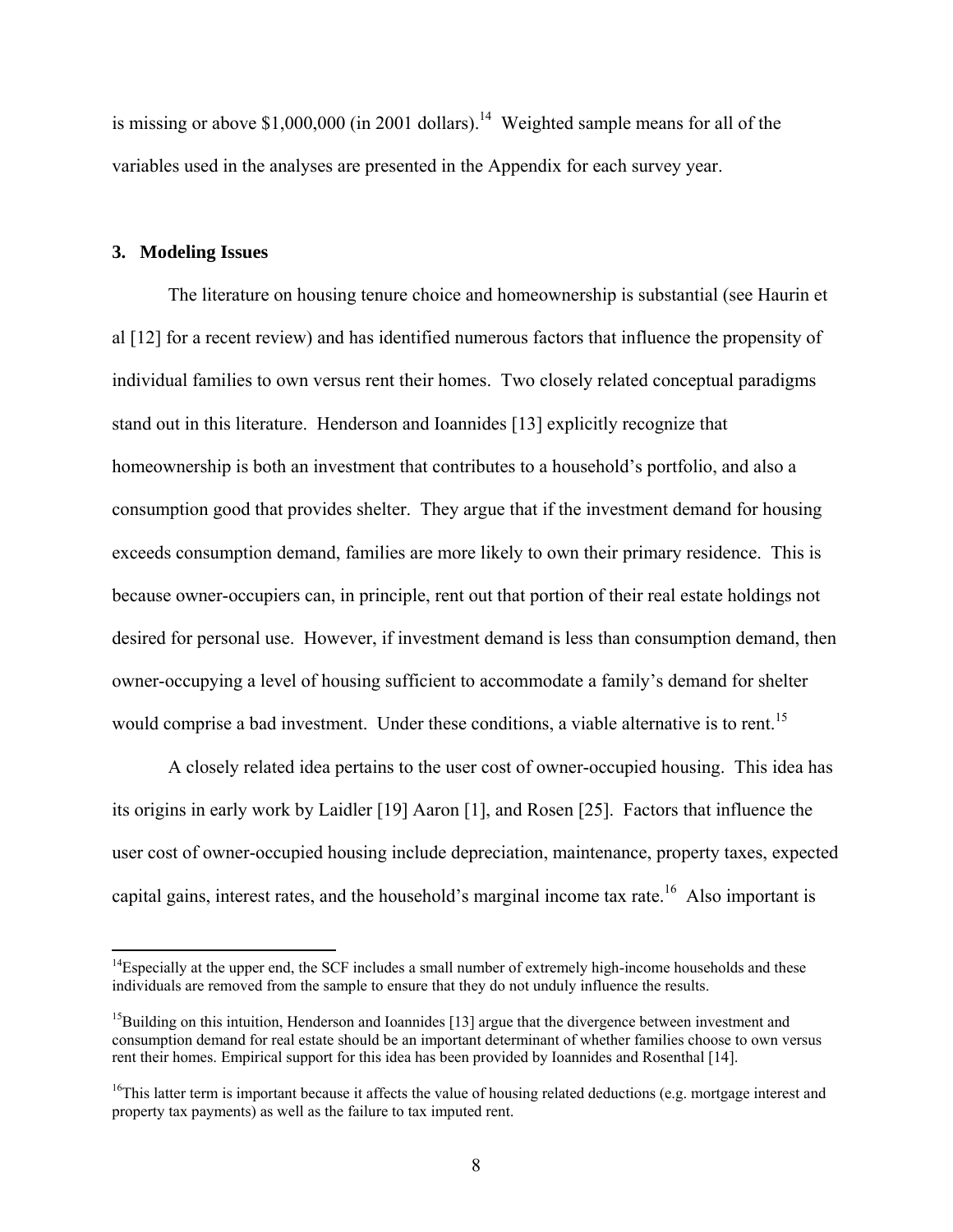the household's anticipated length of stay in the home as that affects the annualized cost of realtor and legal fees paid by owner-occupiers upon buying and selling a home.<sup>17</sup> Finally, spatial variation in the quality adjusted price and rent on a home further affect the relative cost of owning to renting. An extensive literature has demonstrated that, all other things equal, households are more likely to own their primary residence as the user cost of owner-occupied housing falls (e.g. Rosen [25, 26]).

In the empirical work to follow, we do not formally model either homeowner user costs or the divergence between the investment and consumption demands for real estate. Instead, we begin by estimating a series of simple reduced form probit models of whether a household owns its current home as a function of household demographic and financial attributes. This approach is also common in the literature and is adopted here for two reasons in particular.<sup>18</sup> From a data standpoint, a well-specified measure of user cost would include the quality adjusted house priceto-rent ratio in the local MSA. However, the public use version of the SCF does not identify a household's location with sufficient precision to measure these variables. Instead, for select survey years, the SCF makes available information on household location with regard to four regions of the country and also the density of the local neighborhood. We use these variables to proxy for the local quality adjusted price and rent for housing in some of the models presented below.

In addition, from a conceptual standpoint, the key question posed in this paper is the extent to which changes in household attributes account for trends in homeownership rates as

1

9

 $17$ Rosenthal [27] extends the user cost framework to allow for realtor and legal fees incurred by homeowners. The annualized cost of those fees diminish with length of stay in the home.

<sup>&</sup>lt;sup>18</sup>See, for example, Gabriel and Rosenthal [10], Haurin et al [12]).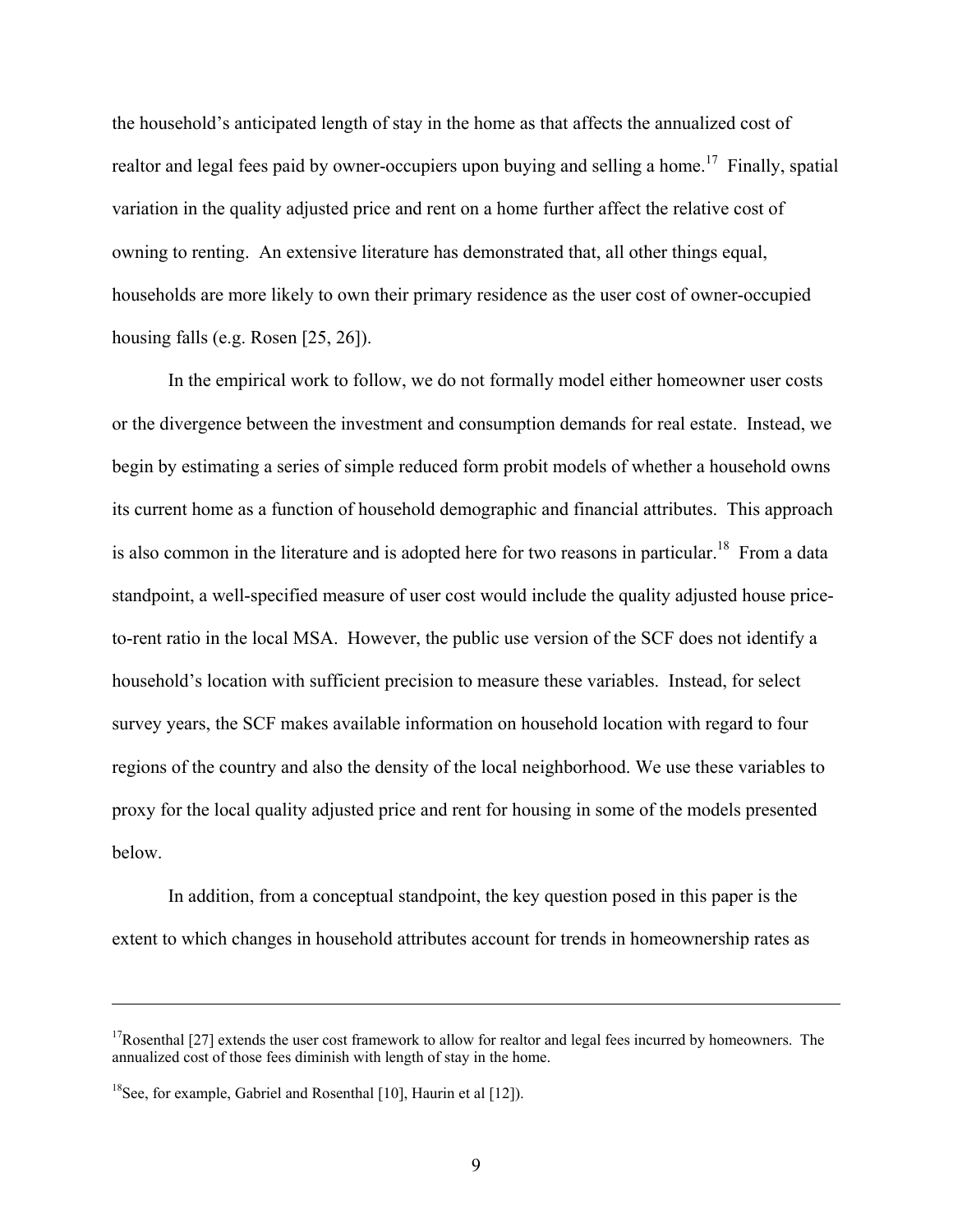well as longstanding racial gaps in homeownership. For both the investment/consumption model and the user cost approach, variation in the propensity for homeownership is driven by variation in local economic conditions (e.g. market risk, prices and rents), as well as several factors that ultimately are determined by household attributes. These latter factors include tastes for investment risk since housing is a risky asset in many markets, marginal income tax rates, and the rate at which the household discounts future returns. In the regressions to follow, coefficients on household characteristics including age, marital status, income, and the like, capture both the direct impact of these factors on *taste*s for homeownership, as well as indirect effects through their influence on user cost and the investment demand for real estate. In this way, our reduced form probit models enable us to identify the full impact of household attributes on homeownership, consistent with the goals of this paper.

## **4. Aggregate Homeownership Rates**

 $\overline{a}$ 

A probit model is estimated separately for each of the SCF survey years from 1983 to 2001. Partial derivatives associated with the individual probit model coefficients are computed for each observation and the weighted sample means are reported in Table  $2.^{19}$ . Accordingly, the reported values indicate the percentage point influence of a given household attribute on the propensity for homeownership. The numbers in parentheses are t-ratios from the original probit model coefficients.

<sup>&</sup>lt;sup>19</sup>When calculating the mean partial derivative for a given covariate we used sampling weights since the sample mean depends on the distribution of individuals in the sample. In addition, for a given 1-0 dummy variable,  $X_{1-0}$ , derivatives were obtained by calculating the unconditional probability of owning first with *X1-0* set equal to 1, again with  $X_{1-0}$  set equal to 0, and then differencing the results. For all other variables, derivatives were formed as  $f(xb)b$ , where *f* is the probability density function for the standard normal distribution and *b* is the probit model tenure coefficient.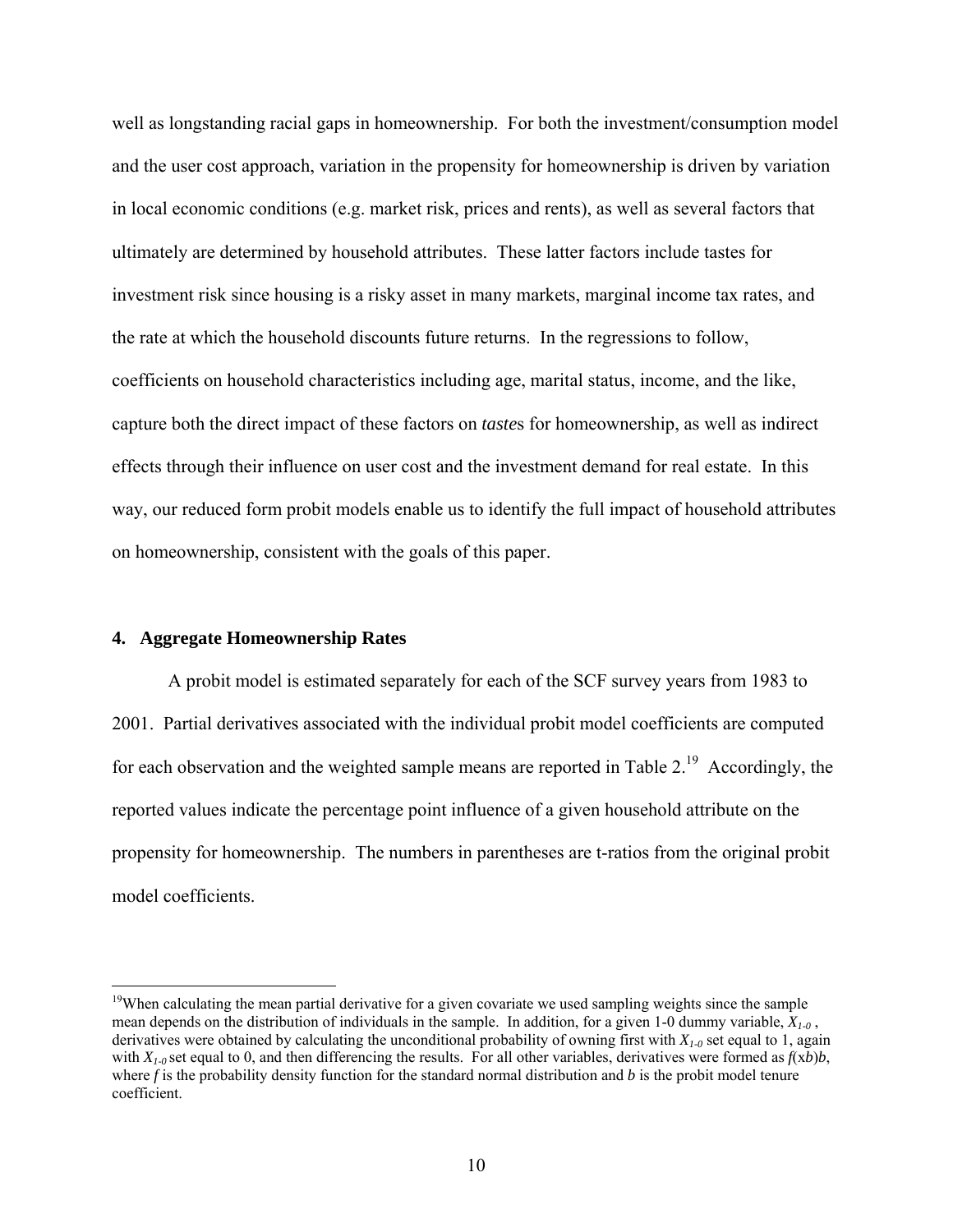As is evident in Table 2, our set of household attributes is extensive, and a number of these attributes have strong and anticipated effects on homeownership.<sup>20</sup> For example, in nearly all of the survey years, the propensity for homeownership is higher for household heads that are married or divorced. Homeownership also increases with the age of the household head, household size, income, receipt of an inheritance, full-time work, and stable employment, the latter of which is inversely related to the number of previous full-time jobs held by the household head. In contrast, the propensity for homeownership is reduced if the household head is in poor health or of minority status.

 The estimates in Table 2 are used to shed light on the first major goal of this paper, to assess the extent to which changes in household socio-economic status contributed to the increase in homeownership rates in the 1990s. To accomplish that goal, in a first set of simulations, we compute homeownership rates for each survey year by combining the data from a given year with the estimated 2001 probit model coefficients in Table 2. In viewing the results of this exercise, we emphasize that the year-2001 coefficients embody the response of households to market conditions in that year, including mortgage market opportunities and broader macroeconomic conditions. In addition, as noted earlier, all simulations are carried out applying sampling weights to ensure that the results are representative of the United States. Accordingly, this simulation sheds light on the degree to which changes in household attributes contributed to change in homeownership rates in the 1990s, holding constant the economic environment of 2001. In a second set of simulations, we hold constant the year 2001 data, but apply that data to probit model coefficients from each of the survey years. This simulation sheds light on the degree to which changes in household behavior – as embodied in the individual model-year coefficients – contributed to the change in homeownership rates. Assuming that

 $\overline{a}$ 

<sup>&</sup>lt;sup>20</sup>See, for example, Wachter and Megbolugbe [31], Coulson [5], Rosenthal [28], Gabriel and Painter [9]).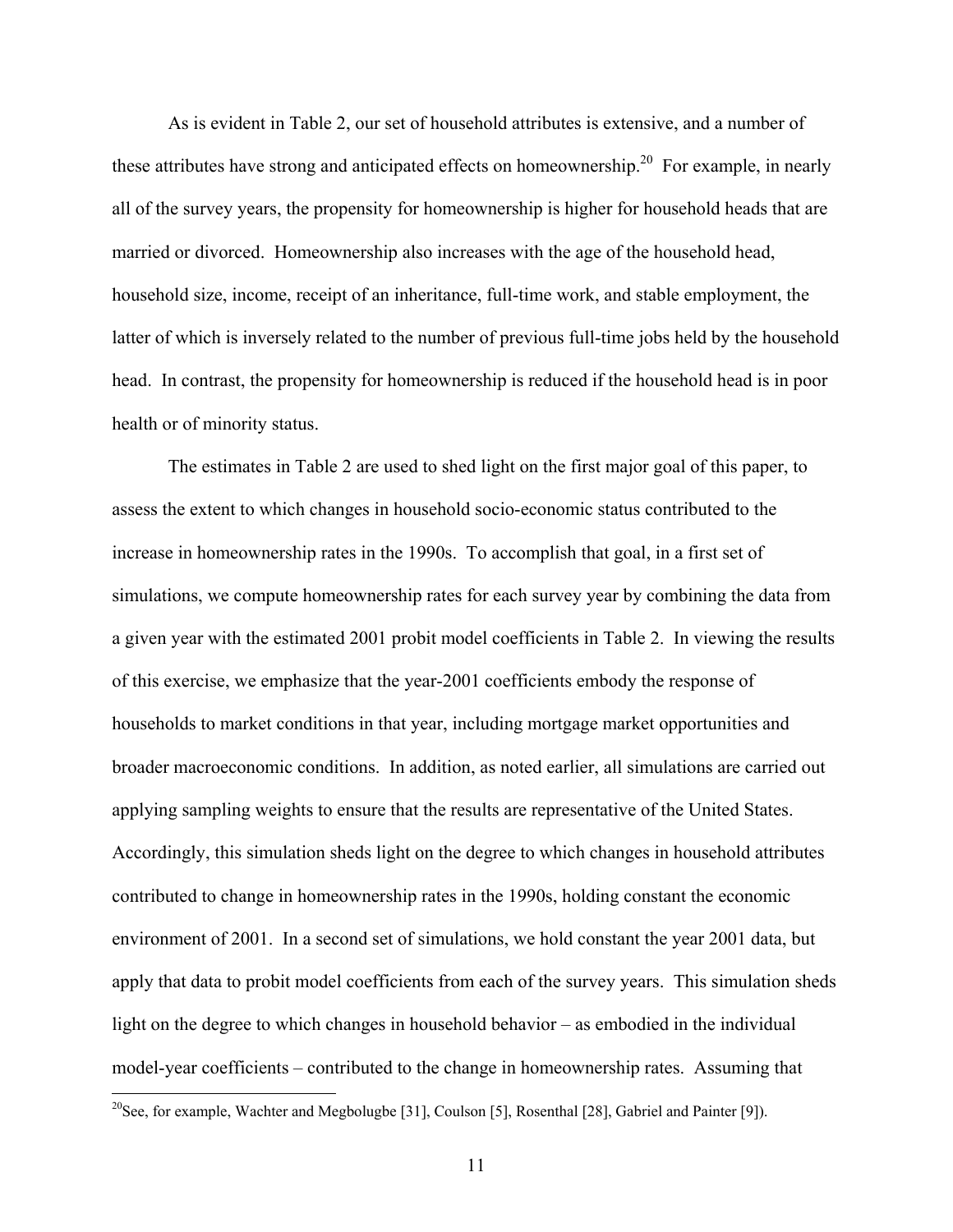tastes for homeownership are constant over time, this simulation captures the influence of changes in broad economic conditions on homeownership rates, including innovations in mortgage finance, business cycle risk, market prices, and the like.

 Figure 2a plots the predicted homeownership rates from these two simulations. Consider first the simulation in which we hold constant the year 2001 model coefficients while varying the sample composition across years. In that simulation, the predicted homeownership rate falls from 64.3 percent in 1983 to 63.0 percent in 1989, but then rises continuously to a peak of 67.5 in 2001. This implies that changes in the demographic and financial attributes of the population boosted homeownership rates by 4.5 percentage points between 1989 and 2001. A very different pattern emerges when we hold constant the year 2001 sample but apply the estimated model coefficients from the different survey years. In that case, changes in model coefficients imply a sharp 2 percentage point increase in homeownership rates from 1983 to 1989, a period in which adjustable-rate mortgages became widely available and mortgage rates experienced dramatic declines. Thereafter, however, predicted homeownership rates trend down slightly over the decade of the 1990s.

 Summarizing the patterns in Figure 2a, it appears that the increase in homeownership rates in the 1990s was driven largely by changes in the socio-economic status of the population over that period. In contrast, coefficient estimates from the probit models provide little evidence that changes in housing finance and other macroeconomic factors – as embodied in the estimated model coefficients – served to boost homeownership during the 1989 to 2001 period.

12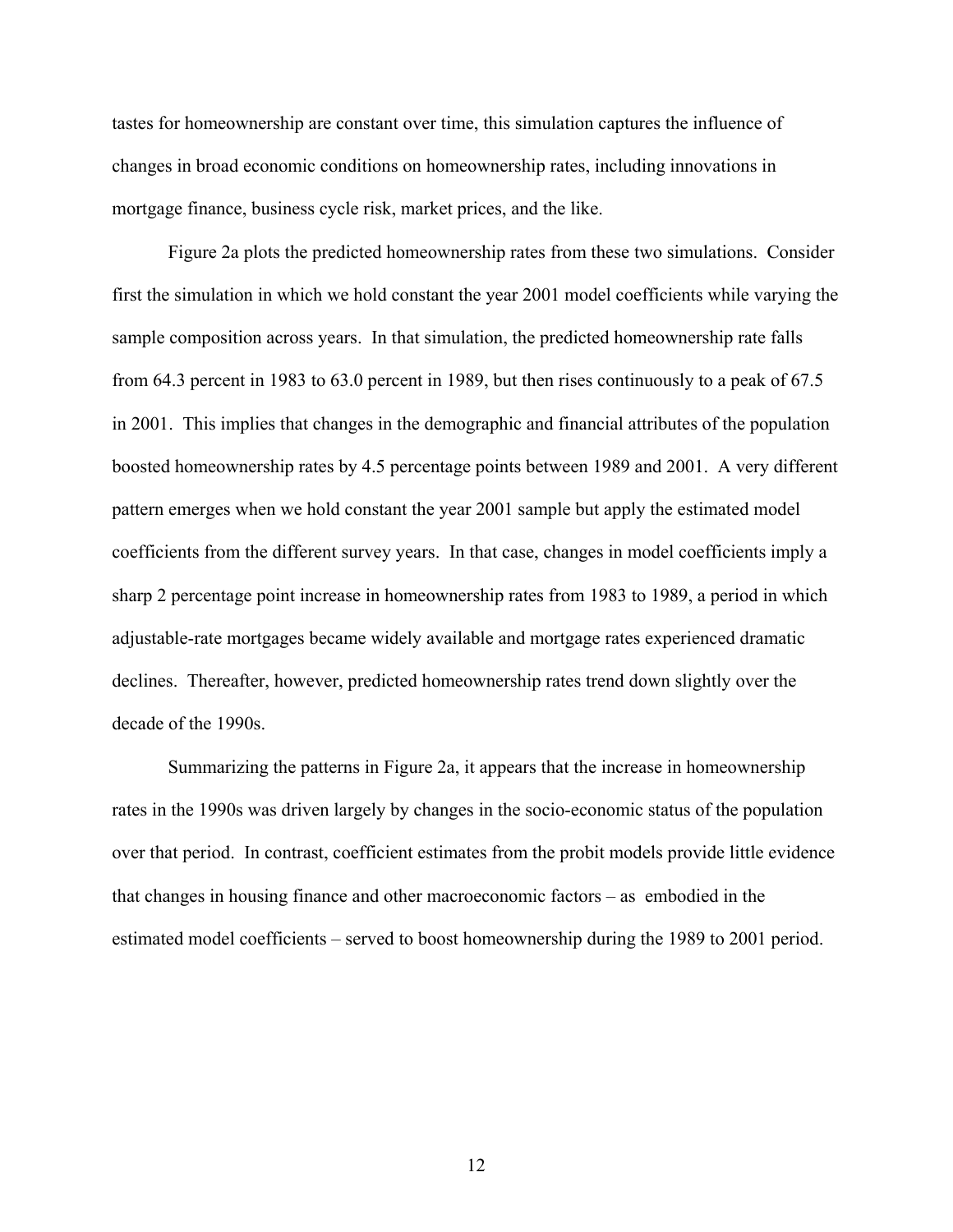## **5. Racial Gaps in Homeownership**

 $\overline{a}$ 

As described in the Introduction, recent years also have witnessed ongoing controversy and policy debate about long-standing and sizable racial gaps in homeownership. These concerns have contributed to a multitude of industry and policy initiatives, including measures designed to ease underwriting standards that have restricted access to mortgage credit. Against that backdrop, this section estimates the degree to which racial gaps can be attributed to both differences in household attributes and the influence of credit barriers.

 We begin by explaining how the influence of credit barriers is identified. As noted earlier, this is difficult as it requires that one identify, a priori, a group of households that are not credit constrained, and then use the behavior of that group to infer how others would have behaved in the absence of binding credit limits, ceteris paribus. Two methods have evolved in the literature to address this challenge.

 In the first approach (e.g. Zorn [33] and Lineman and Wachter [18]), analysts specify a priori a set of underwriting standards, for example, by setting loan-to-value (LTV) limits to 80 percent. Individuals with LTV ratios in excess of the specified limit are then assumed to be credit constrained and are treated differently from other households in the sample. This approach is appealing because it takes prior knowledge of underwriting standards explicitly into account. That is especially important if the goal is to estimate the relative impact of different underwriting standards.<sup>21</sup> But this approach also suffers from potentially serious measurement error. That is because primary market underwriting standards are typically unobserved and likely differ across lenders and loan applicants. As a result, it is difficult to be confident as to

<sup>&</sup>lt;sup>21</sup>For example, using data from the 1980s, Lineman and Wachter [18] conclude that LTV limits reduce homeownership propensities to a greater degree than do house payment-to-income limits, although both constraints are found to be important.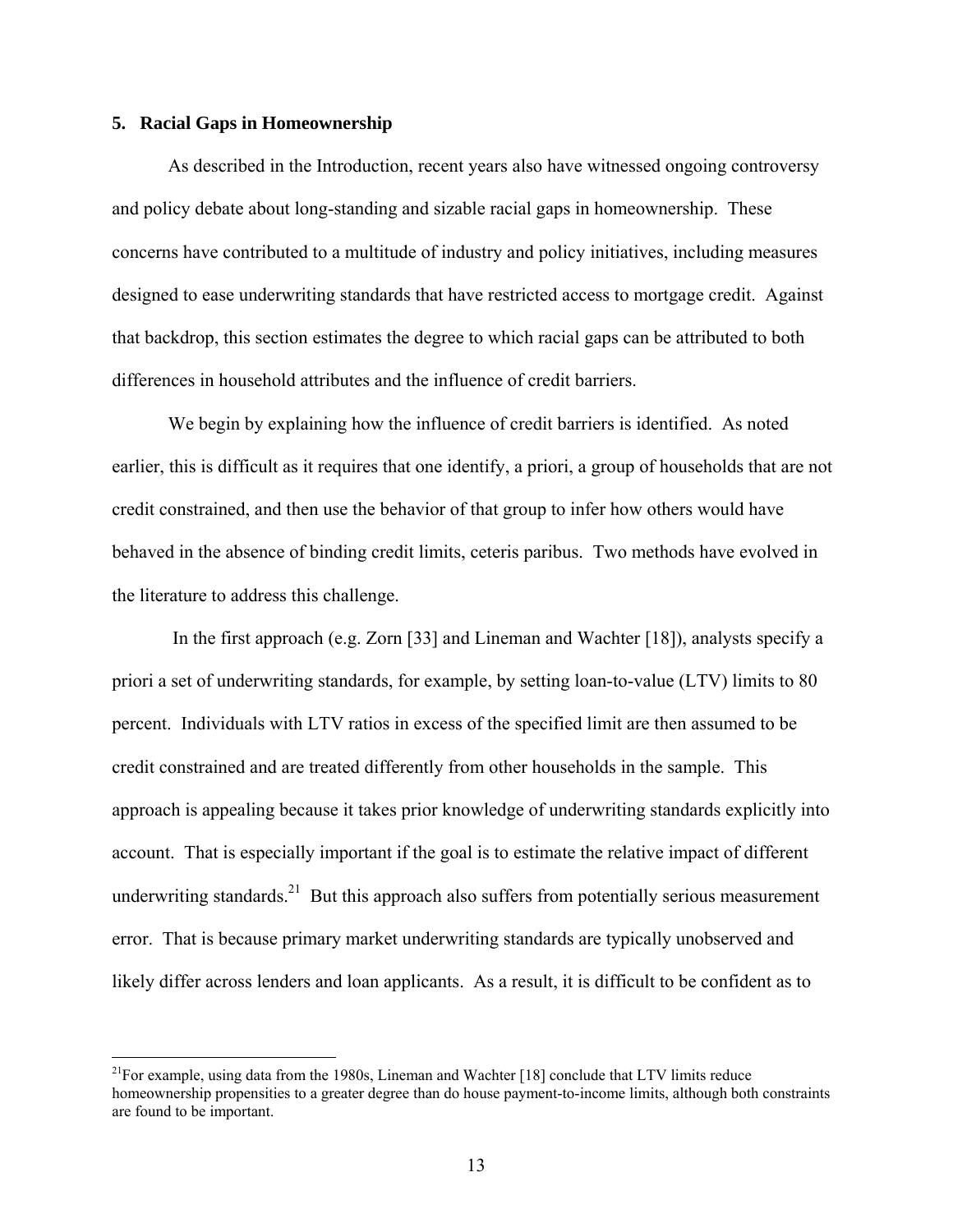whether any group of households are properly classified with regard to the influence of credit barriers, regardless of whether families are characterized as credit constrained or not constrained.

 As an alternative, a different set of studies (e.g. Jappelli [15], Cox and Jappelli [6], Duca and Rosenthal [7, 8], and Rosenthal [27]) do not directly specify the borrowing limits imposed by lenders on individual households. Instead, these studies draw on a special feature of the SCF that enables analysts to identify a priori a group of households that appear to be unaffected by credit constraints. Households are asked a battery of questions about whether their recent loan applications have been accepted, partially rejected, or fully rejected. Households are also asked whether they have successfully reapplied for credit, and whether they have chosen not to apply for credit because they thought they would be rejected. Using these questions, we identify a set of households who report having had no difficulty obtaining their preferred level of credit in the last five years for the 1989 to 2001 surveys, and the last three years for the 1983 survey. To be precise, individuals are coded as not credit constrained if they report that they had not had any loan request turned down or partially rejected, and also that they had not been discouraged from applying for credit in the previous years. In the discussion to follow, these individuals are characterized as *not constrained*. All other households are characterized as *possibly* constrained.

 Two points are worth emphasizing here for purposes of clarity. First, the second group of households includes individuals who may or may not be credit constrained. This is because some of these households may have secured their preferred level of debt by the time of the survey date but nevertheless accurately report having encountered difficulty in obtaining credit in the past. The uncertain status of these families is not a problem. Instead, as will become apparent, our approach requires only that those families characterized as "not constrained" are accurately classified. Second, and in keeping with the first point, homeowners that report having had difficulty in

14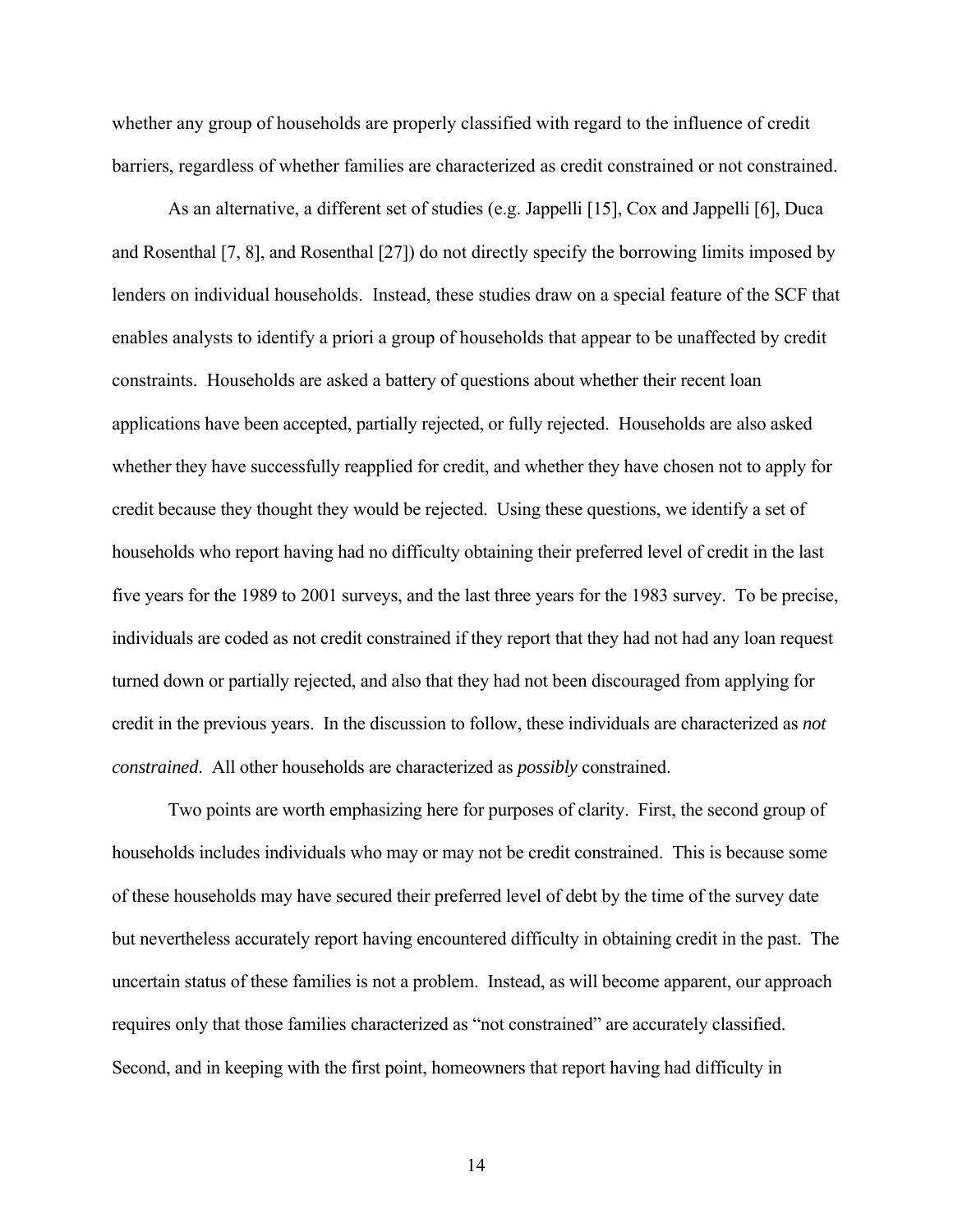obtaining their preferred level of credit are coded as possibly constrained even though they have already attained owner-occupancy. This is because in the absence of binding credit limits, some of these families might actually have delayed homeownership with the intent of purchasing a more expensive home in the future. Such a strategy could be preferred if it eliminates costly moves into and out of smaller less attractive "starter" homes.

Having stratified families into not constrained (NotCC  $=$  1) and possibly constrained  $(NotCC = 0)$  groups, we estimate the propensity for homeownership using just the not constrained households. It is important to recognize, of course, that the NotCC status of a household is likely endogenous. This is because unobserved attributes of the family that influence their propensity to not be credit constrained may well be correlated with their preference for homeownership. Failing to account for such correlation would bias our estimates of the parameters governing a family's preferences for owner-occupied housing. For these reasons, we control for sample selection using a 3-celled bivariate probit model. This model is structured as follows.22

 We define two unobservable latent indexes that govern the likelihood that a given family is not credit constrained, and also the likelihood that a family prefers to own *in the absence* of binding credit barriers. These expressions are, respectively,

$$
I_{\text{NotCC}} = xc + u_1 \tag{1}
$$

and

 $\overline{a}$ 

$$
I_{\text{POwn}} = xb + u_2 \tag{2}
$$

where *x* is a set of household attributes and other control variables, *c* and *b* are the corresponding coefficients, and  $u_1$  and  $u_2$  are error terms that are drawn from a standard bivariate normal distribution with mean zero and covariance  $\sigma_{\text{NotCC,POwn}}$ . We further assume that a family is not

 $^{22}$ Boyes, Hoffman, and Low [3] estimate a similar three-celled bivariate probit model for the credit card market.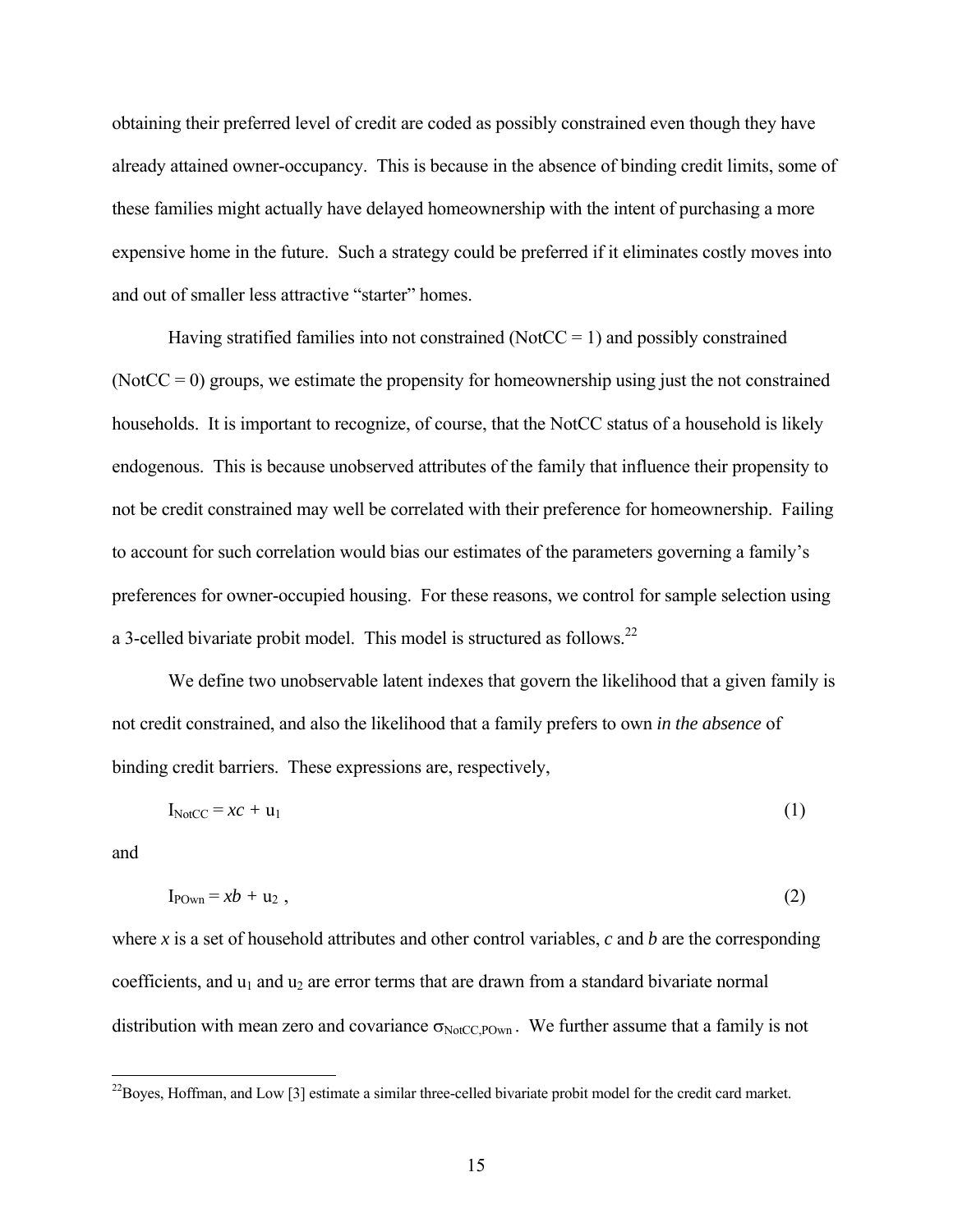constrained if  $I_{\text{NotCC}} > 0$ , and possibly constrained if  $I_{\text{NotCC}} \leq 0$ . Similarly, in the absence of binding credit barriers, a family prefers to own (POwn = 1) if  $I_{\text{POWn}} > 0$ , and does not prefer to own (POwn = 0) if  $I_{\text{POwn}} \leq 0$ .

We stress again that equation (2) is defined only in the absence of binding credit barriers, even among families that currently reside in owner-occupied housing. As a result, POwn is observed only for those families in our sample belonging to the not constrained group. This accounts for why our bivariate probit model has three cells instead of four. The corresponding loglikelihood function for this model is as follows:

$$
L = \sum \{ (1 - NotCC) \cdot log[F(-xc)] + NotCC \cdot P Own \cdot log[G(xb, xc, \sigma_{NotCC,Pown})] + NotCC \cdot (1 - P Own) \cdot log[G(-xb, xc, -\sigma_{NotCC,POwn})] \},
$$
(3)

where  $F(\cdot)$  and  $G(\cdot)$  are the standard unit and bivariate normal distribution functions, respectively, and the other variables are defined as above. It is important to note that maximizing (3) simultaneously estimates  $\sigma_{NotCC,own}$  along with the other model coefficients. This feature of the model controls for unobserved attributes common to the credit constraint and homeownership latent equations and in so doing ensures that our estimate of *b* is unbiased. Moreover, it should be noted that because we include all of the same covariates in both the credit constraint and homeownership equations – theory does not provide guidance to do otherwise – identification of  $\sigma_{\text{NotCC}}$ <sub>own</sub> relies on the non-linearity of the bivariate probit function.<sup>23</sup>

<u>.</u>

 $^{23}$ As is well established (e.g., Maddala, [20]), if the error terms associated with the latent indexes corresponding to POwn and NotCC are uncorrelated, then one could estimate *b* with a simple probit model over just that portion of the sample for which  $NotCC = 1$ . More generally, however, common omitted variables that influence both the likelihood that NotCC equals 1 and the likelihood that POwn equals 1 would cause estimates of *b* to suffer from sample selection bias. The likelihood function in (3) controls for that problem. For a more detailed discussion of bivariate probit models with censoring see Maddala [20] or Tunali [31].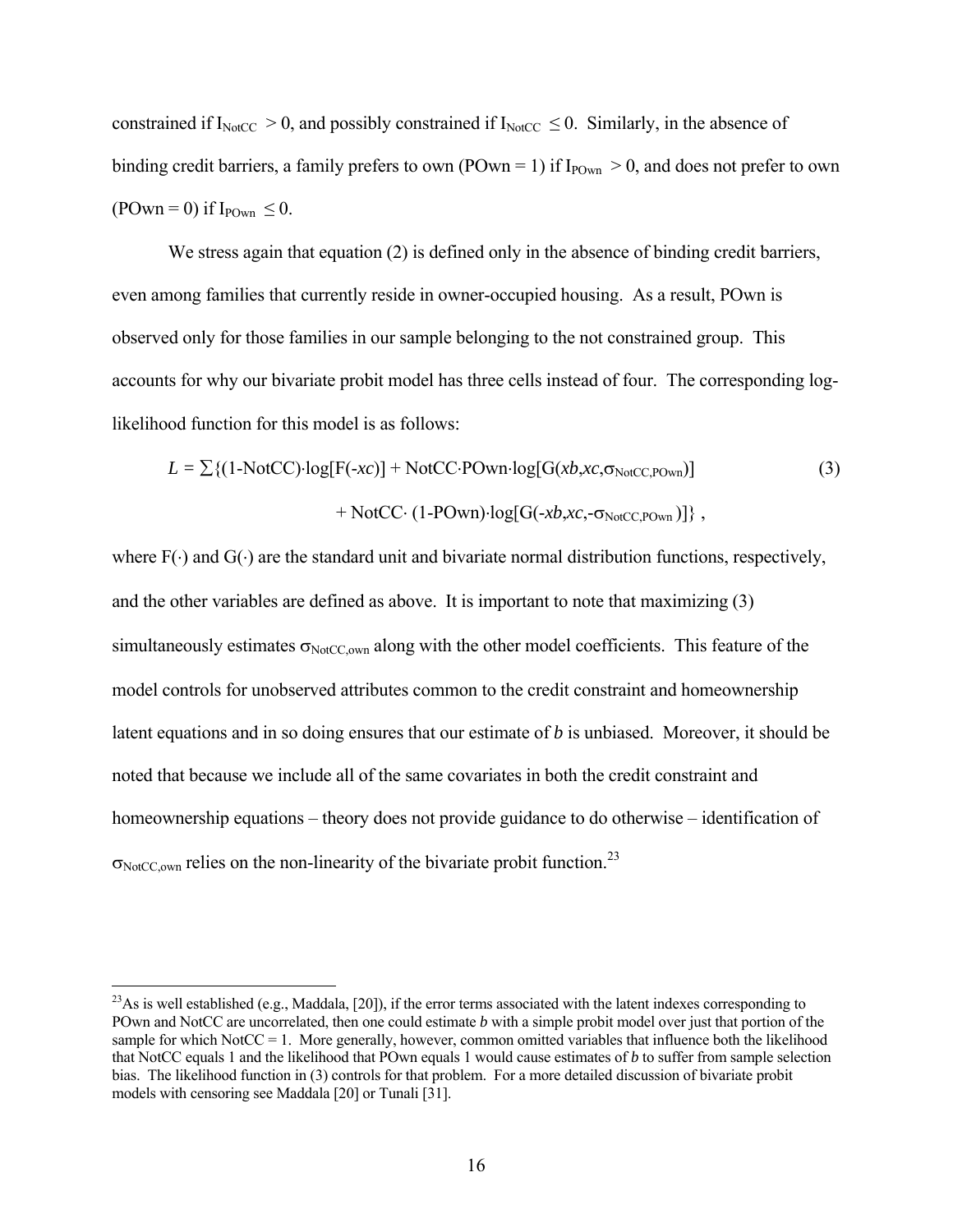Estimates from equation (3) of the propensity for homeownership are presented in Table  $3.^{24}$  To facilitate comparison to Table 2, as before, partial derivatives are reported along with the original model t-ratios. Because of their policy significance, we focus on the race-related measures from both tables. It is important to recognize that the measures from Table 2 provide estimates of racial gaps in homeownership after controlling for household attributes. The measures from Table 3, in contrast, provide estimates of the residual racial gaps after controlling for both household attributes and the influence of credit barriers.

To facilitate analysis of these measures, in Figures 2b (for African Americans) and 2c (for Hispanics) we plot the minority-white differences in homeownership rates from Table 1, as well as the race-related estimates from Tables 2 and 3 (as described above). In addition, we also plot the difference between the racial gaps in Table 1 and the race-related measures in Table 2: that difference measures the impact of household attributes on racial gaps. Similarly, we also plot the difference between the race-related estimates in Tables 2 and 3: that difference measures the impact of credit barriers on racial gaps.

Several patterns are immediately evident in the figures. First, in each survey year from 1983 to 2001, credit barriers account for no more than 5 percentage points of the white-minority gap in homeownership rates for both blacks and Hispanics. Second, household attributes included in the model account for a much larger share of the racial gap in homeownership in each survey year except for Hispanics in 1983. As of 2001, for example, household attributes account for roughly 15 percentage points of the white-minority homeownership gap for both African Americans and Hispanics.

 $\overline{a}$ 

 $^{24}$ Estimates of the propensity to not be credit constrained, equation (1), are reported in the Appendix.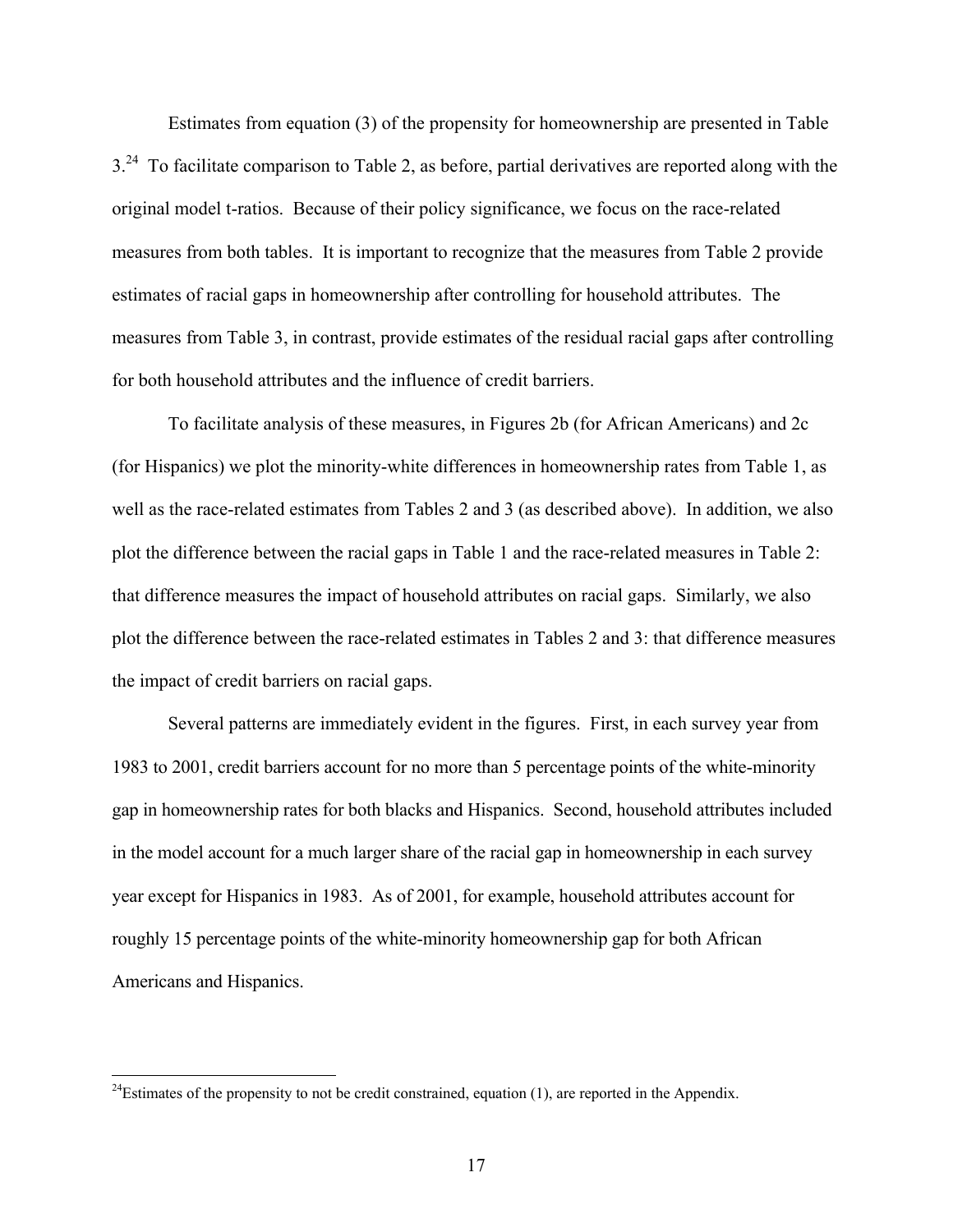The unexplained portion of the racial gap in homeownership rates in each year is given by the estimated racial gap after controlling for household attributes and credit barriers, the estimates from Table 3. In 1983, that portion of the gap was still roughly 12 percentage points for African Americans and 26 percentage points for Hispanics. By 2001, however, those disparities narrowed markedly, to 8.4 and 11.4 percentage points, respectively. It is noteworthy that this narrowing of race-related effects was broadly consistent with changes in the savings behavior of white and minority renters over the survey period. In Figure 3, we display the percentage of renters currently saving to purchase a home based on weighted sample means from the SCF (not probit model results).<sup>25</sup> Observe that the fraction of African American and Hispanic renters saving for home purchase rose sharply over the 1983 to 2001 period to levels equal to or in excess of those recorded for white renters. In 1983, only 6.8 percent of black renters and 8.5 percent of Hispanic renters were saving to purchase a home, compared with some 12.4 percent of white renters. By 2001, roughly 22 percent of Hispanic renters were saving to buy a home, compared with 16 percent for black renters and 17 percent for white renters.

On balance, these patterns suggest that minority households view homeownership as a far more viable option today than in the past. Nevertheless, from the perspective of ongoing policy efforts to further narrow racial gaps in homeownership, our findings also argue for caution. Household attributes are clearly the dominant driving force in homeownership decisions, and these factors are not easily influenced by policy. Moreover, the unexplained portion of the whiteminority gap in homeownership rates has diminished considerably for both black and Hispanic households, while the influence of credit barriers on racial gaps in homeownership has been limited throughout the study period. This suggests that policy makers will need to look beyond

 $\overline{a}$ 

<sup>&</sup>lt;sup>25</sup>For each survey year, we characterized a family as saving to purchase a home if either their first or second most important reason for saving was for future home purchase.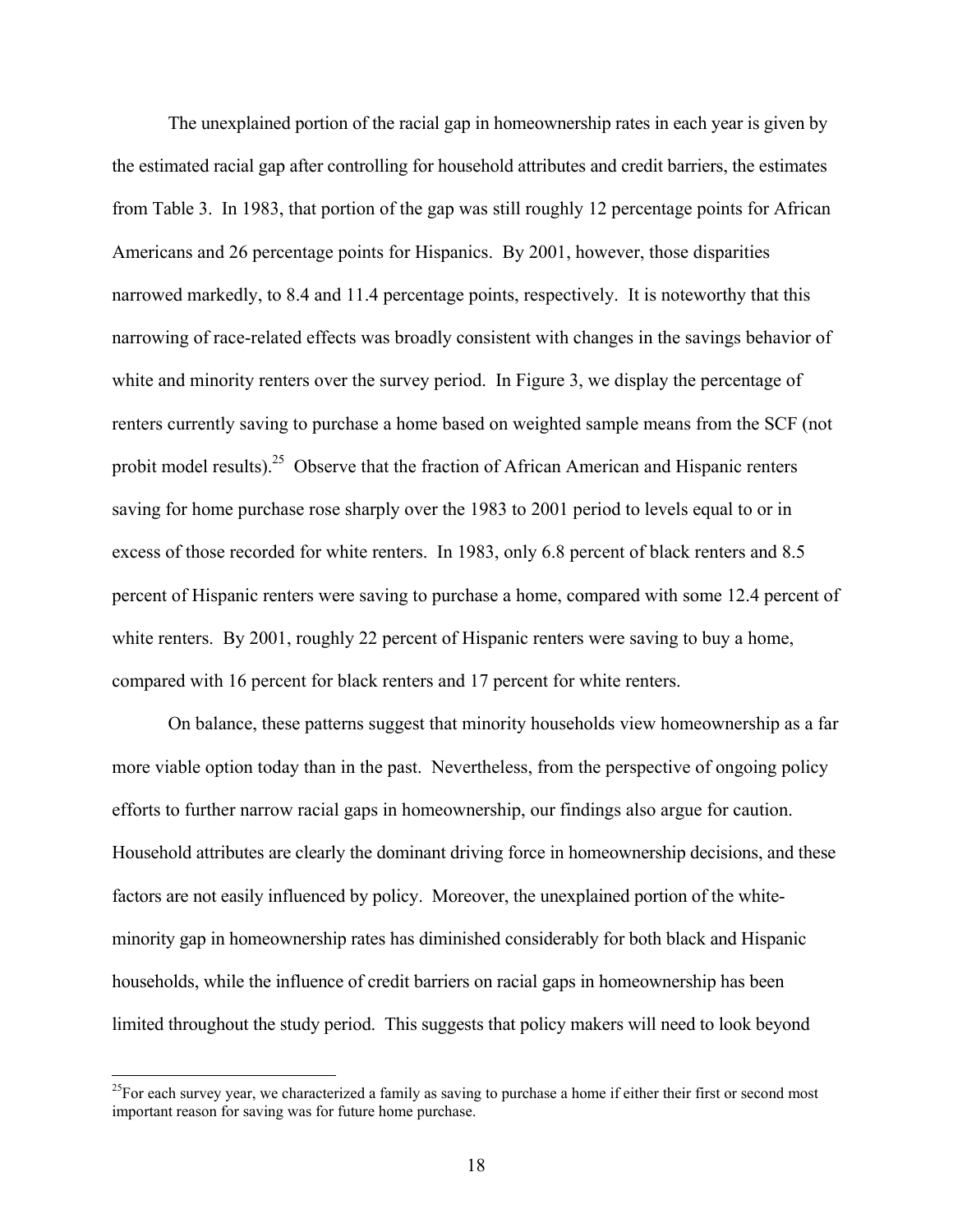innovations in mortgage finance if their goal is to substantially reduce racial gaps in homeownership.

### **6. Robustness and Residential Location**

 $\overline{a}$ 

As discussed earlier, an important factor that contributes to a household's decision to own versus rent their home is the local quality adjusted house price to rent ratio. Controlling for these factors is important when analyzing the determinants of racial gaps in homeownership. This is because African Americans and Hispanics are disproportionately concentrated in central city locations, and as a result, may face systematically different costs of homeownership relative to the typical suburban white household. We address this concern by drawing on yet another feature of the SCF. For 1992, 1995, and 1998, the public use versions of the SCF allow one to identify the Census region of residence (Northeast, North Central, South, and West), and also the density of development in the individual's neighborhood, a proxy for central city versus suburban location. This latter measure reports whether neighborhood homes are less than 20 feet apart, 20 to 100 feet apart, or more than 100 feet apart. For 1992, 1995, and 1998, we re-estimated all of the models and simulations including these variables to proxy in part for the local cost of homeownership relative to renting.<sup>26</sup>

 Our revised estimates of the partial derivatives for the housing tenure covariates in the probit and bivariate probit specifications are presented in the Appendix, while Figures 4a, 4b, and 4c provide updated plots of the patterns in Figures 2a, 2b, and 2c, respectively. Three points are important to take note of in these plots. First, the patterns in Figure 4a continue to suggest that the

<sup>&</sup>lt;sup>26</sup>In principle, neighborhood density of development could be endogenous to housing tenure preferences. For example, if central city locations offer superior rental opportunities, families with weaker than average tastes for homeownership will be drawn to such locations. Although we cannot rule out this possibility, it seems unlikely that this would substantially bias our estimates.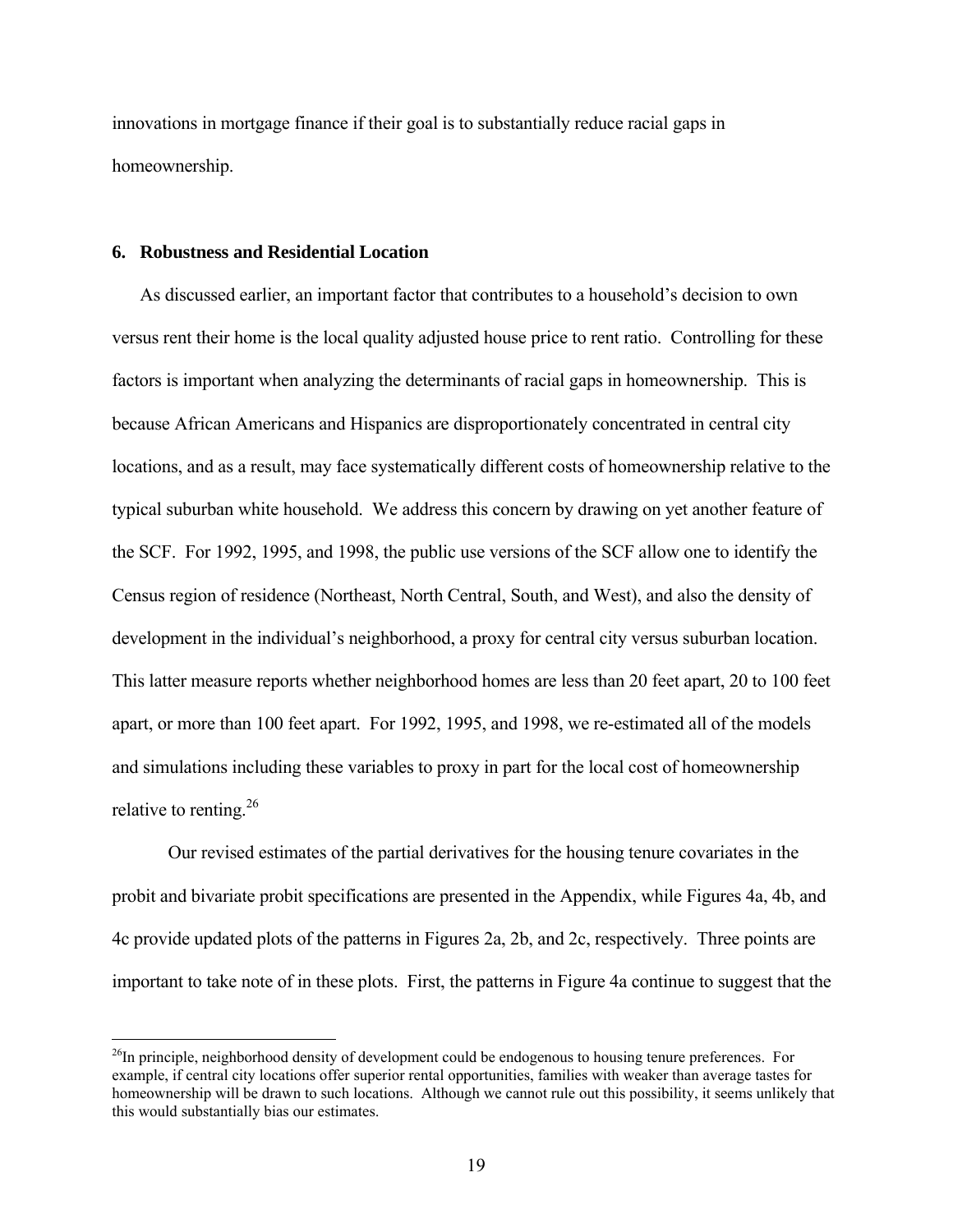increase in homeownership in the 1990s was driven primarily by changes in the sociodemographic attributes of the population, not changes in market conditions. Second, in 1998, household socio-demographic attributes and location account for all but 8.3 percentage points of the white-black homeownership gap, and all but 10.5 percentage points of the white-Hispanic gap, roughly two-thirds of the racial gaps in that year. Of the remaining third, credit barriers account for no more than 5 percentage points for African Americans, while for Hispanics, the influence of credit barriers is largely eliminated. Overall, these findings suggest that the primary conclusions drawn from our analysis are robust to controls for region of the country and for neighborhood density of development.

### **7. Conclusion**

After stagnating during the 1980s, U.S. homeownership rates rose sharply during the 1990s to a high of 67.5 percent in 2001. At the same time, substantial gaps in homeownership rates between white and minority households persisted, averaging roughly 26 percentage points for blacks and 28 percentage points for Hispanics over the 1983 to 2001 period. In the past decade, these events have coincided with a boom in the national economy, declining interest rates, the aging of the baby boomers, and other demographic shifts. The increase in homeownership in the 1990s also coincided with federal housing policy and mortgage/housing industry initiatives designed to expand access to mortgage credit and to boost homeownership, especially among lower income and minority households.

This paper uses data from the Survey of Consumer Finances to analyze the determinants of trends in aggregate homeownership rates and long-standing racial gaps in homeownership. Results indicate that changes in population socio-demographic attributes account for most of the

20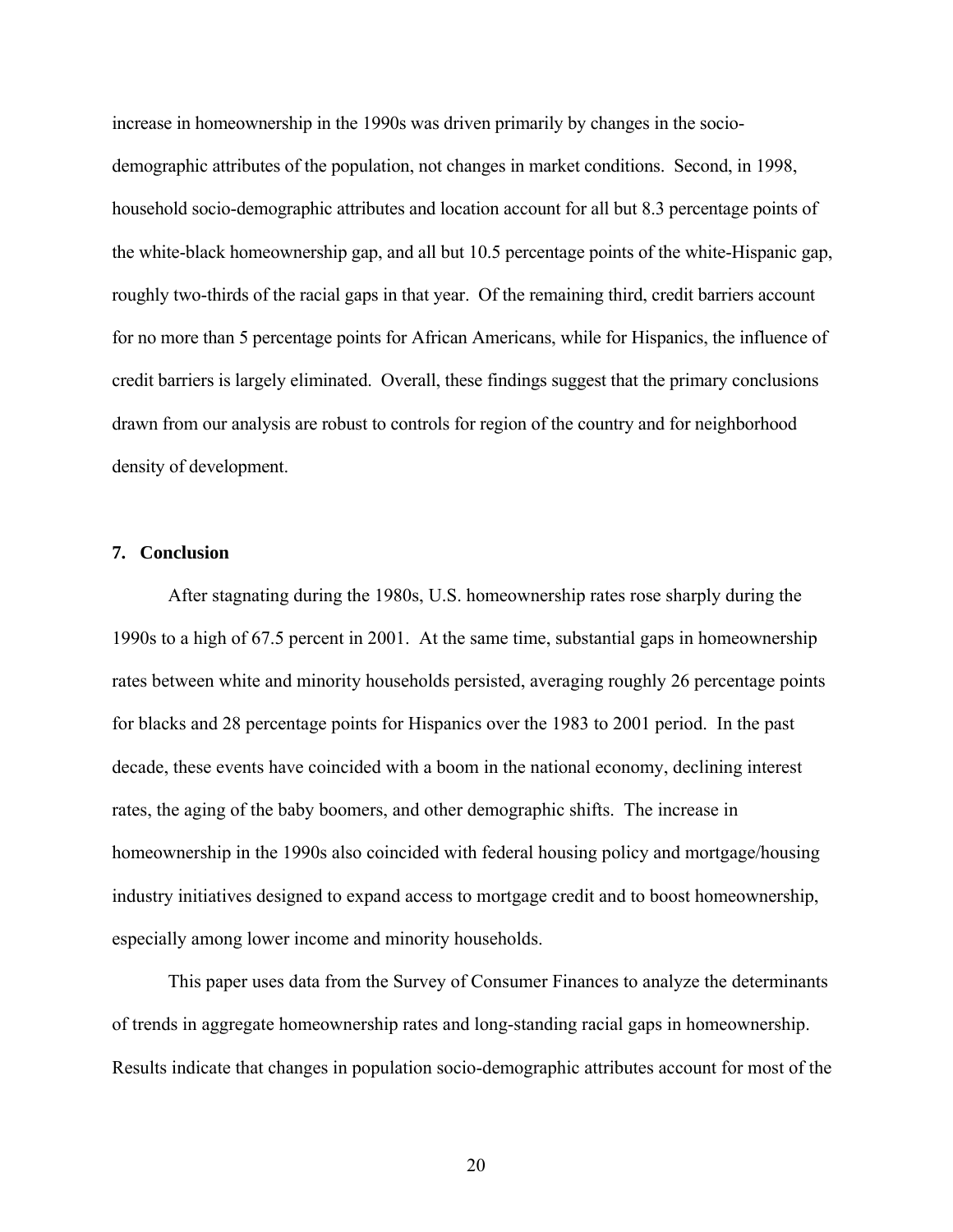increase in homeownership between 1989 and 2001. This implies that innovations in mortgage finance and declining interest rates, while clearly beneficial to prospective homeowners, likely were not the primary drivers of the rise in homeownership during the 1990s.

Our findings also demonstrate that by the end of the 1990s, household socio-demographic attributes and location accounted for all but 8.3 percentage points of the white-black gap in homeownership, and all but 10.5 percentage points of the white-Hispanic gap. Moreover, for each survey year from 1983 to 2001, credit barriers accounted for no more than 5 percentage points of the white-black and white-Hispanic differences in homeownership rates. These findings suggest that policy makers will likely need to look beyond innovations in mortgage finance if their goal is to substantially expand homeownership and also to reduce racial gaps in owner-occupancy rates.

In light of the findings in this paper, two recent developments since 2001 warrant mention. First, homeownership rates continue to climb among all groups of households but racial gaps remain high. Based on the Consumer Population Survey (CPS), in the second quarter of 2004, homeownership rates reached 69.2 percent for the nation, 76.2 percent for non-Hispanic whites, 49.7 percent for African Americans, and 47.4 percent for Hispanics.<sup>27</sup> Because the SCF data extend only to 2001, we cannot be certain as to what has prompted these changes. Second, recently enacted policies have begun to provide direct subsidies to lower-income homebuyers. For example, the American Dream Downpayment Act, signed into law in 2003, provides low-

 $\overline{a}$ 

<sup>&</sup>lt;sup>27</sup>For details, see http://www.census.gov/hhes/www/housing/hvs/q204tab5.html at the Census Department housing data website. See also http://www.census.gov/hhes/www/housing/hvs/q204prss.pdf where additional details are provided in a Census department press release.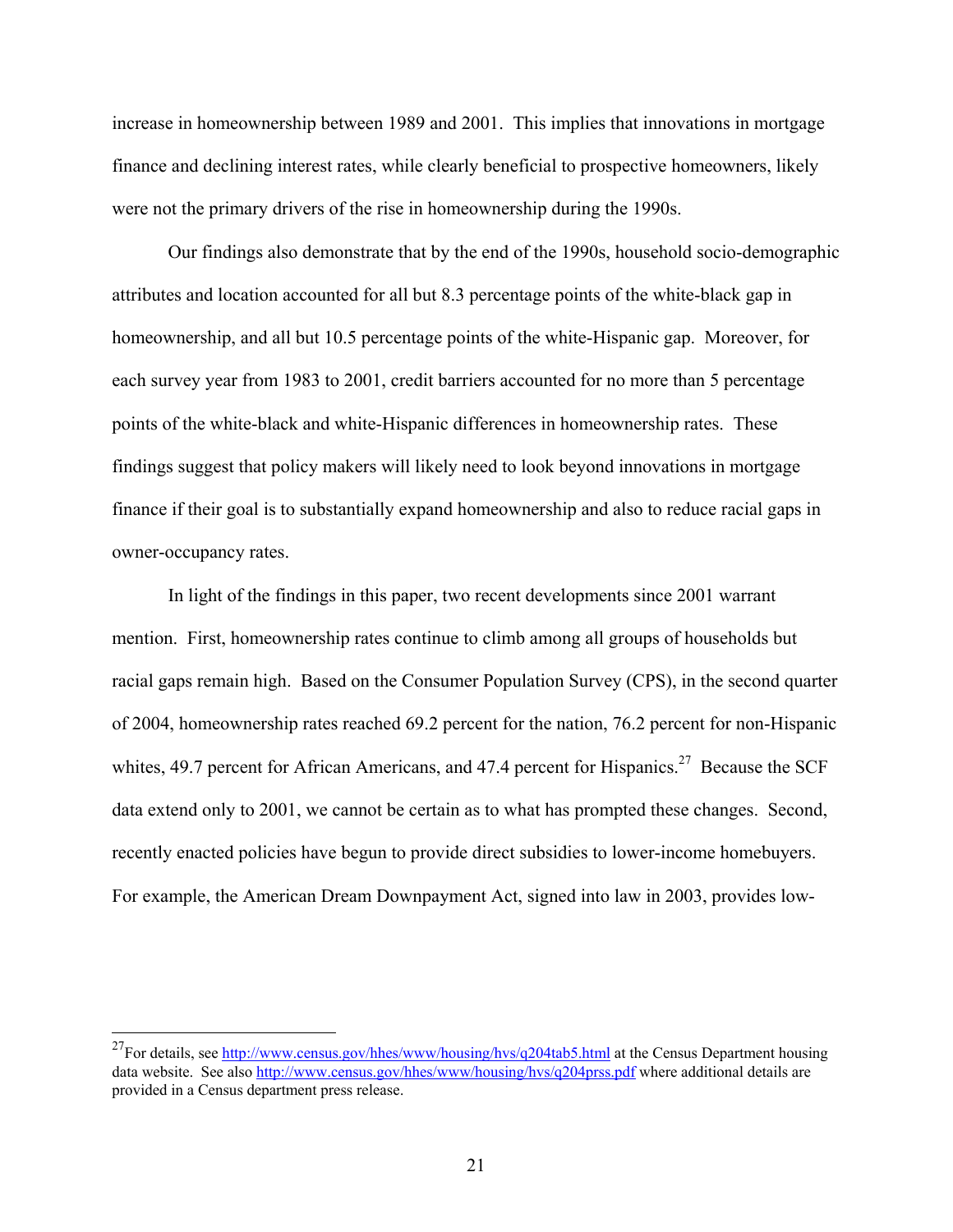income homebuyers with tax credits that reduce the cost of homeownership.<sup>28</sup> The impact of this and related policy initiatives remains a topic for future research.

 $\overline{a}$ 

<sup>&</sup>lt;sup>28</sup>See also the Whitehouse website, http://www.whitehouse.gov/news/releases/2004/09/20040902-5.html , for further discussion of recent housing policy initiatives.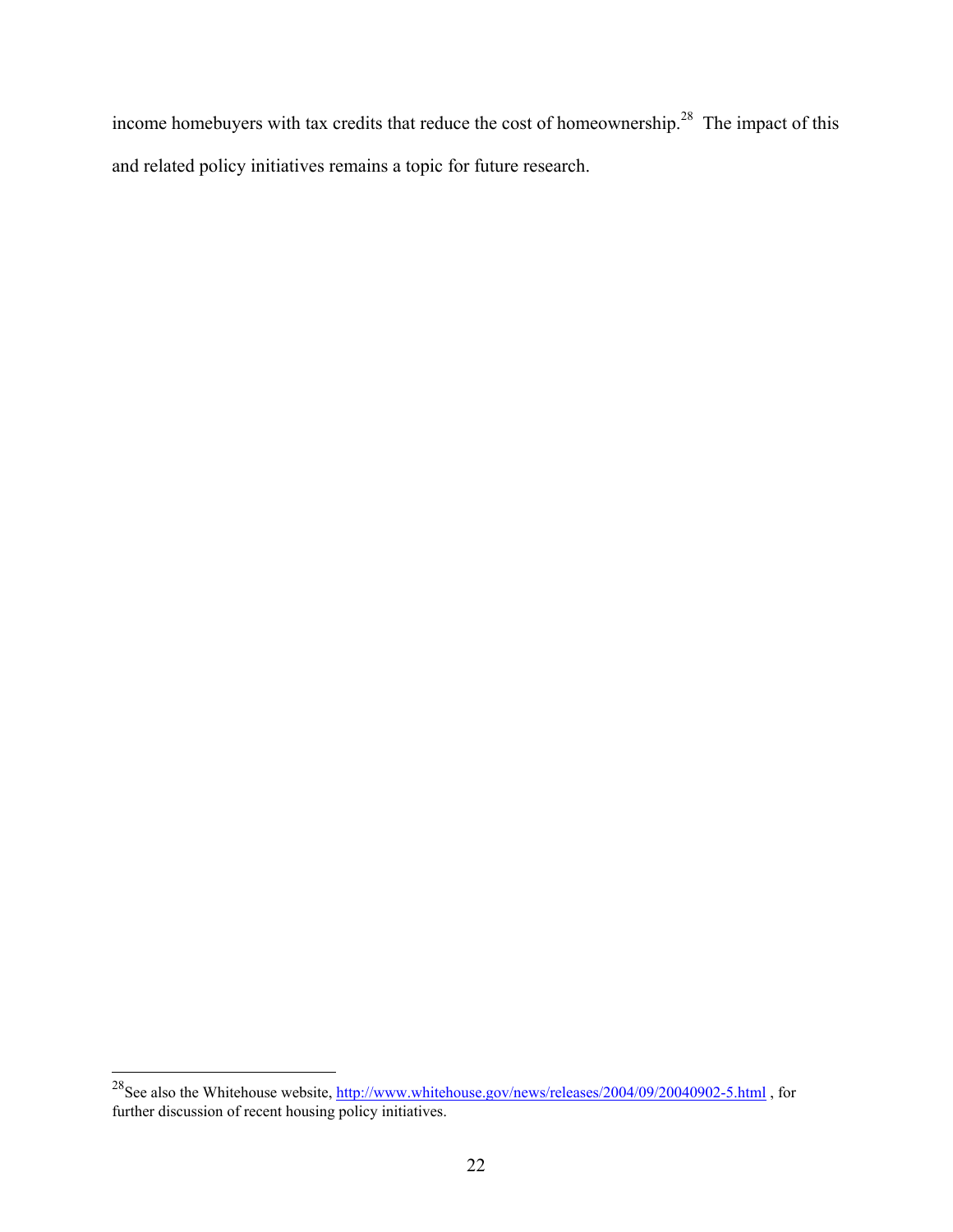# **References**

[1] H. Aaron, Income Taxes and Housing, American Economic Review, 60 (1970) 789-806.

[2] Bank of America. 1998. *Bank of America Launches First Ever Widely Available Zero Down Payment Mortgage*. Bank of America news release, March 2.

[3] W. Boyes, D. Hoffman, and S. Low. An econometric analysis of the bank credit scoring problem, Journal of Econometrics 40 (1989) 3-14.

[4] G. Canner, D. Smith. Home mortgage disclosure act: expanded data on residential lending. Federal Reserve Bulletin (1991) 859-81.

[5] E. Coulson, Why are Hispanic- and Asian-American homeownership rates so low? Immigration and other factors, Journal of Urban Economics, 45 (1999) 209-227.

[6] D. Cox, T. Jappelli. The effect of borrowing constraints on consumer liabilities. Journal of Money, Credit and Banking 25 (1993) 197-213.

[7] J. Duca, S. Rosenthal. Borrowing constraints, household debt, and racial discrimination in loan markets, Journal of Financial Intermediation 3 (1993) 77-103.

[8] J. Duca, S. Rosenthal. Borrowing constraints and access to owner-occupied housing, Regional Science and Urban Economics 24 (1994) 301-322.

[9] S. Gabriel, G. Painter, Paths to Homeownership: An Analysis of the residential location and homeownership choices of black households, Journal of Real Estate Finance and Economics 27(2003)*.* 

[10] S. Gabriel, S. Rosenthal, Credit rationing, race, and the mortgage market, Journal of Urban Economics, 29 (1991) 371-379.

[11] J Gyourko, P.Linneman, An analysis of the changing influences on traditional household ownership patterns, Journal of Urban Economics 39 (1996) 318-341.

[12] D. Haurin, S. Rosenthal, C. Herbert, and M. Duda, 2002. "A Review of the Literature on Homeownership Gaps Among Low-Income and Minority Borrowers and Neighborhoods," prepared for the Department of Housing and Urban Development (HUD).

[13] V. Henderson, Y. Ioannides, 1983. "A model of housing tenure choice", The American Economic Review, (73) 98-113.

[14] Y. Ioannides and S. Rosenthal, 1994. "Estimating the consumption and investment demands for housing and their effect on housing tenure status", The Review of Economics and Statistics, (76) 127-141.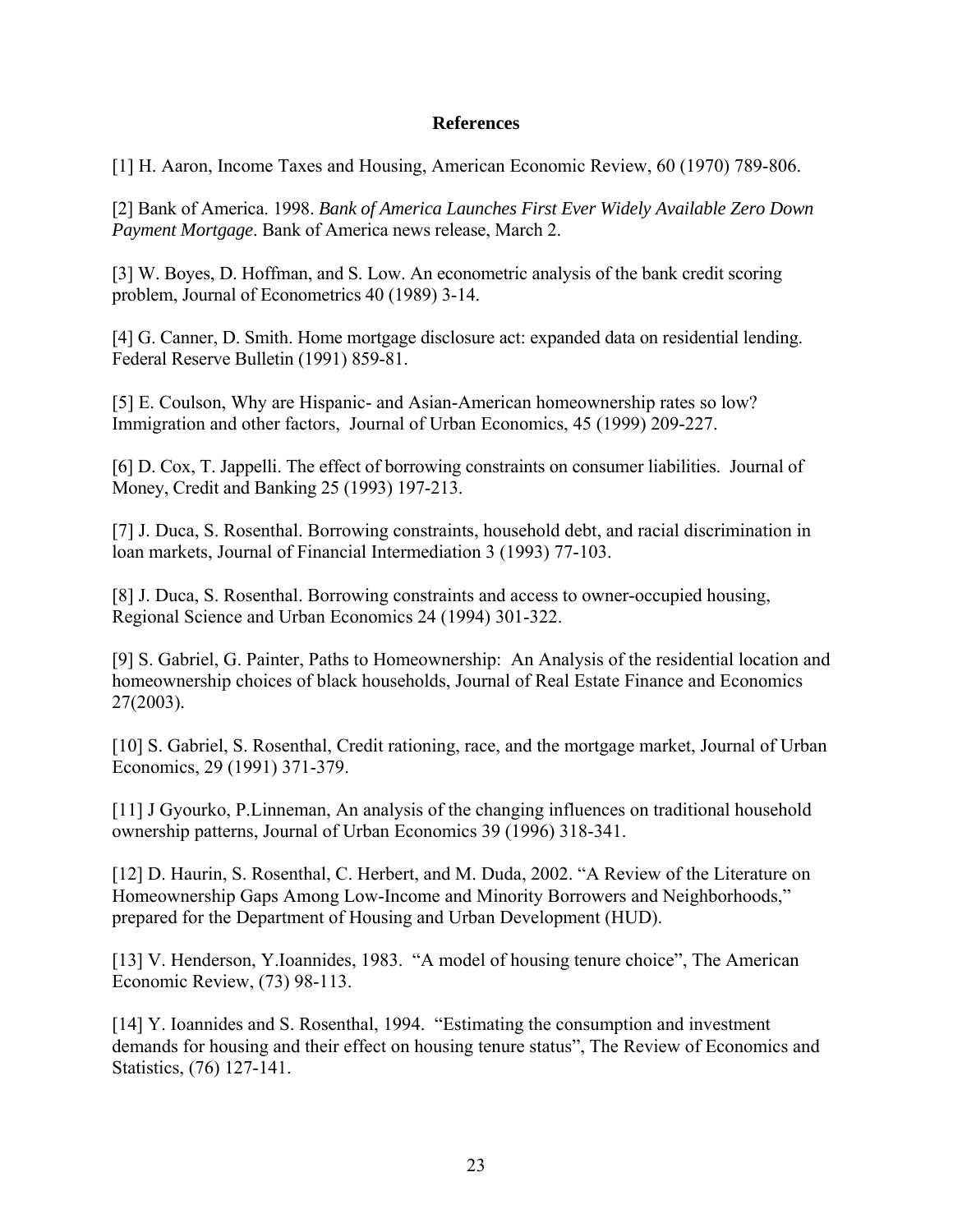[15] T. Jappelli, Who is credit constrained in the U.S? Quarterly Journal of Economics 105 (1990) 219-234.

[16] A. Kennickell, "Revisions to the SCF Weighting Methodology: Accounting for Race/Ethnicity and Homeownership," Federal Reserve Board working paper, January 1999.

[17] A. Kennickell, "Multiple Imputation in the Survey of Consumer Finances," Federal Reserve Board working paper, September 1998.

[18] P. Linneman, S. Wachter, The impacts of borrowing constraints on homeownership, AREUEA Journal 17 (1989) 389-402.

[19] D. Laidler, Income tax incentives for owner-occupied housing, in: The taxation of income from capital, A.C. Harberger and M.J. Bailey (eds.), Brookings Institution, Washington, DC. 1969, pp. 50-76.

[20] G. Maddala, Limited-Dependent and Qualitative Variables in Econometrics, Cambridge University Press, New York 1983.

[21] A. Munnell, G. Tootell, L. Browne and J. McEneaney, Mortgage lending in Boston: Interpreting the HMDA data, American Economic Review 86 (1996) 25-53.

[22] G. Painter, S. Gabriel, D. Myers, The decision to own: The impact of race, ethnicity, and immigrant status, Journal of Urban Economics 49 (2001) 150-167.

[23] B. Rehm, ABA Rebuts Bias Charge in Fed Study on Lending American Banker, (October 15, 1991) 1 & 19.

[24] B. Rehm, Data on Bias in Lending Sparks Demands for Action, American Banker, (October 22, 1991) 1 & 9.

[25] H. Rosen, Housing decisions and the U.S. income tax: An econometric analysis, Journal of Public Economics 11(1979) 1-24.

[26] H. Rosen, Housing subsidies: Effects on housing decisions, efficiency, and equity, in: A. Auerback and M. Feldstein (Eds.) Handbook of Public Economics, North Holland, Amsterdam, 1985

[27] S. Rosenthal, A residence time model of housing markets, Journal of Public Economics 36 (1988) 87-109.

[28] S. Rosenthal, Eliminating credit barriers to increase homeownership: How far can we go? In: Low-Income Homeownership: Examining the Unexamined Goal, E. Belsky and N. Retsina (Eds.) Brookings Institution Press, Washington D.C., 2002.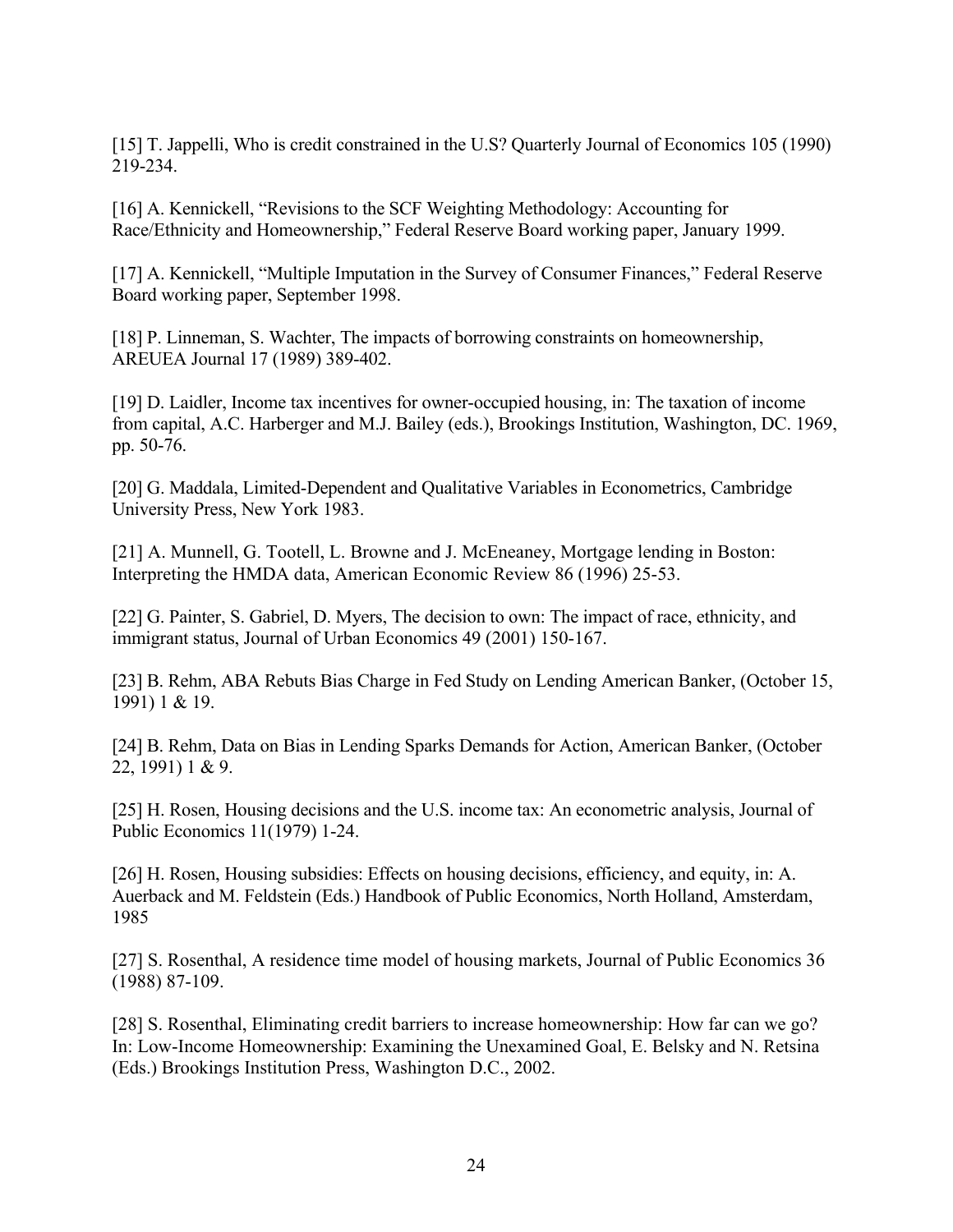[29] S. Ross, J. Yinger, The Color of Credit: Mortgage Lending Discrimination, Research Methodology, and Fair Lending Enforcement, MIT Press, Cambridge 2002.

[30] Turner, Margery Austin, Fred Freiberg, Erin Godfrey, Carla Herbig, Diane K. Levy, and Robin R. Smith, "All Other Things Being Equal: A Paired Testing Study of Mortgage Lending Institutions," U.S. Department of Housing and Urban Development, Office of Fair Housing and Equal Opportunity," http://www.huduser.org/Publications/PDF/aotbe.pdf , April 2002.

[31] I. Tunali, A general structure for models of double-selection and an application to a joint migration/earnings process with remigration, Research in Labor Economics 8 (1986) 235-282.

[32] S. Wachter, I. Megbolugbe, Racial and ethnic disparities in homeownership, Housing Policy Debate, 3 (1992) 333-370.

[33] P. Zorn, Mobility-tenure decisions and financial credit: Do mortgage qualification requirements constrain home ownership? AREUEA Journal 17 (1989) 1-16.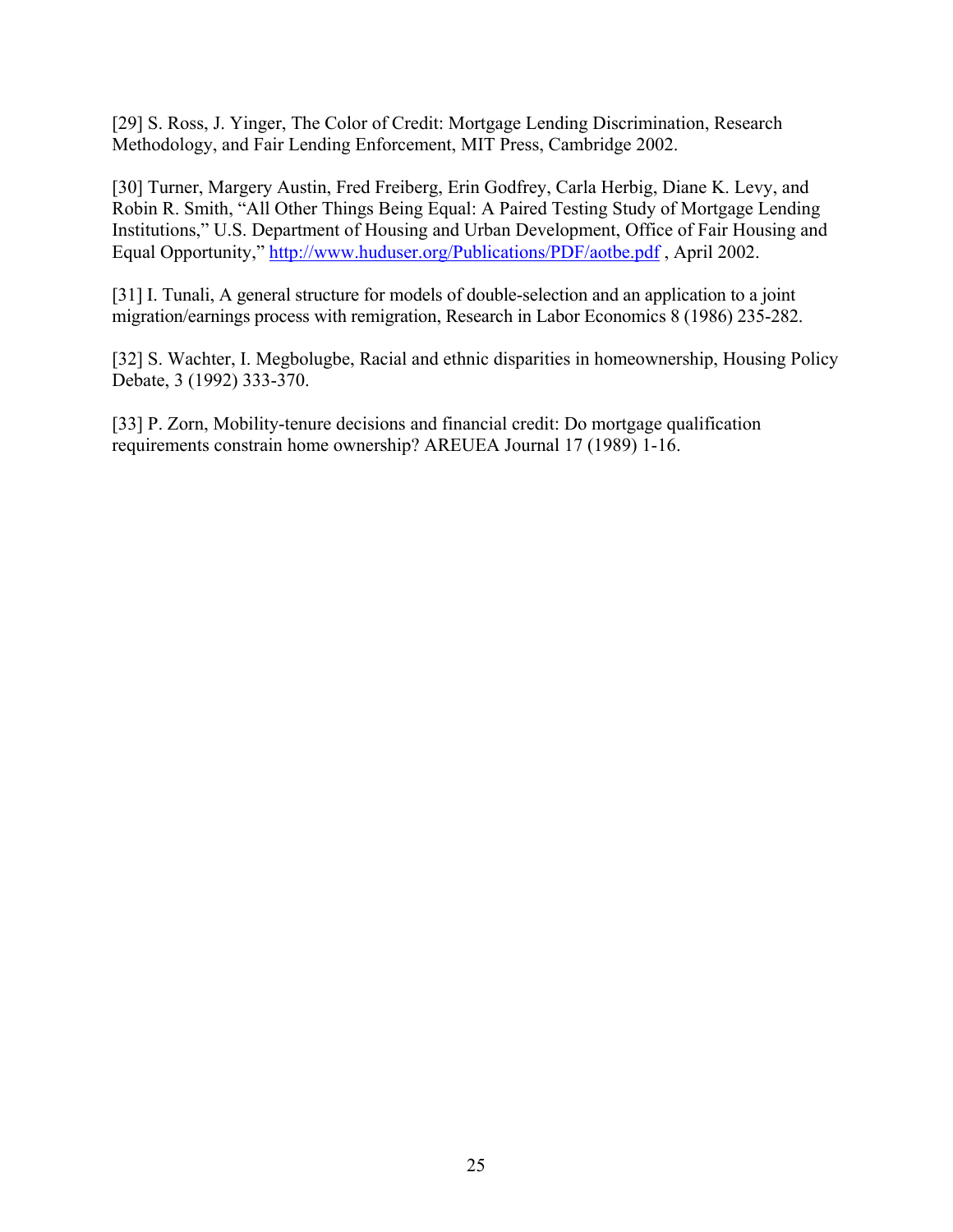|                         | 1983  | 1989  | 1992  | 1995  | 1998  | 2001  |
|-------------------------|-------|-------|-------|-------|-------|-------|
| All Households          | 0.635 | 0.639 | 0.640 | 0.647 | 0.662 | 0.675 |
| White Households        | 0.680 | 0.705 | 0.703 | 0.705 | 0.717 | 0.740 |
| <b>Black Households</b> | 0.448 | 0.422 | 0.436 | 0.428 | 0.459 | 0.474 |
| Hispanic Households     | 0.316 | 0.418 | 0.397 | 0.430 | 0440  | 0.443 |

## **Table 1 Homeownership Rates***<sup>a</sup>*

*Hispanic Households* 0.316 0.418 0.397 0.430 0.440 0.443<br>
<sup>a</sup> All estimates are based on data from different years of the Survey of Consumer Finances and are weighted to be representative of the United States. Excludes families with total family earned income (in \$2001) above \$1,000,000, or missing.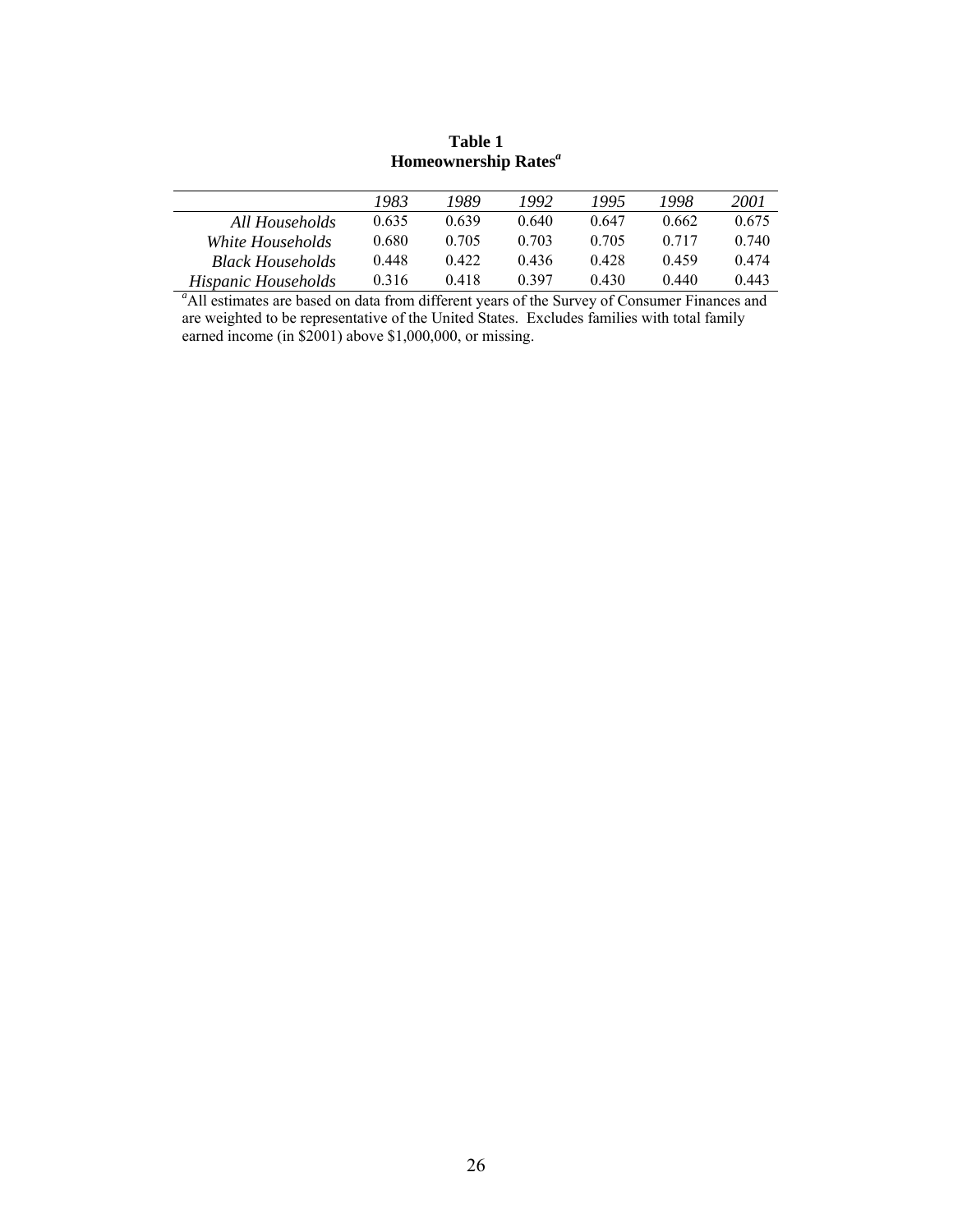#### **Table 2: Homeownership Propensity Estimated Over All Households Without Controlling for Borrowing Constraints (Partial Dervatives Are Reported)***<sup>a</sup>*

|                                            | 1983       | 1989        | 1992        | 1995        | 1998        | 2001        |
|--------------------------------------------|------------|-------------|-------------|-------------|-------------|-------------|
| Some college                               | 0.0075     | 0.0379      | 0.0445      | 0.0267      | 0.0271      | $-0.0181$   |
|                                            | (0.38)     | (1.56)      | (2.21)      | (1.40)      | (1.48)      | $(-1.02)$   |
| College degree                             | 0.0172     | 0.0224      | 0.0149      | 0.0156      | 0.0165      | 0.0342      |
|                                            | (0.89)     | (0.91)      | (0.74)      | (0.80)      | (0.90)      | (1.87)      |
| <b>Married</b>                             | 0.1634     | 0.2408      | 0.1852      | 0.1468      | 0.2206      | 0.1580      |
|                                            | (6.74)     | (7.54)      | (6.91)      | (5.70)      | (9.34)      | (6.72)      |
| Single Male                                | $-0.0091$  | 0.0185      | $-0.0430$   | $-0.0191$   | 0.0035      | 0.0208      |
|                                            | $(-0.38)$  | (0.67)      | $(-1.79)$   | $(-0.84)$   | (0.17)      | (1.05)      |
| Divorced                                   | $-0.0080$  | 0.0944      | 0.0184      | 0.0375      | 0.0551      | 0.0584      |
|                                            | $(-0.33)$  | (3.41)      | (0.72)      | (1.54)      | (2.50)      | (2.82)      |
| Age X Dummy for Under 35                   | 0.0096     | 0.0063      | 0.0073      | 0.0039      | 0.0051      | 0.0085      |
|                                            | (5.11)     | (2.63)      | (3.38)      | (1.86)      | (2.71)      | (4.51)      |
| Age X Dummy for Between 35 and 55          | 0.0114     | 0.0082      | 0.0099      | 0.0070      | 0.0073      | 0.0096      |
|                                            | (8.70)     | (4.93)      | (6.61)      | (4.79)      | (5.74)      | (7.59)      |
| Age X Dummy for Over 55                    | 0.0101     | 0.0090      | 0.0091      | 0.0080      | 0.0078      | 0.0089      |
|                                            | (11.51)    | (8.15)      | (9.14)      | (8.11)      | (8.95)      | (10.07)     |
| Household size                             | 0.0321     | 0.0336      | 0.0105      | 0.0261      | 0.0185      | 0.0234      |
|                                            | (5.04)     | (4.78)      | (1.53)      | (3.97)      | (2.86)      | (3.81)      |
| African American <sup>b</sup>              | $-0.1414$  | $-0.1116$   | $-0.1278$   | $-0.1361$   | $-0.1003$   | $-0.1172$   |
|                                            | $(-6.24)$  | $(-3.94)$   | $(-4.98)$   | $(-5.62)$   | $(-4.18)$   | $(-5.27)$   |
| Hispanic <sup>b</sup>                      | $-0.2932$  | $-0.1877$   | $-0.1821$   | $-0.1887$   | $-0.1726$   | $-0.1658$   |
|                                            | $(-6.73)$  | $(-4.79)$   | $(-5.53)$   | $(-5.19)$   | $(-5.71)$   | $(-5.97)$   |
| Other Race (including Asian) $^b$          | -0.1078    | $-0.0485$   | $-0.1026$   | $-0.1684$   | $-0.1777$   | -0.1492     |
|                                            | $(-1.64)$  | $(-1.10)$   | $(-2.61)$   | $(-3.89)$   | $(-4.02)$   | $(-3.18)$   |
| Head in bad health                         | 0.0055     | $-0.0661$   | $-0.0215$   | $-0.0931$   | $-0.1042$   | $-0.0931$   |
|                                            | (0.19)     | $(-1.87)$   | $(-0.65)$   | $(-2.65)$   | $(-2.93)$   | $(-3.01)$   |
| Spouse in bad health                       | $-0.1326$  | $-0.0753$   | $-0.0874$   | $-0.0612$   | $-0.1135$   | $-0.0256$   |
|                                            | $(-3.17)$  | $(-1.27)$   | $(-1.56)$   | $(-1.16)$   | $(-2.35)$   | $(-0.55)$   |
| Household earned income (\$2001)           | 0.0026     | 0.0036      | 0.0028      | 0.0026      | 0.0031      | 0.0025      |
|                                            | (3.47)     | (5.37)      | (6.26)      | (5.51)      | (8.00)      | (8.06)      |
| Household earned inc squared (\$2001)      | 1.36E-06   | $-4.66E-06$ | $-3.33E-06$ | $-3.01E-06$ | $-3.11E-06$ | $-2.67E-06$ |
|                                            | (0.18)     | $(-4.94)$   | $(-4.91)$   | $(-6.07)$   | $(-7.61)$   | $(-7.48)$   |
| Head works full-time                       | 0.0694     | 0.0653      | 0.1061      | 0.1294      | 0.0400      | 0.0375      |
|                                            | (3.45)     | (1.99)      | (4.20)      | (5.14)      | (1.65)      | (1.62)      |
| Spouse works full-time                     | 0.0064     | 0.0201      | 0.0094      | 0.0657      | 0.0234      | 0.0650      |
|                                            | (0.30)     | (0.70)      | (0.40)      | (3.03)      | (1.13)      | (3.28)      |
| Spouse works part-time                     | 0.0698     | 0.0937      | 0.0253      | 0.0424      | 0.0295      | 0.0754      |
|                                            | (2.22)     | (2.49)      | (0.82)      | (1.43)      | (0.90)      | (2.57)      |
| Head's # full-time jobs lasting $> 1$ year | $-0.0093$  | $-0.0085$   | $-0.0151$   | $-0.0151$   | $-0.0078$   | $-0.0065$   |
|                                            | $(-2.78)$  | $(-1.87)$   | $(-4.09)$   | $(-4.27)$   | $(-2.63)$   | $(-2.23)$   |
| Constant                                   | $-0.6112$  | $-0.5944$   | $-0.5145$   | $-0.4631$   | $-0.4596$   | $-0.5332$   |
|                                            | $(-10.04)$ | $(-7.59)$   | $(-7.45)$   | $(-6.75)$   | $(-7.30)$   | $(-8.43)$   |
| Number of obs                              | 3,665      | 3,112       | 3,869       | 4,256       | 4,236       | 4,353       |
| Log likelihood                             | $-1,855.1$ | $-1,467.0$  | $-1,937.3$  | $-2,127.7$  | $-2,009.7$  | $-2,076.3$  |

<sup>a</sup>Partial derivatives were calculated for each observation and then averaged over the sample applying sampling weights to ensure results are representative of the United States (see the text for details). For a given 1-0 slope variable, *X1-0* , derivatives were obtained by calculating the unconditional probability of owning first with *X1-0* set equal to 1, next with *X1-0* set equal to 0, and then differencing the results. For all other variables derivatives were formed as  $f(xb)b$ , where *f* is the probability density function for the standard normal and *b* is the probit model coefficient. The t-ratios in parentheses are those for the untransformed model coefficients. Observations with total household earned income above \$1,000,000 (in 2001 dollars) or missing were excluded from each sample.

*b* Omitted category is White.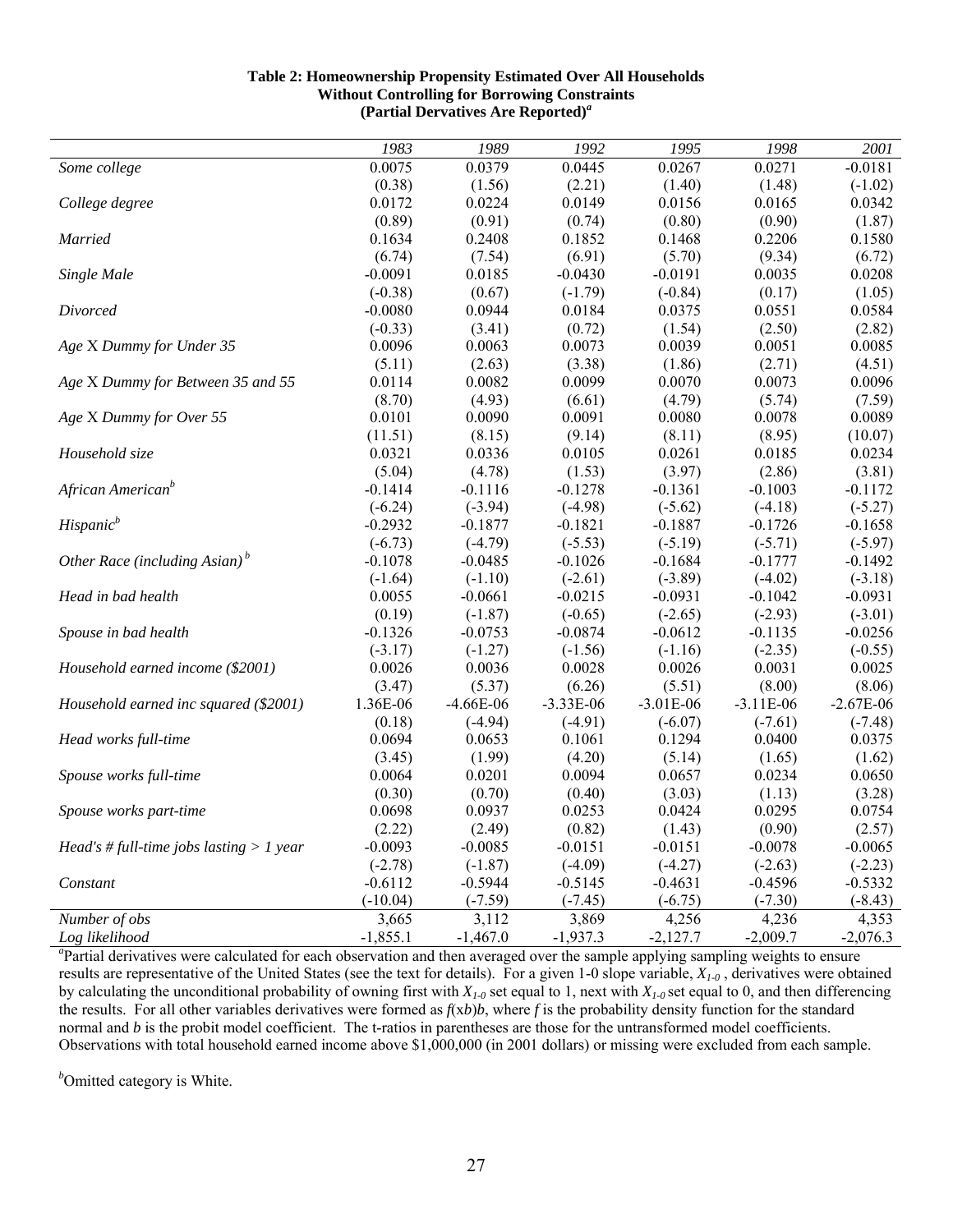#### **Table 3: Homeownership Propensity Estimated Over Not Credit Constrained Households Controlling for Sample Selection (Partial Dervatives Are Reported)***<sup>a</sup>*

|                                            | 1983                | 1989                | 1992                | 1995                | 1998                | 2001             |
|--------------------------------------------|---------------------|---------------------|---------------------|---------------------|---------------------|------------------|
| Some college                               | 0.0176              | 0.0349              | 0.0378              | 0.0501              | 0.0205              | $-0.0090$        |
|                                            | (0.82)              | (1.33)              | (1.78)              | (2.42)              | (1.10)              | $(-0.50)$        |
| College degree                             | 0.0077              | $-0.0103$           | 0.0041              | $-0.0021$           | 0.0136              | 0.0152           |
|                                            | (0.38)              | $(-0.40)$           | (0.20)              | $(-0.11)$           | (0.73)              | (0.87)           |
| Married                                    | 0.1296              | 0.1649              | 0.1599              | 0.1279              | 0.1754              | 0.1312           |
|                                            | (4.87)              | (5.14)              | (5.63)              | (4.79)              | (7.28)              | (5.56)           |
| Single Male                                | $-0.0134$           | 0.0121              | $-0.0282$           | 0.0178              | 0.0005              | 0.0164           |
|                                            | $(-0.52)$           | (0.41)              | $(-1.11)$           | (0.74)              | (0.03)              | (0.85)           |
| Divorced                                   | $-0.0212$           | 0.0687              | 0.0522              | 0.0356              | 0.0593              | 0.0612           |
|                                            | $(-0.80)$           | (2.36)              | (1.98)              | (1.39)              | (2.70)              | (3.04)           |
| Age X Dummy for Under 35                   | 0.0031              | 0.0016              | 0.0021              | 0.0006              | 0.0012              | 0.0010           |
|                                            | (1.55)              | (0.65)              | (0.96)              | (0.26)              | (0.59)              | (0.51)           |
| Age X Dummy for Between 35 and 55          | 0.0055              | 0.0036              | 0.0050              | 0.0027              | 0.0032              | 0.0029           |
|                                            | (3.84)              | (1.97)              | (3.22)              | (1.73)              | (2.29)              | (2.27)           |
| Age X Dummy for Over 55                    | 0.0051              | 0.0041              | 0.0043              | 0.0041              | 0.0036              | 0.0030           |
|                                            | (4.92)              | (3.33)              | (4.09)              | (3.69)              | (3.71)              | (3.25)           |
| Household size                             | 0.0337              | 0.0330              | 0.0177              | 0.0289              | 0.0240              | 0.0220           |
|                                            | (4.62)              | (3.99)              | (2.34)              | (3.88)              | (3.18)              | (3.20)           |
| African American <sup>b</sup>              | $-0.1204$           | $-0.0655$           | $-0.0855$           | $-0.0719$           | $-0.0394$           | $-0.0841$        |
|                                            | $(-4.20)$           | $(-1.94)$           | $(-2.75)$           | $(-2.38)$           | $(-1.43)$           | $(-3.32)$        |
| Hispanic <sup>b</sup>                      | $-0.2609$           | $-0.1344$           | $-0.1568$           | $-0.1689$           | $-0.1431$           | $-0.1139$        |
|                                            | $(-5.01)$           | $(-2.72)$           | $(-3.72)$           | $(-3.92)$           | $(-4.21)$           | $(-3.86)$        |
| Other Race (including Asian) $^b$          | $-0.1545$           | 0.0083              | $-0.1129$           | $-0.1016$           | $-0.1797$           | $-0.0935$        |
|                                            | $(-2.00)$           | (0.16)              | $(-2.71)$           | $(-1.96)$           | $(-3.78)$           | $(-1.85)$        |
| Head in bad health                         | $-0.0316$           | $-0.0304$           | $-0.0331$           | $-0.0979$           | $-0.0603$           | $-0.0944$        |
|                                            | $(-1.07)$           | $(-0.81)$           | $(-1.00)$           | $(-2.62)$           | $(-1.74)$           | $(-3.05)$        |
|                                            | $-0.1106$           | $-0.1149$           | $-0.1103$           | $-0.0810$           | $-0.0958$           | 0.0158           |
| Spouse in bad health                       |                     |                     |                     |                     |                     |                  |
|                                            | $(-2.46)$<br>0.0020 | $(-1.86)$<br>0.0029 | $(-1.85)$<br>0.0022 | $(-1.40)$<br>0.0018 | $(-1.75)$<br>0.0021 | (0.33)<br>0.0014 |
| Household earned income (\$2001)           |                     |                     |                     |                     |                     |                  |
|                                            | (2.69)              | (4.02)              | (4.43)              | (3.62)              | (5.04)              | (4.88)           |
| Household earned inc squared (\$2001)      | 1.29E-06            | $-2.91E-06$         | $-2.40E-06$         | $-1.90E-06$         | $-2.18E-06$         | $-1.45E-06$      |
|                                            | (0.18)<br>0.0213    | $(-3.53)$           | $(-3.83)$           | $(-3.98)$           | $(-5.17)$           | $(-4.67)$        |
| Head works full-time                       |                     | 0.0401              | 0.0609              | 0.0847              | 0.0533              | 0.0030           |
|                                            | (0.97)<br>0.0163    | (1.15)<br>$-0.0006$ | (2.16)<br>$-0.0072$ | (2.96)              | (1.92)<br>0.0087    | (0.13)<br>0.0545 |
| Spouse works full-time                     |                     |                     |                     | 0.0506              |                     |                  |
|                                            | (0.71)              | $(-0.02)$           | $(-0.28)$           | (2.09)              | (0.39)              | (2.75)           |
| Spouse works part-time                     | 0.0623              | 0.0671              | $-0.0083$           | 0.0234              | 0.0499              | 0.0623           |
|                                            | (1.87)              | (1.76)              | $(-0.25)$           | (0.74)              | (1.48)              | (2.16)           |
| Head's # full-time jobs lasting $> 1$ year | $-0.0043$           | $-0.0066$           | $-0.0065$           | $-0.0044$           | $-0.0074$           | 0.0011           |
|                                            | $(-1.17)$           | $(-1.36)$           | $(-1.56)$           | $(-1.16)$           | $(-1.89)$           | (0.39)           |
| Constant                                   | $-0.2318$           | $-0.2051$           | $-0.1698$           | $-0.1713$           | $-0.1582$           | $-0.0876$        |
|                                            | $(-3.14)$           | $(-2.32)$           | $(-2.27)$           | $(-2.17)$           | $(-2.20)$           | $(-1.32)$        |
| Rho                                        | $-0.6517$           | $-0.9394$           | $-0.7179$           | $-0.7287$           | $-0.7134$           | $-0.7622$        |
|                                            | $(-5.72)$           | $(-12.55)$          | $(-7.43)$           | $(-8.58)$           | $(-6.99)$           | $(-8.52)$        |
| Uncensored obs (not credit constrained)    | 2,937               | 2,516               | 2,915               | 3,244               | 3,197               | 3,356            |
| Censored obs (possibly constrained)        | 728                 | 596                 | 954                 | 1,012               | 1,039               | 997              |
| Log likelihood                             | $-0.7996$           | $-0.8075$           | $-0.8355$           | $-0.8322$           | $-0.8074$           | $-0.8019$        |

<sup>a</sup>Partial derivatives were calculated for each observation and then averaged over the sample applying sampling weights to ensure results are representative of the United States (see the text for details). For a given 1-0 slope variable, *X1-0* , derivatives were obtained by calculating the unconditional probability of owning first with *X1-0* set equal to 1, next with *X1-0* set equal to 0, and then differencing the results. For all other variables derivatives were formed as  $f(x)$ *b*, where *f* is the probability distribution function for the standard normal and *b* is the probit model coefficient. The t-ratios in parentheses are those for the untransformed model coefficients. Observations with total household earned income above \$1,000,000 (in 2001 dollars) or missing were excluded from each sample.

*b* Omitted category is White.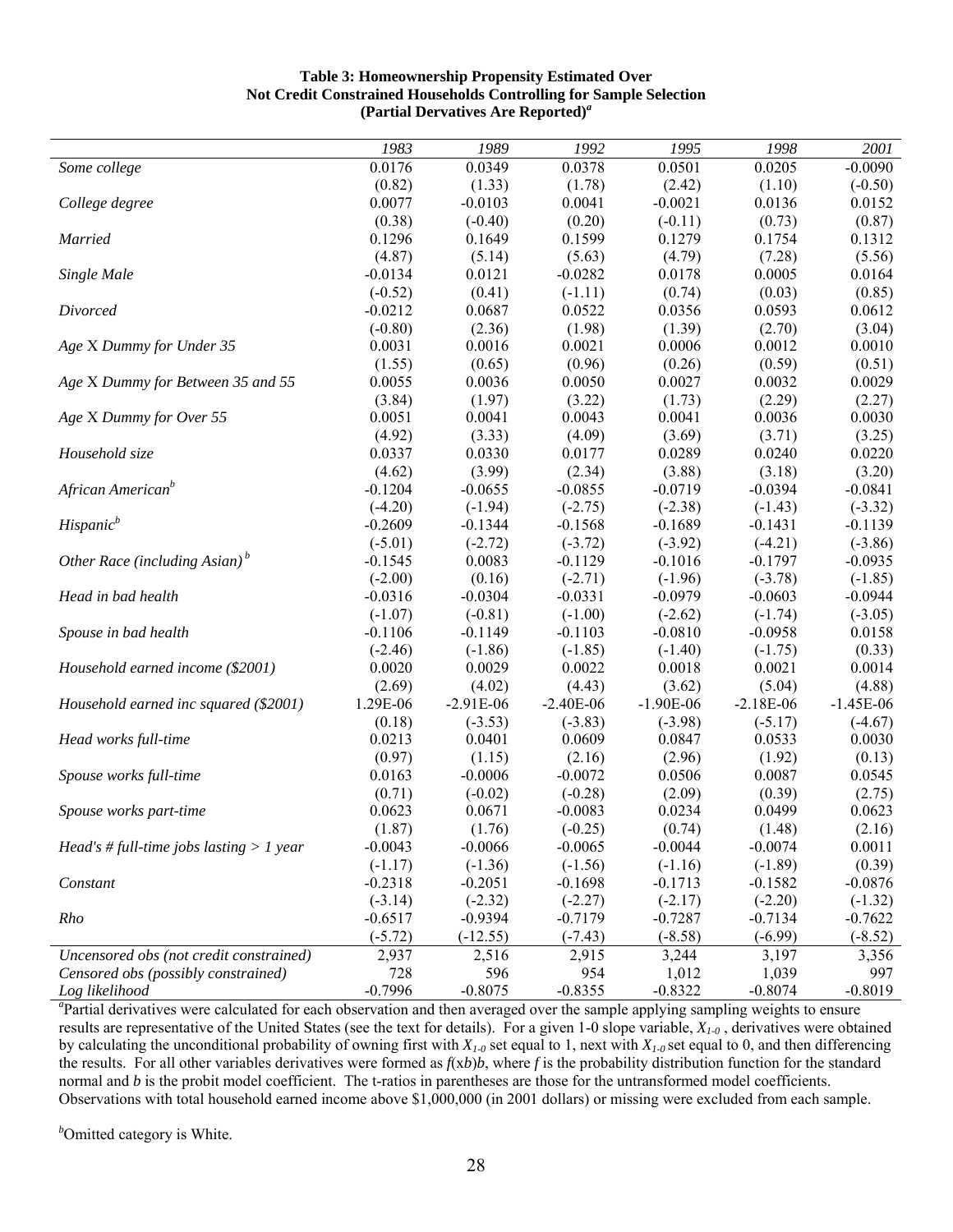

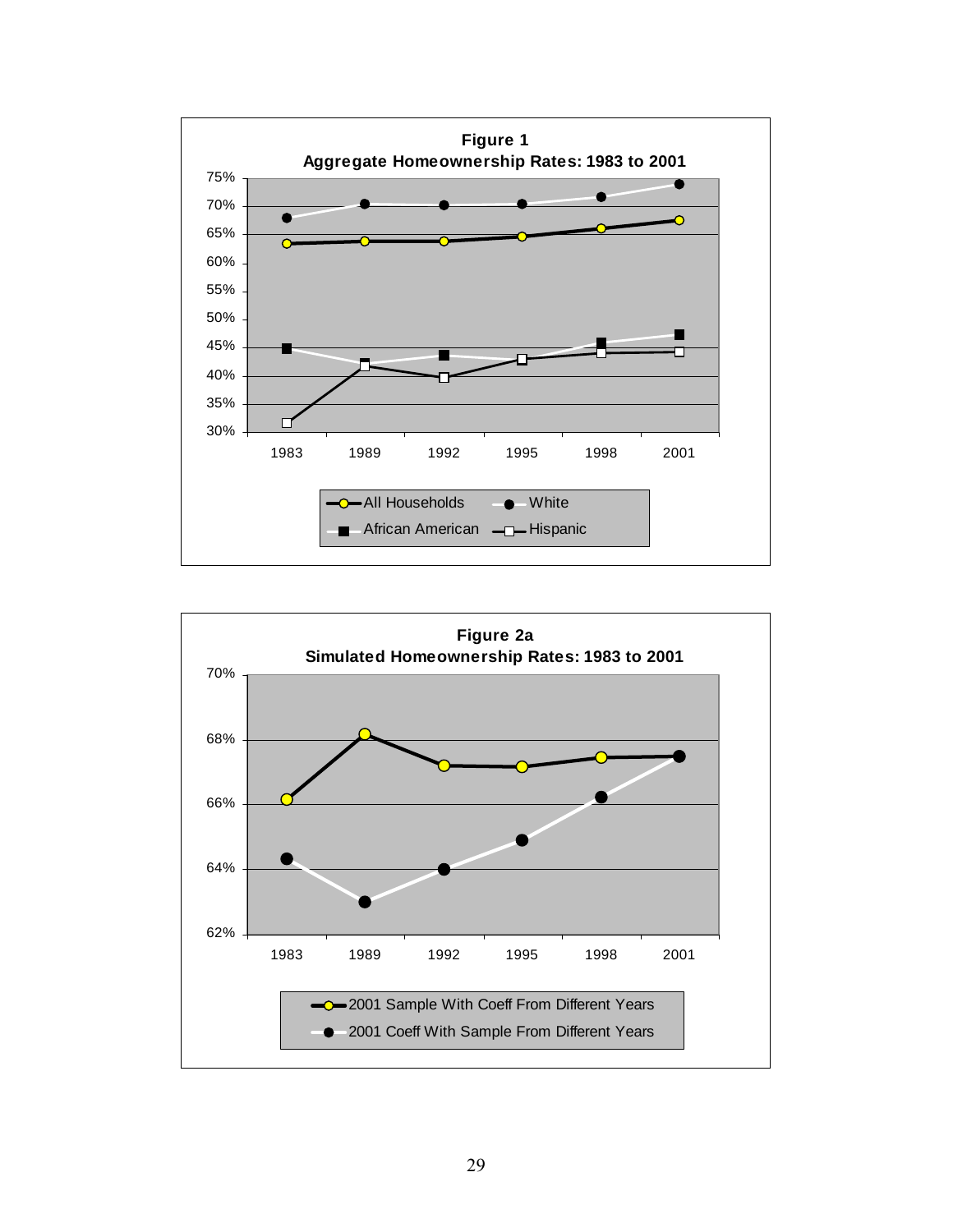

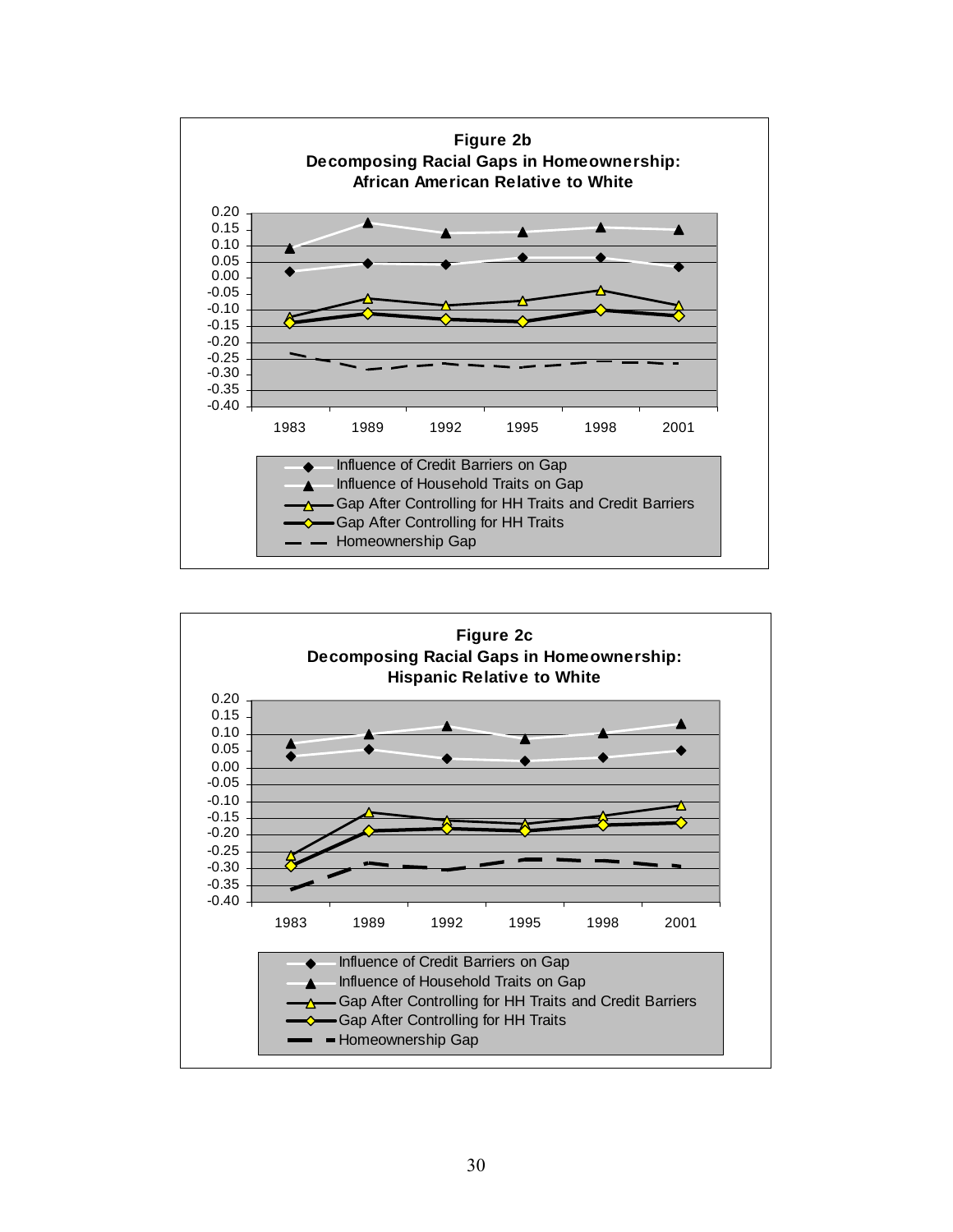

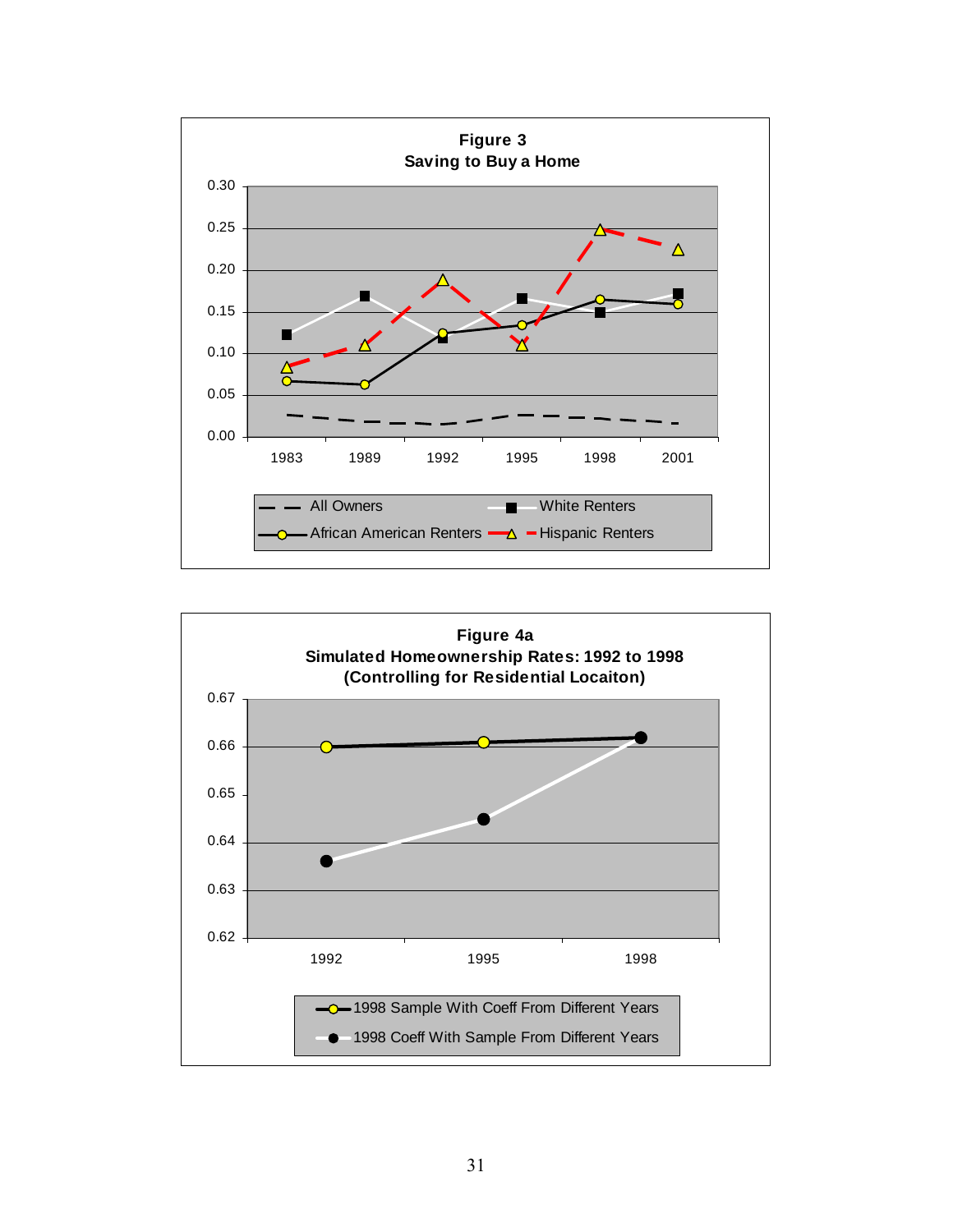

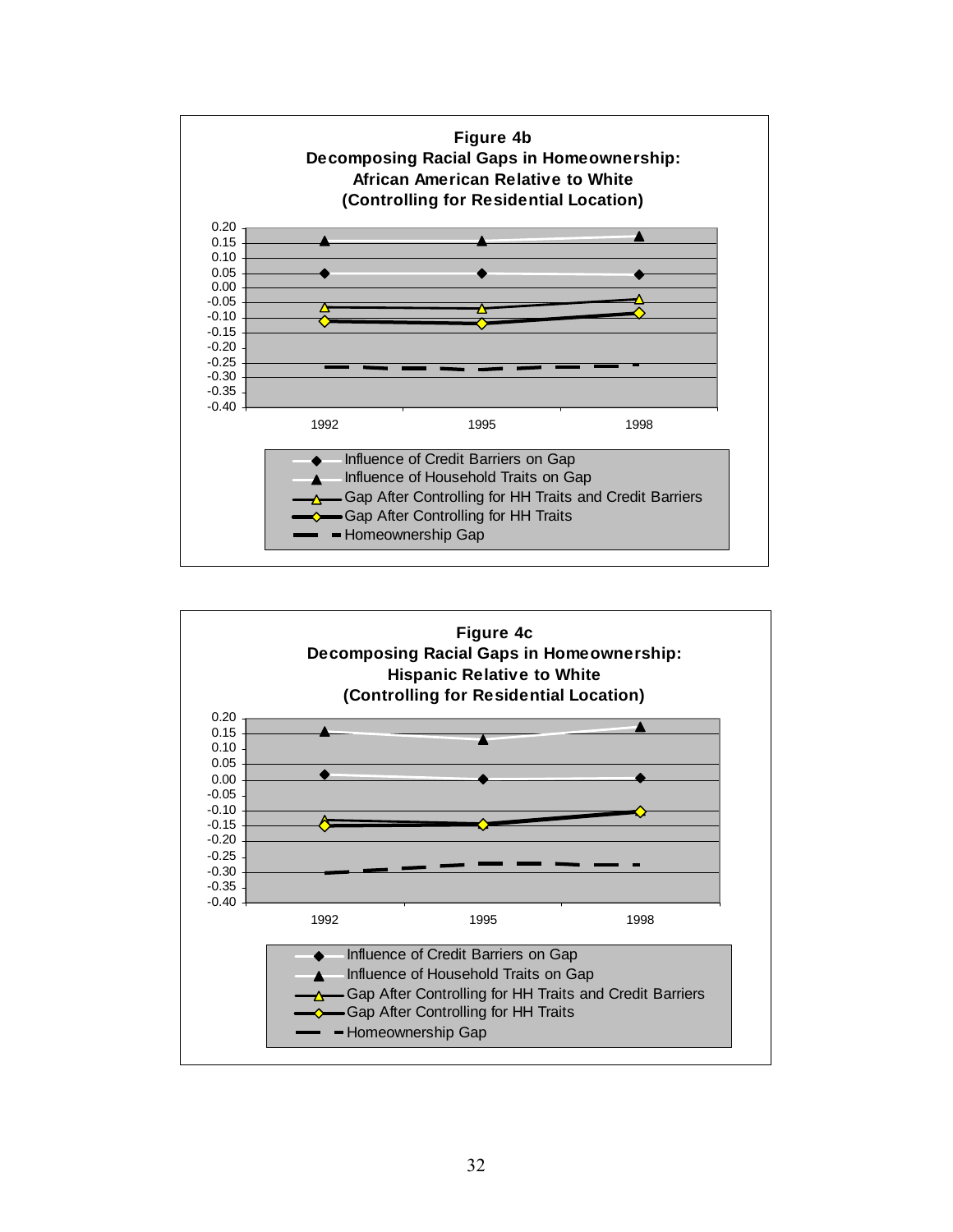# **Appendix: Supplemental Tables**

|                                                                                                                              | 1983  | 1989  | 1992  | 1995  | 1998  | 2001  |
|------------------------------------------------------------------------------------------------------------------------------|-------|-------|-------|-------|-------|-------|
| Homeownership Rate                                                                                                           | 0.635 | 0.639 | 0.640 | 0.647 | 0.662 | 0.675 |
| <b>Percent Not Credit Constrained</b>                                                                                        | 0.797 | 0.761 | 0.722 | 0.714 | 0.716 | 0.730 |
| Less Than College                                                                                                            | 0.594 | 0.566 | 0.505 | 0.501 | 0.482 | 0.478 |
| Some college                                                                                                                 | 0.176 | 0.201 | 0.212 | 0.236 | 0.238 | 0.227 |
| College degree                                                                                                               | 0.230 | 0.234 | 0.283 | 0.263 | 0.281 | 0.296 |
| <b>Married</b>                                                                                                               | 0.607 | 0.552 | 0.540 | 0.525 | 0.522 | 0.528 |
| Single Male                                                                                                                  | 0.130 | 0.166 | 0.182 | 0.189 | 0.204 | 0.206 |
| Divorced                                                                                                                     | 0.117 | 0.123 | 0.119 | 0.128 | 0.126 | 0.133 |
| Age X Dummy for Under 35                                                                                                     | 9.34  | 8.70  | 8.26  | 7.82  | 7.26  | 6.93  |
| Age X Dummy for Between 35 and 55                                                                                            | 11.30 | 12.02 | 12.96 | 13.98 | 14.22 | 14.64 |
| Age X Dummy for Over 55                                                                                                      | 26.11 | 27.24 | 27.25 | 26.65 | 27.25 | 27.39 |
| Household size                                                                                                               | 2.758 | 2.728 | 2.615 | 2.577 | 2.592 | 2.565 |
| African American                                                                                                             | 0.129 | 0.128 | 0.127 | 0.128 | 0.118 | 0.130 |
| Hispanic                                                                                                                     | 0.037 | 0.080 | 0.075 | 0.057 | 0.071 | 0.080 |
| Other Race (including Asian)                                                                                                 | 0.012 | 0.044 | 0.046 | 0.040 | 0.033 | 0.028 |
| Head in bad health                                                                                                           | 0.071 | 0.077 | 0.070 | 0.065 | 0.052 | 0.058 |
| Spouse in bad health                                                                                                         | 0.032 | 0.028 | 0.023 | 0.023 | 0.021 | 0.026 |
| Household Earned Income (\$2001)                                                                                             | 30.01 | 26.00 | 28.70 | 32.36 | 36.76 | 44.17 |
| Household earned inc squared (\$2001)                                                                                        | 2,096 | 2,139 | 2,510 | 3,284 | 3,840 | 6,103 |
| Head works full-time                                                                                                         | 0.629 | 0.615 | 0.594 | 0.605 | 0.634 | 0.649 |
| Spouse works full-time                                                                                                       | 0.254 | 0.249 | 0.252 | 0.270 | 0.283 | 0.297 |
| Spouse works part-time                                                                                                       | 0.062 | 0.087 | 0.092 | 0.086 | 0.075 | 0.078 |
| Head's # full-time jobs lasting $> 1$ year                                                                                   | 3.013 | 2.200 | 2.028 | 2.067 | 2.303 | 2.341 |
| Homes on block $<$ 20 ft apart or missing <sup>a</sup>                                                                       |       |       | 0.503 | 0.496 | 0.490 |       |
| Homes on block 20 to 100 feet apart <sup>a</sup>                                                                             |       |       | 0.366 | 0.365 | 0.376 |       |
| Homes on block > 100 feet apart <sup>a</sup>                                                                                 |       |       | 0.132 | 0.139 | 0.134 |       |
| Northeast <sup>a</sup>                                                                                                       |       |       | 0.202 | 0.198 | 0.193 |       |
| Northcentral <sup>a</sup>                                                                                                    |       |       | 0.243 | 0.240 | 0.237 |       |
| South <sup>a</sup>                                                                                                           |       |       | 0.346 | 0.351 | 0.358 |       |
| West <sup>a</sup>                                                                                                            |       |       | 0.208 | 0.212 | 0.212 |       |
| <sup>a</sup> Neighborhood density is not available in 1983, 1989, and 2001. Census region is not available in 1989 and 2001. |       |       |       |       |       |       |

### **Table A-1: Sample Variable Mean Values From Regression Models (All values are weighted to be representative of the United States)**

Both variables are excluded from the 1983, 1989 and 2001 regressions.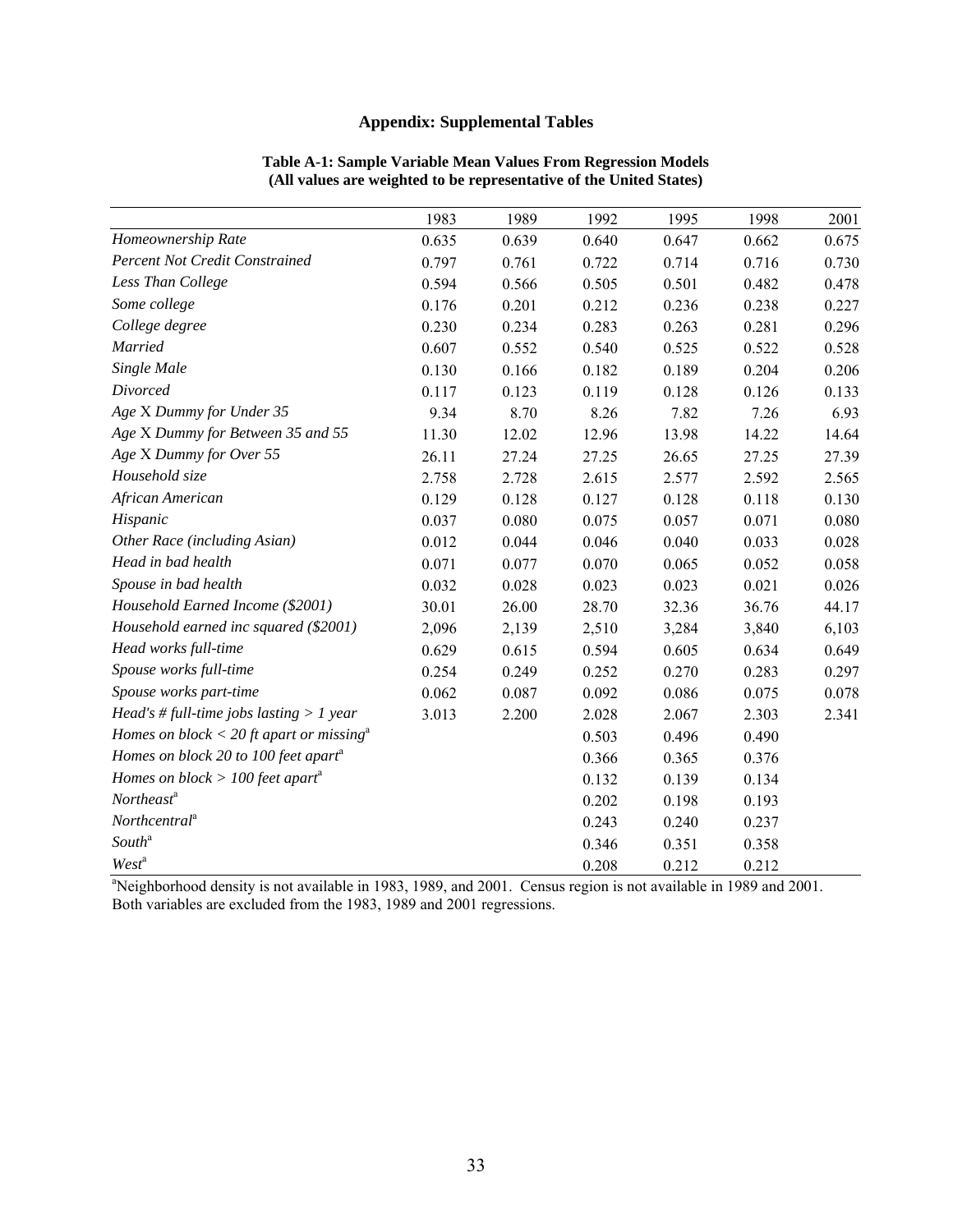|                                            | 1983                | 1989        | 1992             | 1995        | 1998               | 2001                   |
|--------------------------------------------|---------------------|-------------|------------------|-------------|--------------------|------------------------|
| Some college                               | $-0.0518$           | $-0.0241$   | $-0.0636$        | $-0.0497$   | $-0.0679$          | $-0.1503$              |
|                                            | $(-0.74)$           | $(-0.25)$   | $(-0.89)$        | $(-0.77)$   | $(-1.03)$          | $(-2.34)$              |
| College degree                             | 0.0639              | 0.1208      | 0.0111           | 0.1103      | 0.1084             | 0.1958                 |
|                                            | (0.89)              | (1.26)      | (0.16)           | (1.61)      | (1.60)             | (2.81)                 |
| Married                                    | 0.3712              | 0.0679      | 0.0594           | 0.0526      | 0.1240             | 0.1891                 |
|                                            | (4.12)              | (0.55)      | (0.63)           | (0.57)      | (1.42)             | (2.19)                 |
| Single Male                                | 0.0414              | 0.0626      | $-0.1925$        | $-0.1811$   | $-0.0418$          | 0.0307                 |
|                                            | (0.46)              | (0.51)      | $(-2.34)$        | $(-2.25)$   | $(-0.53)$          | (0.40)                 |
| Divorced                                   | 0.0404              | $-0.2024$   | $-0.3082$        | $-0.1662$   | $-0.2696$          | $-0.2242$              |
|                                            | (0.44)              | $(-1.76)$   | $(-3.32)$        | $(-1.81)$   | $(-3.13)$          | $(-2.77)$              |
| Age X Dummy for Under 35                   | 0.0340              | 0.0418      | 0.0187           | 0.0310      | 0.0403             | 0.0349                 |
|                                            | (4.70)              | (4.41)      | (2.58)           | (4.33)      | (5.76)             | (4.78)                 |
| Age X Dummy for Between 35 and 55          | 0.0346              | 0.0342      | 0.0202           | 0.0318      | 0.0366             | 0.0322                 |
|                                            | (6.88)              | (5.11)      | (3.98)           | (6.53)      | (7.64)             | (6.54)                 |
| Age X Dummy for Over 55                    | 0.0354              | 0.0362      | 0.0252           | 0.0313      | 0.0357             | 0.0325                 |
|                                            | (10.16)             | (7.75)      | (7.32)           | (9.24)      | (10.71)            | (9.19)                 |
| Household size                             | $-0.0507$           | $-0.0576$   | $-0.0663$        | $-0.0741$   | $-0.0899$          | $-0.0561$              |
|                                            | $(-2.40)$           | $(-2.17)$   | $(-2.87)$        | $(-3.39)$   | $(-4.17)$          | $(-2.61)$              |
| African American <sup>b</sup>              | $-0.4816$           | $-0.4779$   | $-0.4550$        | $-0.5629$   | $-0.4640$          | $-0.3960$              |
|                                            | $(-6.30)$           | $(-4.51)$   | $(-5.41)$        | $(-6.97)$   | $(-5.54)$          | $(-5.06)$              |
| Hispanic <sup>b</sup>                      | $-0.1481$           | $-0.2959$   | $-0.3074$        | $-0.2095$   | $-0.0277$          | $-0.1158$              |
|                                            | $(-1.03)$           | $(-2.17)$   | $(-2.80)$        | $(-1.89)$   | $(-0.27)$          | $(-1.24)$              |
| Other Race (including Asian) $^b$          | $-0.2389$           | $-0.4275$   | 0.0568           | $-0.2551$   | 0.1262             | $-0.2629$              |
|                                            | $(-1.17)$           | $(-2.42)$   | (0.41)           | $(-1.84)$   | (0.83)             | $(-1.66)$              |
| Head in bad health                         | $-0.0147$           | $-0.3367$   | $-0.0866$        | $-0.1449$   | $-0.0892$          | $-0.3304$              |
|                                            | $(-0.12)$           | $(-2.37)$   | $(-0.68)$        | $(-1.11)$   | $(-0.68)$          | $(-2.88)$              |
| Spouse in bad health                       | $-0.3024$           | 0.2255      | $-0.1623$        | $-0.2955$   | $-0.6597$          | $-0.2618$              |
|                                            | $(-1.99)$           | (1.03)      | $(-0.77)$        | $(-1.67)$   | $(-3.56)$          | $(-1.48)$              |
| Household earned income (\$2001)           | 0.0040              | 0.0064      | 0.0067           | 0.0058      | 0.0043             | 0.0050                 |
|                                            | (1.54)              | (3.24)      | (4.80)           | (4.45)      | (3.78)             | (5.16)                 |
| Household earned inc squared (\$2001)      | 1.89E-05            | $-8.81E-06$ | $-7.64E-06$      | $-6.54E-06$ | $-3.94E-06$        | $-5.50E-06$            |
|                                            | (0.74)              | $(-2.92)$   | $(-3.89)$        | $(-4.52)$   | $(-2.99)$          | $(-4.66)$              |
| Head works full-time                       | 0.1528              | 0.1600      | 0.1223           | 0.1021      | $-0.0528$          | 0.0550                 |
|                                            | (2.14)              | (1.27)      | (1.38)           | (1.19)      | $(-0.62)$          | (0.62)                 |
| Spouse works full-time                     | $-0.1228$           | $-0.1623$   | $-0.1540$        | 0.0250      | $-0.0939$          | $-0.1334$              |
|                                            | $(-1.55)$           | $(-1.56)$   | $(-1.86)$        | (0.33)      | $(-1.28)$          | $(-1.82)$              |
| Spouse works part-time                     | 0.0063              | $-0.1540$   | 0.1111           | $-0.0420$   | $-0.0848$          | $-0.1405$              |
|                                            |                     | $(-1.15)$   | (0.98)           | $(-0.41)$   | $(-0.75)$          |                        |
| Head's # full-time jobs lasting $> 1$ year | (0.05)<br>$-0.0587$ | $-0.0474$   | $-0.0591$        | $-0.0623$   | $-0.0396$          | $(-1.31)$<br>$-0.0475$ |
|                                            | $(-4.93)$           | $(-2.72)$   | $(-4.64)$        | $(-4.74)$   | $(-3.92)$          | $(-3.96)$              |
|                                            | $-0.6835$           | $-0.7547$   | $-0.1778$        | $-0.6271$   | $-0.7879$          | $-0.7848$              |
| Constant                                   | $(-3.08)$           | $(-2.44)$   | $(-0.77)$        | $(-2.74)$   | $(-3.45)$          | $(-3.25)$              |
|                                            |                     | $-0.9394$   |                  |             |                    |                        |
| Rho                                        | $-0.6517$           |             | $-0.7179$        | $-0.7287$   | $-0.7134$          | $-0.7622$              |
|                                            | $(-5.72)$           | $(-12.55)$  | $(-7.43)$        | $(-8.58)$   | $(-6.99)$          | $(-8.52)$              |
| Uncensored obs (not credit constrained)    | 2,937               | 2,516       | 2,915            | 3,244       | 3,197              | 3,356                  |
| Censored obs (possibly constrained)        | 728                 | 596         | 954<br>$-0.8355$ | 1,012       | 1,039<br>$-0.8074$ | 997                    |
| Log likelihood                             | $-0.7996$           | $-0.8075$   |                  | $-0.8322$   |                    | $-0.8019$              |

## **Table A-2: Bivariate Probit Model Estimates of the Not Constrained Equation Corresponding to Table 3***<sup>a</sup>*

*Log likelihood* -0.7996 -0.8075 -0.8355 -0.8322 -0.8074 -0.8019<br>
<sup>a</sup>Reported coefficients are the actual coefficients from the bivariate probit model, not the partial derivatives. Numbers in parentheses are the t-ratios. Observations with total household earned income \$1,000,000 (in year 2001 dollars) or missing were excluded from each sample.

*b* Omitted category is White.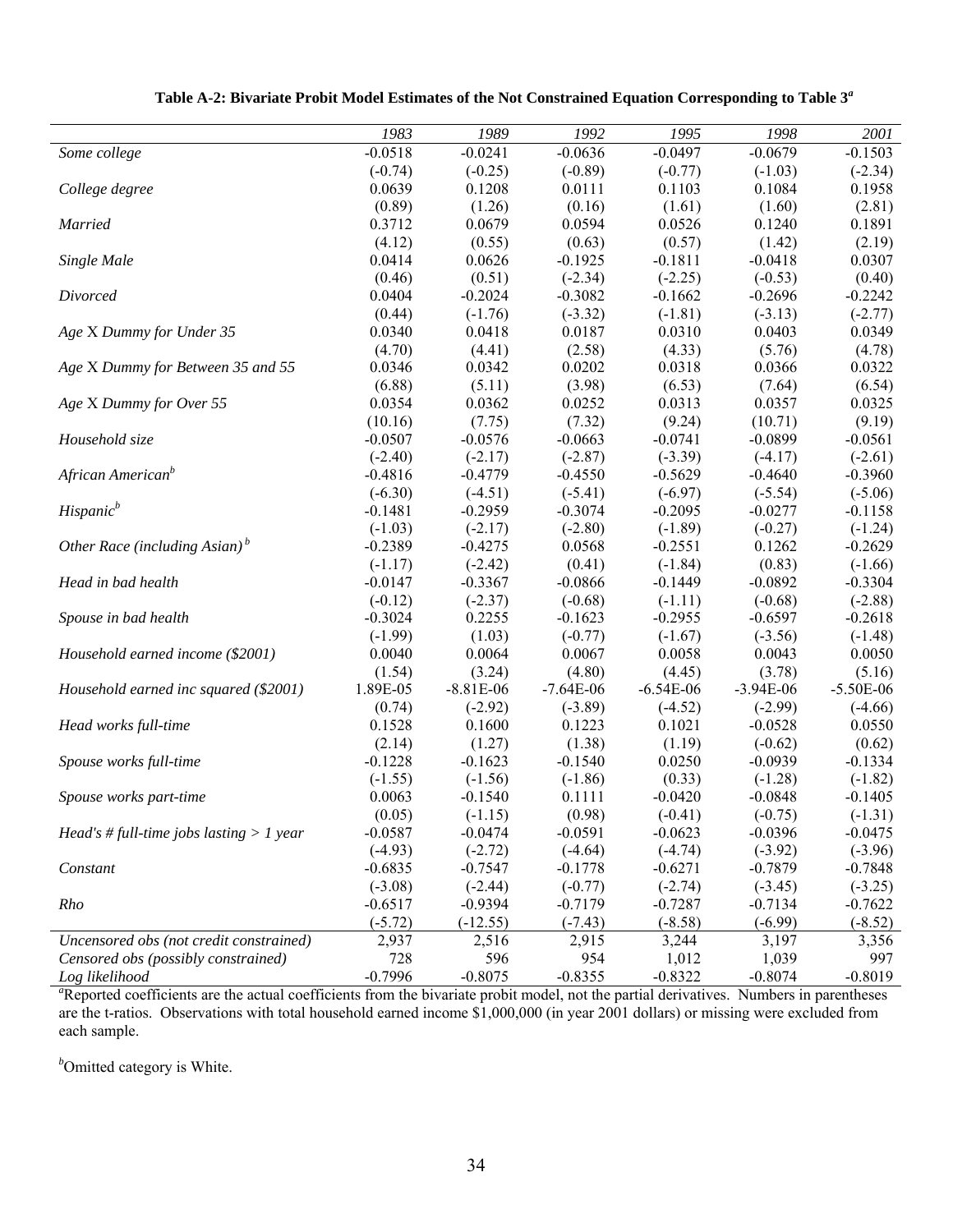|                                            | 1992      | 1995      | 1998      |
|--------------------------------------------|-----------|-----------|-----------|
| Some college                               | 0.0515    | 0.0340    | 0.0408    |
|                                            | (2.55)    | (1.81)    | (2.27)    |
| College degree                             | 0.0241    | 0.0304    | 0.0349    |
|                                            | (1.22)    | (1.57)    | (1.91)    |
| Married                                    | 0.1682    | 0.1338    | 0.2023    |
|                                            | (6.32)    | (5.30)    | (8.65)    |
| Single Male                                | $-0.0455$ | $-0.0193$ | 0.0079    |
|                                            | $(-1.91)$ | $(-0.87)$ | (0.38)    |
| Divorced                                   | 0.0221    | 0.0325    | 0.0518    |
|                                            | (0.88)    | (1.35)    | (2.39)    |
| Age X Dummy for Under 35                   | 0.0071    | 0.0033    | 0.0048    |
|                                            | (3.33)    | (1.56)    | (2.60)    |
| Age X Dummy for Between 35 and 55          | 0.0096    | 0.0065    | 0.0070    |
|                                            | (6.48)    | (4.48)    | (5.53)    |
| Age X Dummy for Over 55                    | 0.0089    | 0.0075    | 0.0074    |
|                                            | (9.01)    | (7.63)    | (8.69)    |
| Household size                             | 0.0110    | 0.0270    | 0.0170    |
|                                            | (1.62)    | (4.08)    | (2.65)    |
| African American <sup>b</sup>              | $-0.1106$ | $-0.1180$ | $-0.0834$ |
|                                            | $(-4.30)$ | $(-4.89)$ | $(-3.53)$ |
| Hispanic <sup>b</sup>                      | $-0.1480$ | $-0.1441$ | $-0.1049$ |
|                                            | $(-4.56)$ | $(-4.04)$ | $(-3.47)$ |
| Other Race (including Asian) <sup>b</sup>  | $-0.0935$ | $-0.1494$ | $-0.1309$ |
|                                            | $(-2.41)$ | $(-3.44)$ | $(-3.05)$ |
| Head in bad health                         | $-0.0211$ | $-0.1021$ | $-0.0992$ |
|                                            | $(-0.65)$ | $(-2.96)$ | $(-2.93)$ |
| Spouse in bad health                       | $-0.1019$ | $-0.0635$ | $-0.0904$ |
|                                            | $(-1.85)$ | $(-1.22)$ | $(-1.89)$ |
| Household earned income (\$2001)           | 0.0029    | 0.0026    | 0.0031    |
|                                            | (6.37)    | (5.49)    | (8.29)    |
| Household earned inc squared (\$2001)      | 0.0000    | 0.0000    | 0.0000    |
|                                            | $(-4.85)$ | $(-6.12)$ | $(-7.54)$ |
| Head works full-time                       | 0.0970    | 0.1111    | 0.0364    |
|                                            | (3.85)    | (4.45)    | (1.52)    |
| Spouse works full-time                     | $-0.0005$ | 0.0532    | 0.0153    |
|                                            | $(-0.02)$ | (2.45)    | (0.75)    |
| Spouse works part-time                     | 0.0217    | 0.0351    | 0.0296    |
|                                            | (0.70)    | (1.18)    | (0.91)    |
| Head's # full-time jobs lasting $> 1$ year | $-0.0140$ | $-0.0139$ | $-0.0072$ |
|                                            | $(-3.85)$ | $(-3.89)$ | $(-2.40)$ |

### **Table A-3 Homeownership Propensity Estimated Over All Households Without Controlling for Borrowing Constraints Includes Controls for Census Region and Neighborhood Density (Partial Dervatives Are Reported)***a,b*

Continued on next page.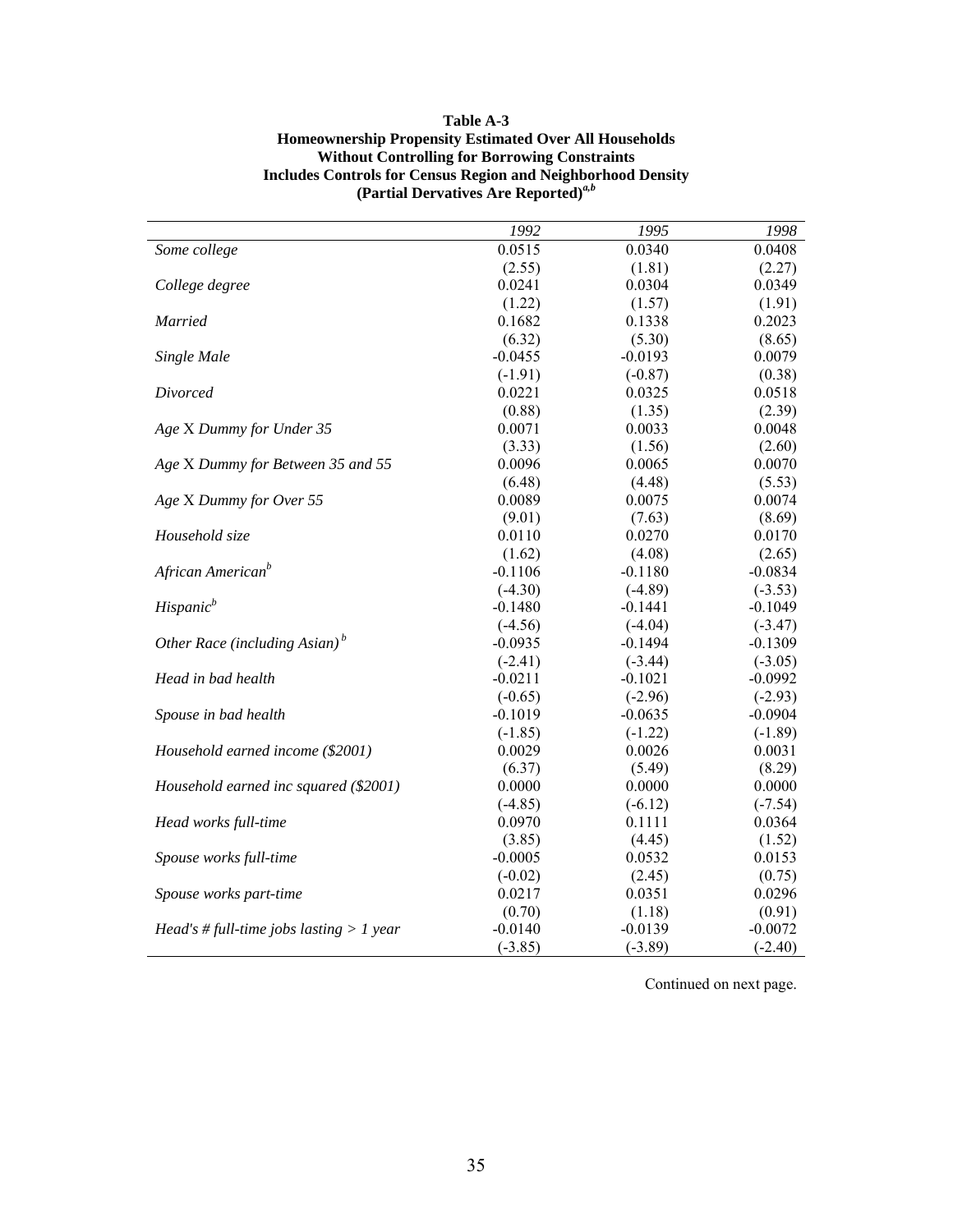#### **Table A-3 cont. Homeownership Propensity Estimated Over All Households Without Controlling for Borrowing Constraints Includes Controls for Census Region and Neighborhood Density (Partial Dervatives Are Reported)***a,b*

|                                     | 1992       | 1995      | 1998       |
|-------------------------------------|------------|-----------|------------|
| Homes on block 20 to 100 feet apart | 0.0928     | 0.1001    | 0.1197     |
|                                     | (5.53)     | (6.09)    | (7.65)     |
| Homes on $block > 100$ feet apart   | 0.1297     | 0.1333    | 0.1061     |
|                                     | (5.17)     | (5.69)    | (4.66)     |
| <b>NorthEast</b>                    | 0.0214     | $-0.0392$ | 0.0174     |
|                                     | (0.88)     | $(-1.62)$ | (0.76)     |
| <b>NorthCentral</b>                 | 0.0131     | 0.0480    | 0.0707     |
|                                     | (0.55)     | (2.14)    | (3.32)     |
| South                               | 0.0319     | 0.0401    | 0.0512     |
|                                     | (1.44)     | (1.91)    | (2.57)     |
| Constant                            | $-0.5702$  | $-0.5036$ | $-0.5427$  |
|                                     | $(-8.08)$  | $(-7.16)$ | $(-8.55)$  |
| Number of obs                       | 3,869      | 4,256     | 4,236      |
| Log likelihood                      | $-1,902.7$ | $-2069.8$ | $-1,949.4$ |

<sup>a</sup>Partial derivatives were calculated for each observation and then averaged over the sample applying sampling weights to ensure results are representative of the United States (see the text for details). For a given 1-0 slope variable, *X1-0* , derivatives were obtained by calculating the unconditional probability of owning first with *X1-0* set equal to 1, next with *X1-0* set equal to 0, and then differencing the results. For all other variables derivatives were formed as  $f(xb)b$ , where  $f$  is the probability distribution function for the standard normal and *b* is the probit model coefficient. The t-ratios in parentheses are those for the untransformed model coefficients. Observations with total household earned income above \$1,000,000 (in 2001 dollars) or missing were excluded from each sample.

*b* Omitted variables are White, homes on block 0 to 20 feet apart, West Region.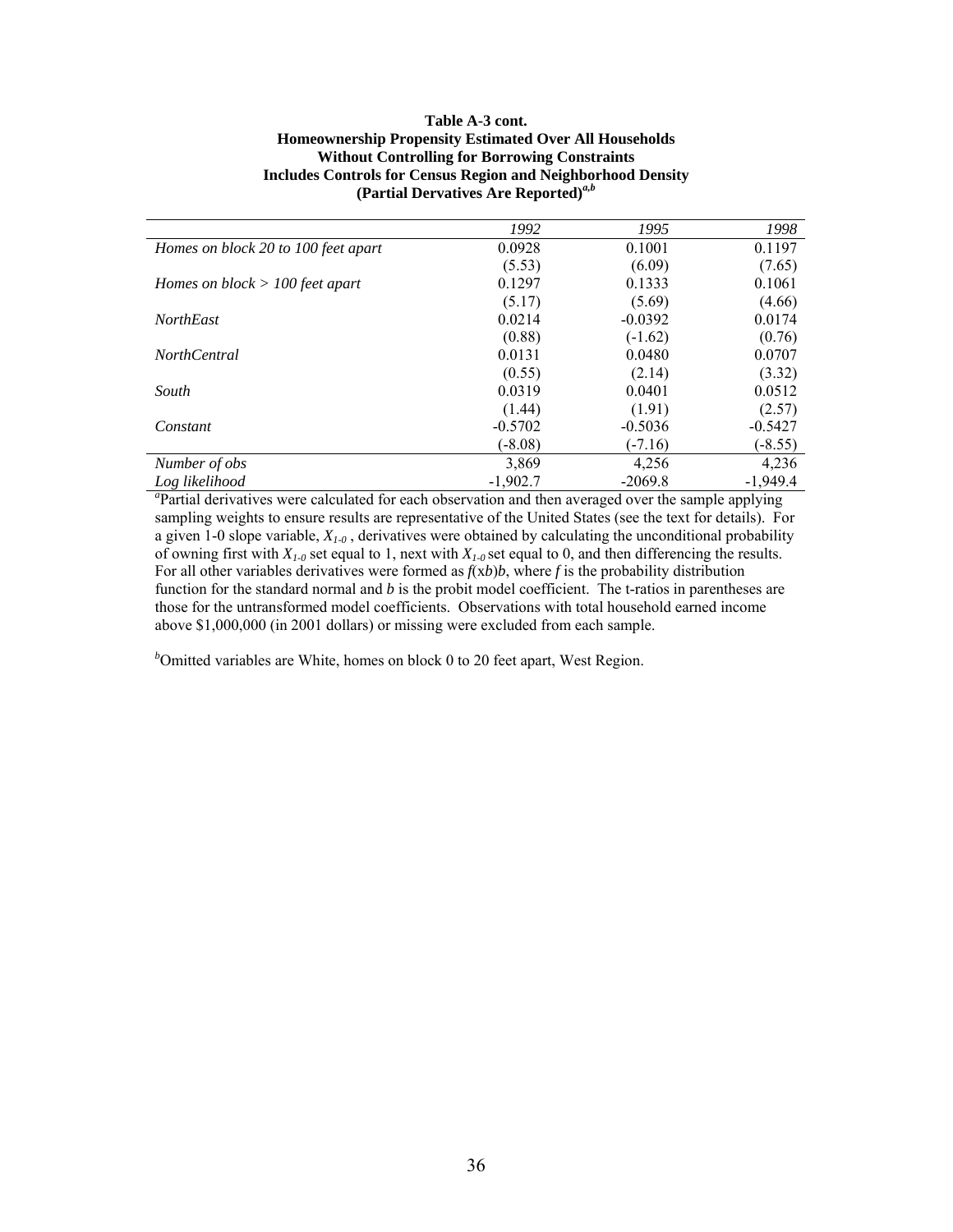### **Table A-4 Homeownership Propensity Estimated Over Not Credit Constrained Households Controlling for Sample Selection Includes Controls for Census Region and Neighborhood Density (Partial Dervatives Are Reported)** *a,b*

|                                            | 1992      | 1995      | 1998      |
|--------------------------------------------|-----------|-----------|-----------|
| Some college                               | 0.0419    | 0.0504    | 0.0349    |
|                                            | (1.96)    | (2.43)    | (1.82)    |
| College degree                             | 0.0088    | 0.0058    | 0.0277    |
|                                            | (0.43)    | (0.29)    | (1.47)    |
| Married                                    | 0.1486    | 0.1203    | 0.1782    |
|                                            | (5.19)    | (4.56)    | (7.15)    |
| Single Male                                | $-0.0299$ | 0.0183    | 0.0031    |
|                                            | $(-1.19)$ | (0.77)    | (0.14)    |
| Divorced                                   | 0.0589    | 0.0308    | 0.0609    |
|                                            | (2.28)    | (1.20)    | (2.69)    |
| Age X Dummy for Under 35                   | 0.0021    | 0.0004    | 0.0018    |
|                                            | (0.97)    | (0.19)    | (0.91)    |
| Age X Dummy for Between 35 and 55          | 0.0049    | 0.0027    | 0.0039    |
|                                            | (3.12)    | (1.68)    | (2.77)    |
| Age X Dummy for Over 55                    | 0.0042    | 0.0040    | 0.0041    |
|                                            | (3.92)    | (3.55)    | (4.17)    |
| Household size                             | 0.0170    | 0.0292    | 0.0229    |
|                                            | (2.28)    | (3.87)    | (2.99)    |
| African American <sup>b</sup>              | $-0.0634$ | $-0.0705$ | $-0.0379$ |
|                                            | $(-2.06)$ | $(-2.36)$ | $(-1.34)$ |
| Hispanic <sup>b</sup>                      | $-0.1309$ | $-0.1432$ | $-0.0993$ |
|                                            | $(-3.21)$ | $(-3.45)$ | $(-2.85)$ |
| Other Race (including Asian) <sup>b</sup>  | $-0.1191$ | $-0.0906$ | $-0.1469$ |
|                                            | $(-2.87)$ | $(-1.74)$ | $(-3.12)$ |
| Head in bad health                         | $-0.0314$ | $-0.1120$ | $-0.0634$ |
|                                            | $(-0.98)$ | $(-3.00)$ | $(-1.87)$ |
| Spouse in bad health                       | $-0.1206$ | $-0.0894$ | $-0.0867$ |
|                                            | $(-2.04)$ | $(-1.57)$ | $(-1.58)$ |
| Household earned income (\$2001)           | 0.0023    | 0.0019    | 0.0022    |
|                                            | (4.55)    | (3.69)    | (5.21)    |
| Household earned inc squared (\$2001)      | 0.0000    | 0.0000    | 0.0000    |
|                                            | $(-3.91)$ | $(-4.08)$ | $(-5.19)$ |
| Head works full-time                       | 0.0537    | 0.0695    | 0.0644    |
|                                            | (1.89)    | (2.43)    | (2.36)    |
| Spouse works full-time                     | $-0.0197$ | 0.0419    | $-0.0025$ |
|                                            | $(-0.74)$ | (1.71)    | $(-0.11)$ |
| Spouse works part-time                     | $-0.0156$ | 0.0225    | 0.0445    |
|                                            | $(-0.47)$ | (0.71)    | (1.25)    |
| Head's # full-time jobs lasting $> 1$ year | $-0.0058$ | $-0.0036$ | $-0.0091$ |
|                                            | $(-1.38)$ | $(-0.97)$ | $(-2.47)$ |

Continued on next page.